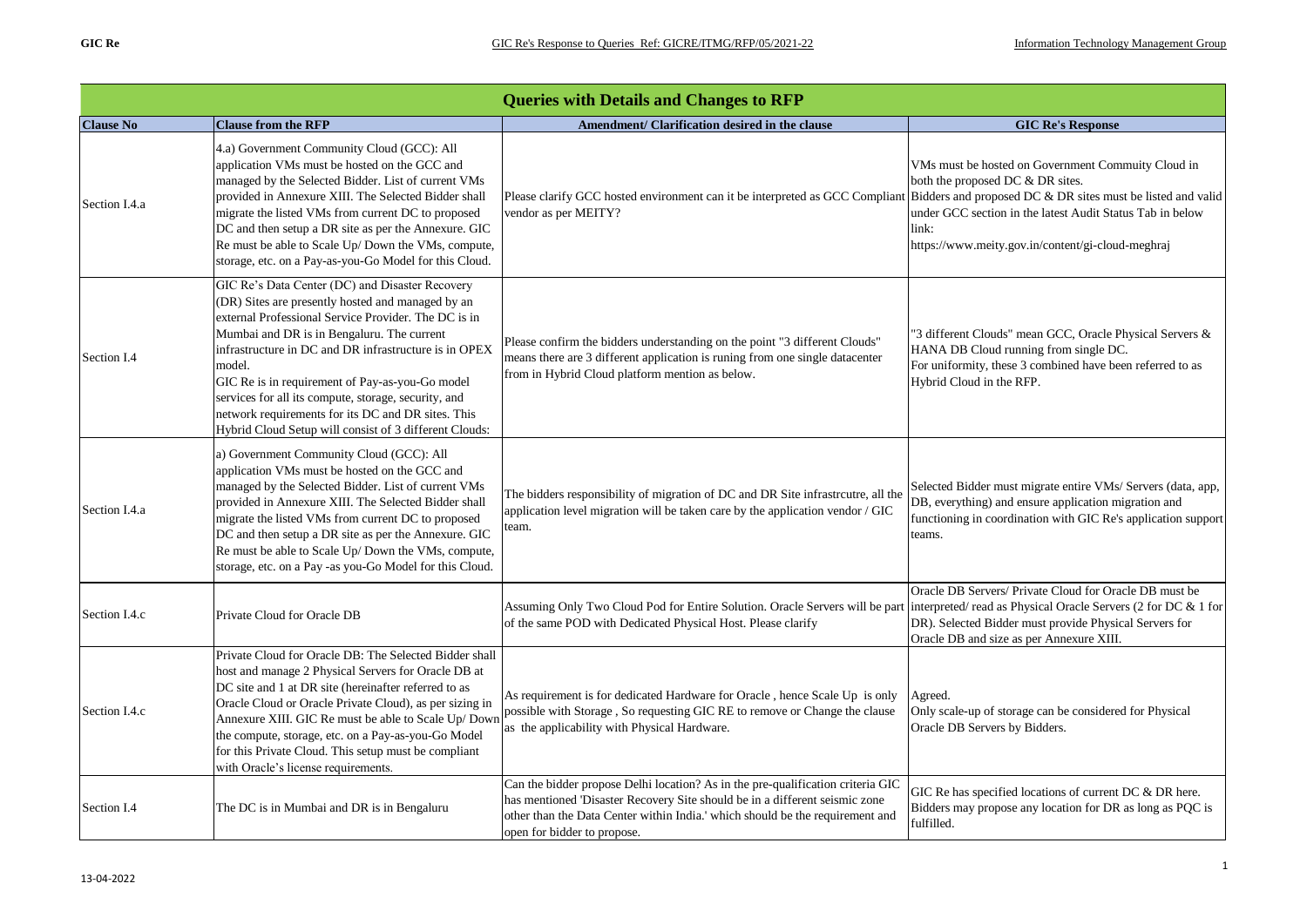| <b>Clause No</b> | <b>Clause from the RFP</b>                                                                                                                                                                                                                                                                                                                                                                                                                                                                                                                                | Amendment/ Clarification desired in the clause                                                                                                                                                            | <b>GIC Re's Response</b>                                                                                                                                                                  |
|------------------|-----------------------------------------------------------------------------------------------------------------------------------------------------------------------------------------------------------------------------------------------------------------------------------------------------------------------------------------------------------------------------------------------------------------------------------------------------------------------------------------------------------------------------------------------------------|-----------------------------------------------------------------------------------------------------------------------------------------------------------------------------------------------------------|-------------------------------------------------------------------------------------------------------------------------------------------------------------------------------------------|
| Section I.4.h    | h) The Selected Bidder shall provide secure remote<br>connectivity for selected GIC Re's roaming users<br>through SASE ZTNA EDS based technology. The<br>Selected Bidder shall migrate the current SASE ZTNA<br>EDS Solution from current DC to new DC & DR and<br>manage the same with fresh licenses as per Commercial.<br>The details of licensing $&$ capacities provided are to be<br>mentioned in the proposal from the Selected Bidder                                                                                                             | Please share the total count of roaming users those who are connecting DC and<br>DR Site using SASE ZTNA EDS based technology.                                                                            | Already mentioned in RFP.<br>Selected Bidder must provide licenses and services for 100<br>users initially, with provision to scale-up when needed as per<br>rate card in Commercial Bid. |
| Section I.4.h    | h) The Selected Bidder shall provide secure remote<br>connectivity for selected GIC Re's roaming users<br>through SASE ZTNA EDS based technology. The<br>Selected Bidder shall migrate the current SASE ZTNA<br>EDS Solution from current DC to new DC & DR and<br>manage the same with fresh licenses as per Commercial.<br>The details of licensing & capacities provided are to be<br>mentioned in the proposal from the Selected Bidder                                                                                                               | Please share the existing details of SASE ZTNA EDS based technology<br>Solution.                                                                                                                          | Currently Akamai EDS is deployed for GIC Re, with 2 virtual<br>connectors in DC.                                                                                                          |
| Section I.4.j    | j) The Selected Bidder shall provide valid licenses from<br>OEMs for all components (Hypervisor, OS, DB, MSS,<br>SD-WAN, etc.) and submit certificates from OEMs for<br>the same.                                                                                                                                                                                                                                                                                                                                                                         | As per SPLA / Monthly Subscription policy of the OEM there is no seprate<br>portal for each entity, we can submit the undertaking for the same, please<br>confirm.                                        | Agreed.                                                                                                                                                                                   |
| Section I.4.i    | <b>BROAD REQUIREMENTS OF RFP</b><br>The Selected Bidder shall provide IPSEC Site-to-site<br>VPN for GIC Re's foreign office locations at London,<br>and Kuala-Lumpur. The Selected Bidder must enable<br>connection to these locations by making necessary<br>changes at both end Firewalls for the site-to-site VPN<br>configuration as required. The contact details of branch<br>location are provided on GIC Re's website. Selected<br>bidder shall contact the branches and facilitate the entire<br>process of IPSEC Site-to-site VPN configuration | What is the throughput require for firewall $\&$ UTM for entire setup of GIC<br>rquirement, please confirm                                                                                                | Current Firewall throughput for entire GIC Re is 1 Gbps.                                                                                                                                  |
| Section I.5.F    | Rack Space in DC & DR<br>Selected Bidder shall also assist GIC Re in fulfilling the<br>requirements of the NCCC Project by CERT In. This<br>project involves setting up Honeypot sensors (2U Rack<br>space) in GIC Re's Cloud Infrastructure, collecting<br>SIEM logs from GIC Re's network and sending it to<br>CERT-In through the public domain (4 public IPs).                                                                                                                                                                                        | Please confirm the Selected Bidder has to Provide 2U Rack space at both side<br>DC and DR.                                                                                                                | 2U Rack space needed only at DC for mentioned NCCC<br>Project by Cert-In.                                                                                                                 |
| Section I.4.c    | The proposed solution shall connect all GIC Re's<br>domestic branches over Dual MPLS & Dual ILL<br>links with SD-WAN solution"                                                                                                                                                                                                                                                                                                                                                                                                                            | Please clarify Dual MPLS/ILL means are you looking for MPLS/ILL from two<br>different service providers OR last-mile should be from two different service<br>providers towards two different PoPs of Sify | Purpose of this clause is to have HA for MPLS and ILL links<br>and load balancing over the links. Bidders may propose<br>accordingly.                                                     |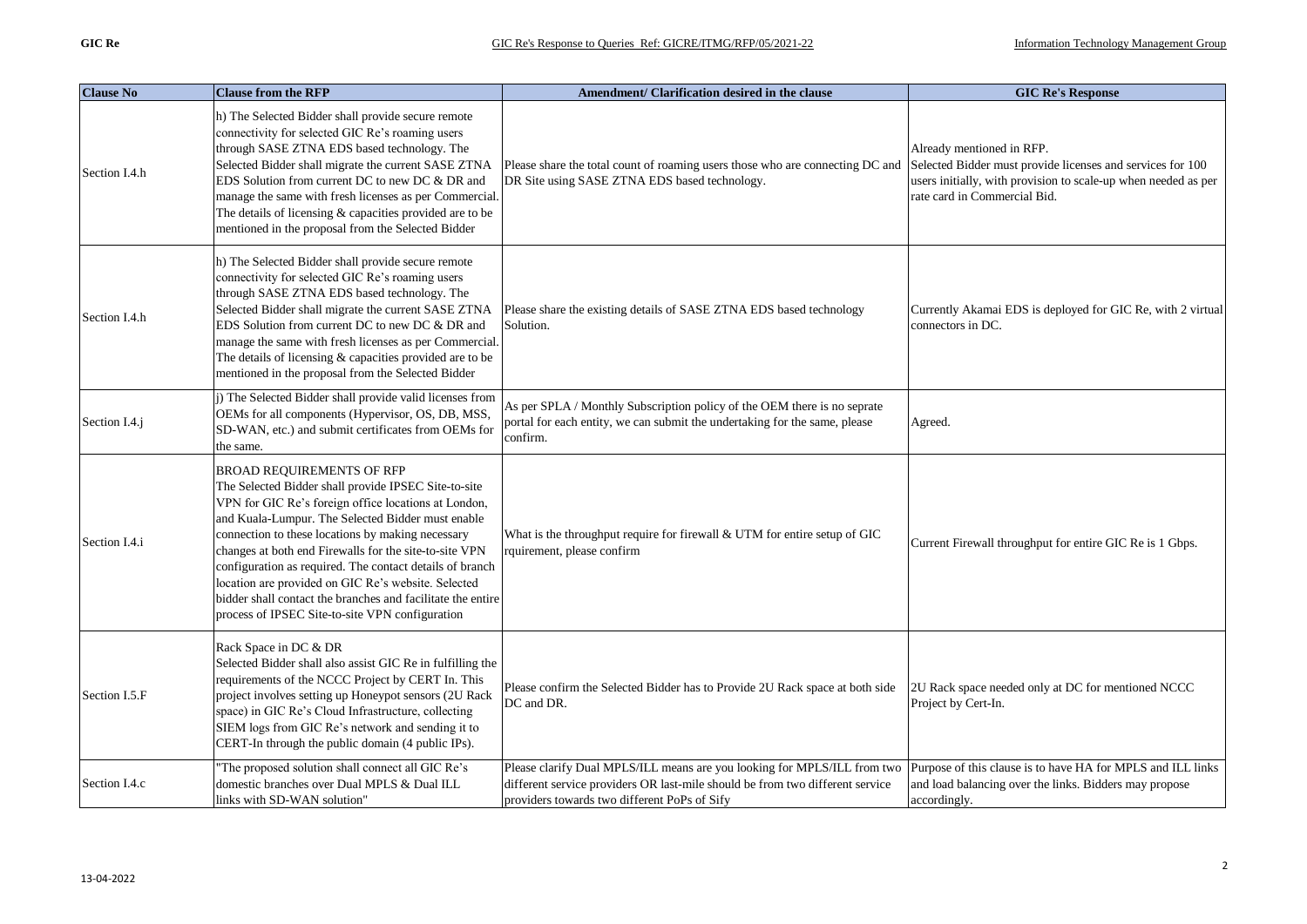| <b>Clause No</b> | <b>Clause from the RFP</b>                                                                                                                                                                                                                                                                                                                                                                                                                    | Amendment/ Clarification desired in the clause                                                                                                                                                                                                           | <b>GIC Re's Response</b>                                                                                                                                                                                                                                                                                |
|------------------|-----------------------------------------------------------------------------------------------------------------------------------------------------------------------------------------------------------------------------------------------------------------------------------------------------------------------------------------------------------------------------------------------------------------------------------------------|----------------------------------------------------------------------------------------------------------------------------------------------------------------------------------------------------------------------------------------------------------|---------------------------------------------------------------------------------------------------------------------------------------------------------------------------------------------------------------------------------------------------------------------------------------------------------|
| Section I.4.h    | The Selected Bidder shall provide secure remote<br>connectivity for selected GIC Re's roaming users<br>through SASE ZTNA EDS based technology. The<br>Selected Bidder shall migrate the current SASE<br>ZTNA EDS Solution from current DC to new DC &<br>DR and manage the same with fresh licenses as<br>per Commercial. The details of licensing & capacities<br>provided are to be mentioned in the proposal from the<br>Selected Bidder." | Hope the existing hardware will be migrated to new DC/DR, the service<br>provider have to provide only fresh licenses.                                                                                                                                   | There is no hardware for current ZTNA solution; only 2<br>virtual connectors at current DC. Selected Bidder can migrate<br>current solution and procure fresh licenses or propose a<br>different solution altogether. Solution must be compatible<br>with GIC Re's legacy/thick/non-cloud applications. |
| Section I.4.b    | The Selected Bidder shall provide at least 99.95%<br>availability & uptime per month                                                                                                                                                                                                                                                                                                                                                          | Bidder can provided 99.9% percent uptime for HA infra and 99.5% for non-<br>HA infra.                                                                                                                                                                    | Agreed.                                                                                                                                                                                                                                                                                                 |
| Section I.4.c    | The proposed solution shall connect all GIC Re's<br>domestic branches over Dual MPLS & Dual ILL links<br>with SD-WAN solution.                                                                                                                                                                                                                                                                                                                | Considering the ask of 4 SDWAN CPE at each locations. This type of<br>architecture is not recommended.<br>Suggesting customer to consider dual SDWAN CPE each location with both<br>dual MPLS and Dual ILL to be configured on these dual CPE only       | This has been rectified in Corrigendum to RFP which is<br>published on GIC Re Website.                                                                                                                                                                                                                  |
| Section I.4.h    | The Selected Bidder shall migrate the current SASE<br>ZTNA EDS Solution from current DC to new DC $\&$<br>DR and manage the same with fresh licenses as per<br>Commercial.                                                                                                                                                                                                                                                                    | Does customer want to shift existing license or new licenses to be purchased.<br>If it is new licenses then why the shifting?                                                                                                                            | Selected Bidder can migrate current solution and procure<br>fresh licenses for GIC Re or propose and implement a<br>different ZTNA solution altogether. Solution must be<br>compatible with GIC Re's legacy/thick/non-cloud<br>applications.                                                            |
| Section I.4.h    | The Selected Bidder shall migrate the current SASE<br>ZTNA EDS Solution from current DC to new DC &<br>DR and manage the same with fresh licenses as per<br>Commercial.                                                                                                                                                                                                                                                                       | Can bidder purpose alternative ZTNA solution which is compliant instead of<br>using existing?                                                                                                                                                            | Selected Bidder may propose and implement a different<br>ZTNA solution altogether. Solution must be compatible with<br>GIC Re's legacy/thick/non-cloud applications.                                                                                                                                    |
| Section I.4.h    | SASE ZTNA h) The Selected Bidder shall provide<br>secure remote connectivity for selected GIC Re's<br>roaming users through SASE ZTNA EDS based<br>technology.                                                                                                                                                                                                                                                                                | Please confirm the total number of roaming user. Please confirm the total end<br>user of ZTNA. Please confirm the existing vendor (OEM).                                                                                                                 | Already mentioned in RFP.<br>Selected Bidder must provide licenses and services for 100<br>users initially, with provision to scale-up when needed as per<br>rate card in Commercial Bid.<br>Currently Akamai EDS is deployed for GIC Re, with 2 virtual<br>connectors in DC.                           |
| Section I.4.h    | The Selected Bidder shall migrate the current SASE<br>ZTNA EDS Solution from current DC to new DC &<br>DR and manage the same with fresh licenses as per<br>Commercial. The details of licensing & capacities<br>provided are to be mentioned in the proposal from the<br>Selected Bidder.                                                                                                                                                    | Please share details of the solution the currently deployed and the deployement<br>architecture along with integrations / interfaces it has with the current systems.                                                                                    | Currently Akamai EDS is deployed for GIC Re, with 2 virtual<br>connectors in DC. This solution is compatible with all<br>applications in GIC Re's environment.                                                                                                                                          |
| Section I.4.u    | u) The Selected Bidder shall be solely responsible for<br>migration & implementation of the data, applications,<br>OS, and DBs at proposed DC & DR sites, as mentioned<br>in Annexures XIII & XIV                                                                                                                                                                                                                                             | The bidders responsibility of migration of DC and DR Site infrastrcutre to new<br>sites, all the application level migration will be taken care by the application<br>vendor / GIC team.                                                                 | Selected Bidder must migrate entire VMs/ Servers (data, app,<br>DB, etc.) and ensure application migration and functioning in<br>consultation with GIC Re's application support teams.                                                                                                                  |
| Section I.5.A    | u) The Selected Bidder shall be solely responsible for<br>migration & implementation of the data, applications,<br>OS, and DBs at proposed DC & DR sites, as mentioned<br>in Annexures XIII & XIV.                                                                                                                                                                                                                                            | Request to include DB and application migration in the application managed<br>service providers scope since they would have more visibility into the<br>application and its data and thus guarantee integrity of the application data post<br>migration. | Selected Bidder must migrate entire VMs/ Servers (data, app,<br>DB, etc.) and ensure application migration and functioning in<br>consultation with GIC Re's application support teams.                                                                                                                  |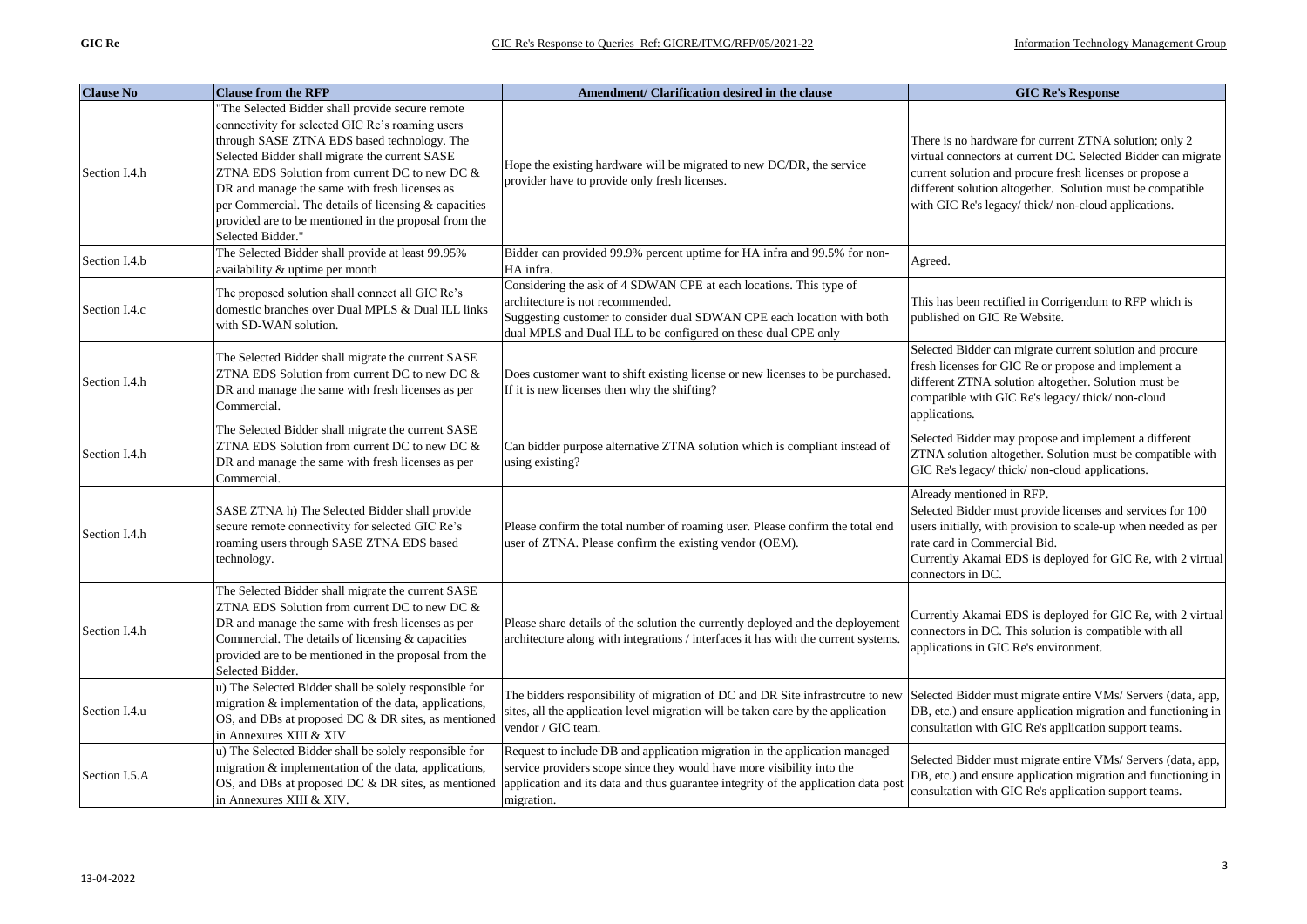| <b>Clause No</b> | <b>Clause from the RFP</b>                                                                                                                                                                                                                                                                                                                                                                                                                                                                                                                                                                                                                                                                                                                                                                                  | Amendment/ Clarification desired in the clause                                                                                                                                                                                                                                                                                                                                                                                   | <b>GIC Re's Response</b>                                                                                                                                                                                                                                                         |
|------------------|-------------------------------------------------------------------------------------------------------------------------------------------------------------------------------------------------------------------------------------------------------------------------------------------------------------------------------------------------------------------------------------------------------------------------------------------------------------------------------------------------------------------------------------------------------------------------------------------------------------------------------------------------------------------------------------------------------------------------------------------------------------------------------------------------------------|----------------------------------------------------------------------------------------------------------------------------------------------------------------------------------------------------------------------------------------------------------------------------------------------------------------------------------------------------------------------------------------------------------------------------------|----------------------------------------------------------------------------------------------------------------------------------------------------------------------------------------------------------------------------------------------------------------------------------|
| Section I.5.A    | The Selected Bidder shall ensure that the DC & DR<br>sites are located within India, in separate seismic zones,<br>audits of the provisioned cloud environment; Selected<br>Bidder is required to facilitate such timely audits as<br>decided by GIC Re.                                                                                                                                                                                                                                                                                                                                                                                                                                                                                                                                                    | request you to kindly ammend this clause as "The Selected Bidder shall ensure<br>and the DC is in Mumbai. GIC Re will undertake yearly that the DC & DR sites are located within India, in separate seismic zones, and<br>the DC is in Mumbai / Navi Mumbai. GIC Re will undertake yearly audits of<br>the provisioned cloud environment; Selected Bidder is required to facilitate<br>such timely audits as decided by GIC Re." | Agreed. DC must be proposed in Mumbai or Navi Mumbai.                                                                                                                                                                                                                            |
| Section I.5.A    | The Selected Bidder shall ensure that the proposed<br>solution is working as intended and as per GIC Re's<br>satisfaction post migration and implementation.                                                                                                                                                                                                                                                                                                                                                                                                                                                                                                                                                                                                                                                | What is the definition of solution satisfaction, quantify the satisfactory result<br>'Solution Satisfaction need to be quantified"                                                                                                                                                                                                                                                                                               | The selected bidder will be responsible for migrating and<br>delivering the applications in the new environment on as-is<br>basis. GIC Re will confirm in writing that Migration and<br>Implementation has been successfully and satisfactorily<br>completed by Selected Bidder. |
| Section I.5.A    | The Selected Bidder shall carry out the capacity<br>planning in advance to identify & provision, where<br>necessary, the additional capacity to meet the user<br>growth and/ or the peak load requirements to support<br>the scalability and performance requirements of the<br>solution for the Contract Period. There should not be<br>any constraints on the services. The final decision on<br>capacity addition will be taken in consultation with GIC<br>Re.                                                                                                                                                                                                                                                                                                                                          | For advance capacity planning GIC should share 3 months new coming project<br>details. Our cloud can be scale up and scale down on fly but we request the<br>same to client as accordingly documentation and resource alignment needs to be<br>done for specific activity                                                                                                                                                        | The selcted bidder must provide the scalability benefit on<br>Existing environment as per the SLA. However for any new<br>projects that have major resource requirement, GIC Re will<br>inform the same 30 days in advance.                                                      |
| Section I.5.A    | The Selected Bidder shall carry out hardening of OS<br>(Operating System), patch and other configuration<br>management activity on all OS, DB, private cloud, and<br>its related software, etc., (which is provided under this<br>RFP) as per the requirement of GIC Re VAPT<br>(Vulnerability Assessment & Penetration Testing)/ audit<br>Observations during the Contract Period as per GIC<br>Re's requirement. Selected Bidder shall undertake<br>whenever required by GIC Re or on recommendation<br>from OEM (during Contract Period). GIC Re conducts<br>VAPT and Information Security audit based on GIC<br>Re's audit policy. The Selected Bidder needs to comply<br>with the findings of the VAPT/ audit in terms of the<br>hardware, software, OS, DB & applications provided<br>under this RFP. | GIC should share present policies and new policies for hardening . We follow<br>hardening policies as per standards . How many times in year VA and PT<br>BIOS, OS, DB, hypervisor, other software, etc. upgrade should be done and report should be submitted GIC should clearly define the<br>same                                                                                                                             | Hardening Policies must be as per Industry best practices/<br>standards.<br>GIC Re will conduct VAPT and other audits quarterly/<br>annually. Selected Bidder must comply with the findings and<br>take action as per recommendations.                                           |
| Section I.5.A    | The Selected Bidder shall carry out hardening of OS<br>(Operating System), patch and other<br>configuration management activity on all OS, DB,<br>private cloud, and its related software, etc., (which is<br>Re VAPT (Vulnerability Assessment & Penetration<br>Testing)/ audit Observations during the Contract Period<br>as per GIC Re's requirement.                                                                                                                                                                                                                                                                                                                                                                                                                                                    | Please confirm the GIC will be taken care by the VAPT audits and bidder has<br>provided under this RFP) as per the requirement of GIC closed the all the Observations / finding in the VAOT audits.                                                                                                                                                                                                                              | GIC Re will conduct VAPT and other audits quarterly/<br>annually. Selected Bidder must comply with the findings and<br>take action as per recommendations.                                                                                                                       |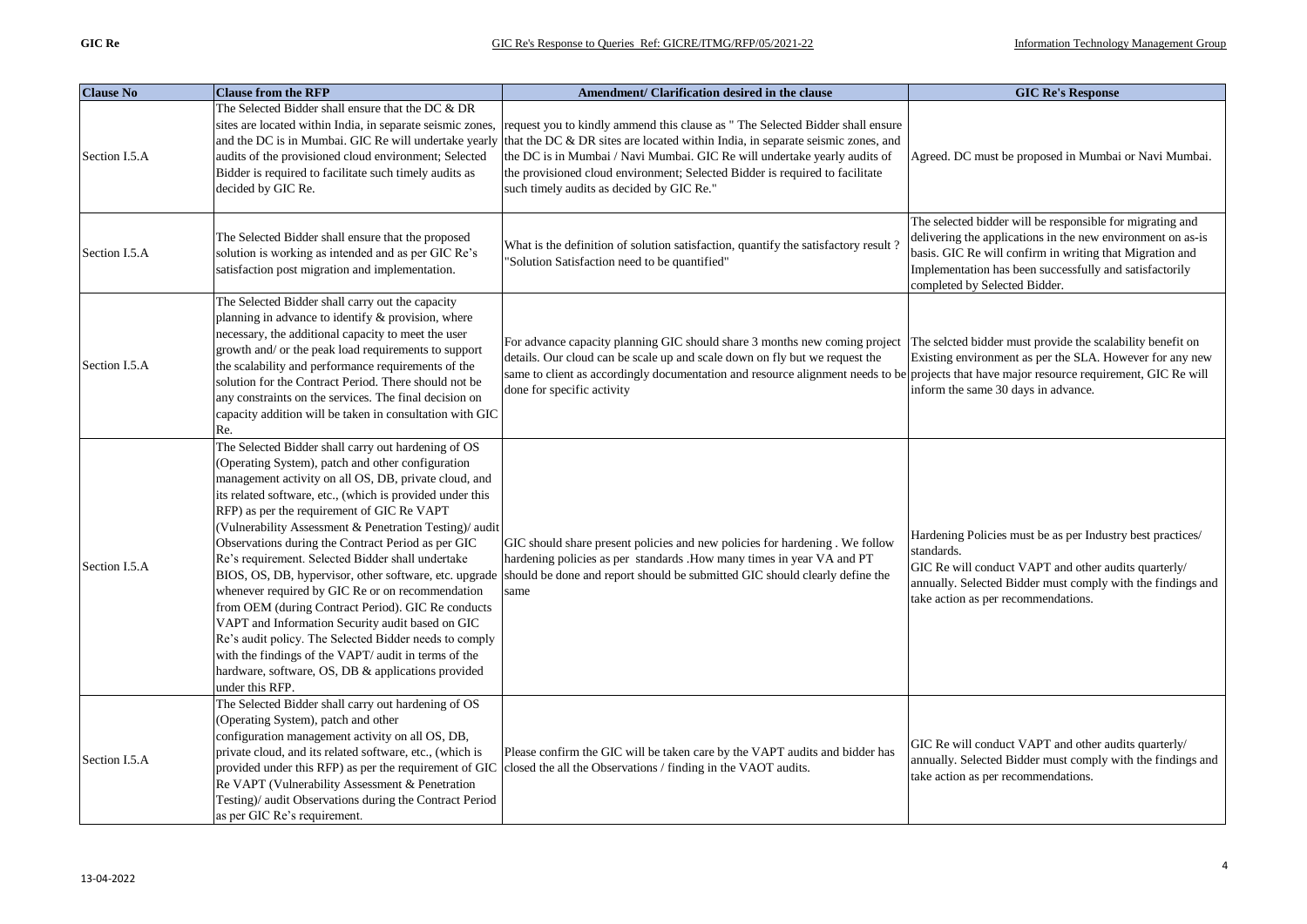| <b>Clause No</b> | <b>Clause from the RFP</b>                                                                                                                                                                                                                                                                                                      | Amendment/ Clarification desired in the clause                                                                                                                                                                          | <b>GIC Re's Response</b>                                                                                                                                                                                                                                                                                                                                               |
|------------------|---------------------------------------------------------------------------------------------------------------------------------------------------------------------------------------------------------------------------------------------------------------------------------------------------------------------------------|-------------------------------------------------------------------------------------------------------------------------------------------------------------------------------------------------------------------------|------------------------------------------------------------------------------------------------------------------------------------------------------------------------------------------------------------------------------------------------------------------------------------------------------------------------------------------------------------------------|
| Section I.5.B    | B. Deployment of VMs on GCC<br>• The GCC shall be hosted on an isolated cloud at the<br>Selected Bidder's DC & DR sites, separate from<br>other clouds.                                                                                                                                                                         | The GCC environmnet is virtually isolated from SAP HANA Cloud and Oracle<br>Private Cloud.                                                                                                                              | The bidder is free to propose SAP HANA and Oracle Private<br>Cloud on GCC wherever possible or a separate infrasructure<br>from GCC.                                                                                                                                                                                                                                   |
| Section I.5.A    | GIC Re VAPT (Vulnerability Assessment &<br>Penetration Testing)/ audit Observations during the<br>Contract Period as per GIC Re's requirement                                                                                                                                                                                   | Will GIC do the VAPT and provide their observation to the bidder? Or does<br>GIC want bidder to do the VAPT? As this requirement is not part of the<br>commercial BOQ.                                                  | GIC Re will conduct VAPT and other audits quarterly/<br>annually. Selected Bidder must comply with the findings and<br>take action as per recommendations.                                                                                                                                                                                                             |
| Section I.5.A    | The Selected Bidder must wipe out all data from<br>existing hardware at the current DC & DR sites, after<br>completing migration activity.                                                                                                                                                                                      | Since the management of existing infra responsibility is with existing manage<br>service provider. This responsibility should be with them.                                                                             | Agreed.                                                                                                                                                                                                                                                                                                                                                                |
| Section I 4.A    | Scope of work - Cloud Infrastructure Design<br>The Selected Bidder needs to comply with the findings<br>of the VAPT/ audit in terms of the hardware, software,<br>OS, DB & applications provided under this RFP                                                                                                                 | Customer shall define the compliance reference point for an audit, audit will be<br>followed by ISO27000, GDPR or on what control basis ? is there any specific<br>framework ask                                        | Selected Bidder must comply with all sorts of Government,<br>regulatory, BFSI Sector audits.                                                                                                                                                                                                                                                                           |
| Section I.5.U    | <b>Migration Scope</b>                                                                                                                                                                                                                                                                                                          | Need more clarity on Sify reponsibility / Support require to migrate the SAP<br>Application to HANA S4                                                                                                                  | Selected Bidder shall migrate current SAP VMs (as per<br>Annexure XIII) as-is to the GCC VMs, hence existing DC<br>service provider will not need to provide HANA DB<br>migration related support.<br>HANA DB Migration not part of scope of work of this RFP.<br>However support for HANA infrastructure during DB<br>migraiton is required from the selected bidder. |
| Section I.5.A    | The Selected Bidder must wipe out all data from<br>existing hardware at the current DC & DR sites, after<br>completing migration activity. The selected bidder<br>should provide proof/certificate for wiping out all data<br>from existing hardware.                                                                           | Access to running wiping and audit tools in current DC would be available only<br>with the current service provider, request to have this scope covered by the<br>incumbent.                                            | Agreed.                                                                                                                                                                                                                                                                                                                                                                |
| Section I.5.C    | Selected Bidder shall provide Backup solution with<br>different features, like snapshots of VMs, DB backup,<br>incremental and full back up of all data, restoration of<br>data in test environment as and when required. Backup<br>schedule shall be as per GIC Re's IS Policy, which shall<br>be provided to selected bidder. | The backup restoration on the test environment is bidder has to provsion the<br>environment or GIC will ask to restore the data on the existing test environment. existing test VMs/ servers or on to new VMs/ servers. | GIC Re may ask Selected Bidder to restore backups on                                                                                                                                                                                                                                                                                                                   |
| Section I.5.C    | Selected Bidder shall provide dual MPLS connectivity<br>from each of GIC Re's domestic branches to DC and<br>DR (Hub-and-spoke Model). Traffic will be shared<br>among the dual links through SD-WAN services.                                                                                                                  | Please confirm do we have to provide branch level devices for the MPLs<br>connectivity                                                                                                                                  | Yes. Bandwidth requirement provided in Annexure XII of<br>Corrigendum.                                                                                                                                                                                                                                                                                                 |
| Section I.5.B    | Security solutions such as UTM, WAF, Anti-Virus,<br>HIPS, Anti-DDoS, Anti-APT, AV, EDR, PIM/PAM,<br>DLP, etc. shall be deployed (as shared service) for<br>securing applications and servers on GCC, SAP HANA<br>& Oracle Clouds.                                                                                               | Please confirm the throughput of UTM.<br>Kindly confirm the required throughput of WAF at DC-DR.<br>Also confirm WAF is required in HA.                                                                                 | Current NGFW/Firewall throughput is 1 Gbps.<br>WAF throughput is 5 Mbps.<br>WAF & NGFW required in HA.                                                                                                                                                                                                                                                                 |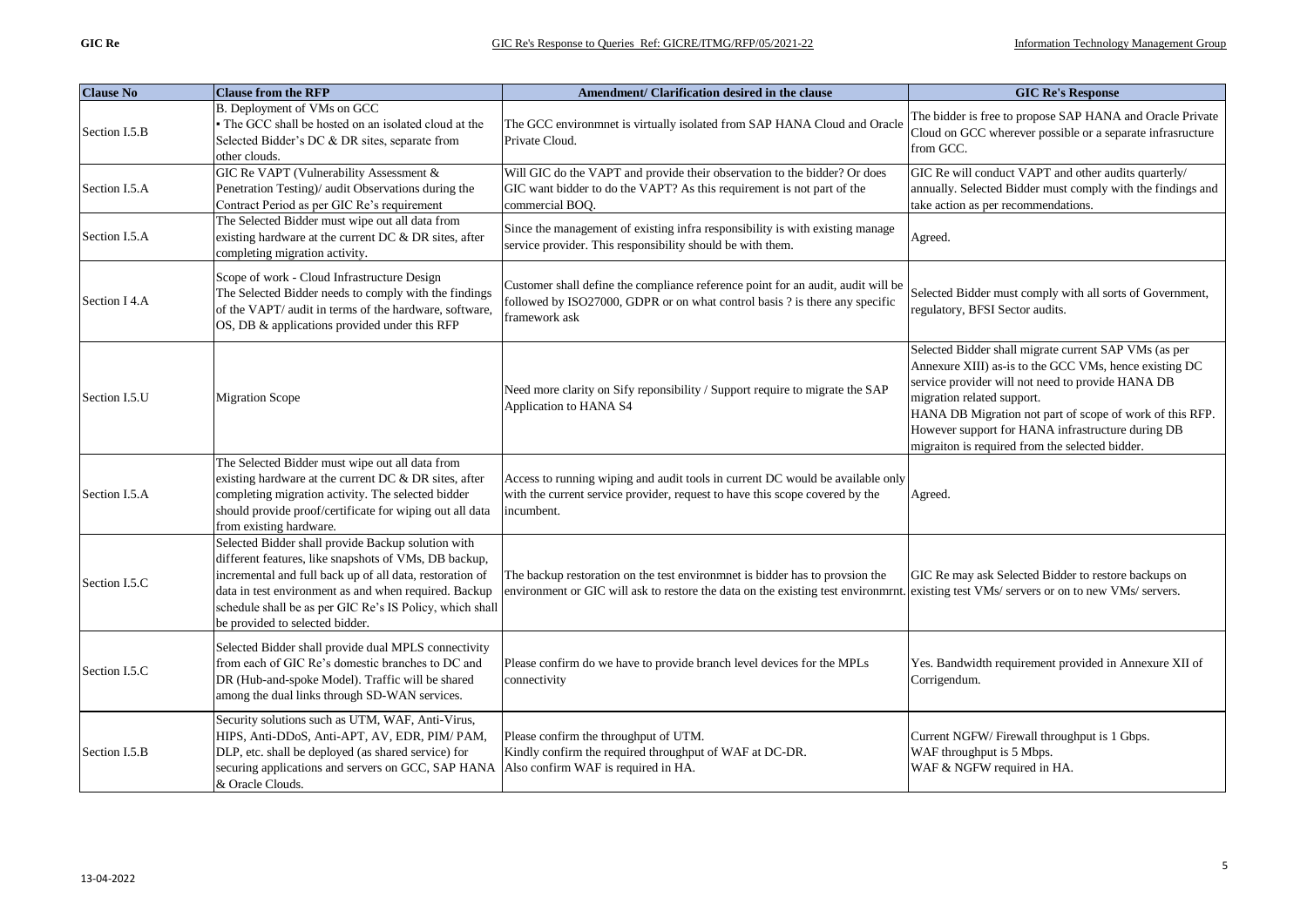| <b>Clause No</b> | <b>Clause from the RFP</b>                                                                                                                                                                                                                                                                                                                                                                                                                                                                                                                                       | Amendment/ Clarification desired in the clause                                                                                                                                                                                                                                                                                                                                                                                                  | <b>GIC Re's Response</b>                                                                                                                                                                                                                                                                                     |
|------------------|------------------------------------------------------------------------------------------------------------------------------------------------------------------------------------------------------------------------------------------------------------------------------------------------------------------------------------------------------------------------------------------------------------------------------------------------------------------------------------------------------------------------------------------------------------------|-------------------------------------------------------------------------------------------------------------------------------------------------------------------------------------------------------------------------------------------------------------------------------------------------------------------------------------------------------------------------------------------------------------------------------------------------|--------------------------------------------------------------------------------------------------------------------------------------------------------------------------------------------------------------------------------------------------------------------------------------------------------------|
| Section I.5.D    | Dynamic Scaling                                                                                                                                                                                                                                                                                                                                                                                                                                                                                                                                                  | Dynamic Scaling for Dedicated Oracle instance will not be possible                                                                                                                                                                                                                                                                                                                                                                              | Agreed.<br>Oracle Physical DB Servers must be scalable in terms of<br>RAM and Storage.                                                                                                                                                                                                                       |
| Section I.5.E    | Ownership of Data/ VMs/ Software/ Licenses                                                                                                                                                                                                                                                                                                                                                                                                                                                                                                                       | As the DB versions are not specified and due to change of OS version<br>supported by DB - Oracle, its versions might needs to be upgraded and also<br>have dependencies with SAP applications and its BASIS / ABAP patches etc.<br>to perform any DB upgrade<br>What is the plan of GIC for such required DB or application software upgrades                                                                                                   | All Application version upgrade will be performed by GIC<br>Re. Selected Bidder must perform OS and DB upgrades.<br>(Annexure XI).                                                                                                                                                                           |
| Section I.5.F    | Compliances                                                                                                                                                                                                                                                                                                                                                                                                                                                                                                                                                      | "Selected Bidder shall also assist GIC Re in fulfilling the requirements of the<br>NCCC Project by CERT-In. This project involves setting up Honeypot sensors<br>(2U Rack space) in GIC Re's Cloud Infrastructure, collecting SIEM logs from<br>GIC Re's network and sending it to CERT-In through the public domain (4<br>public IPs). " - Need clarity . Is Deception solution required?? Solution &<br>MSE to work with customer and clarify | 2U rack space in DC, 4 public IPs and connection to GIC Re's<br>Network required.                                                                                                                                                                                                                            |
| Section I.5.I    | · Selected Bidder shall document and perform patch<br>management for entire infrastructure appropriate to the<br>scope of their control and/or provide self-service tools<br>to perform patch management. Any required version/<br>Software/Hardware/OS/DB upgrades, patch<br>management etc. in the Hybrid Cloud Infrastructure<br>shall be performed by the Selected Bidder for the entire<br>Contract Period at no extra cost to GIC Re. Selected<br>Bidder shall Generate Alerts well in advance on the<br>upcoming patches via email and management portal. | Bidder has to provision the patch managemnt solution for DC and DR Site<br>Setup for OS and DB, application patch management will be taken care by the<br>application team / GIC team                                                                                                                                                                                                                                                           | Application patches will be managed by GIC Re. OS & DB<br>patch/version management must be done by Selected Bidder<br>in consultation with all relevant stakeholders (As per<br>Annexure XI).                                                                                                                |
| Section I.5.I    | · Selected Bidder shall document and perform patch<br>management for entire infrastructure appropriate to the<br>scope of their control and/or provide self-service tools<br>to perform patch management. Any required version/<br>Software/Hardware/OS/DB upgrades, patch<br>management etc. in the Hybrid Cloud Infrastructure<br>shall be performed by the Selected Bidder for the entire<br>Contract Period at no extra cost to GIC Re. Selected<br>Bidder shall Generate Alerts well in advance on the<br>upcoming patches via email and management portal. | Bidder has to provision the patch managemnt solution for end users for<br>Antivirus and DLP only not for OS.                                                                                                                                                                                                                                                                                                                                    | Agreed. Selected Bidder must manage patch/version upgrade<br>for EDR and endpoint DLP only and not for user endpoint<br>OS. However, Any required version/ Software/ Hardware/<br>OS/ DB upgrades, patch management etc. in the Hybrid<br>Cloud Infrastructure shall be performed by the Selected<br>Bidder. |
| Section I.5.K    | When the Selected Bidder (with prior approval of GIC<br>Re) scales down the infrastructure services, Selected<br>Bidder is responsible for deleting or otherwise securing<br>GIC Re's Content/ application/ data prior to VM<br>deletion and in case deleted, shall ensure that the data<br>cannot be forensically recovered. Prior to such VM<br>deletion, a VM/ data backup must be taken and retained<br>for 10 years.                                                                                                                                        | The VM data backup policy is yearly once, please confirm.                                                                                                                                                                                                                                                                                                                                                                                       | Yearly full backups of VMs/ Servers must be taken once<br>either on last day of December or first day of January every<br>year and retained for 10 years.                                                                                                                                                    |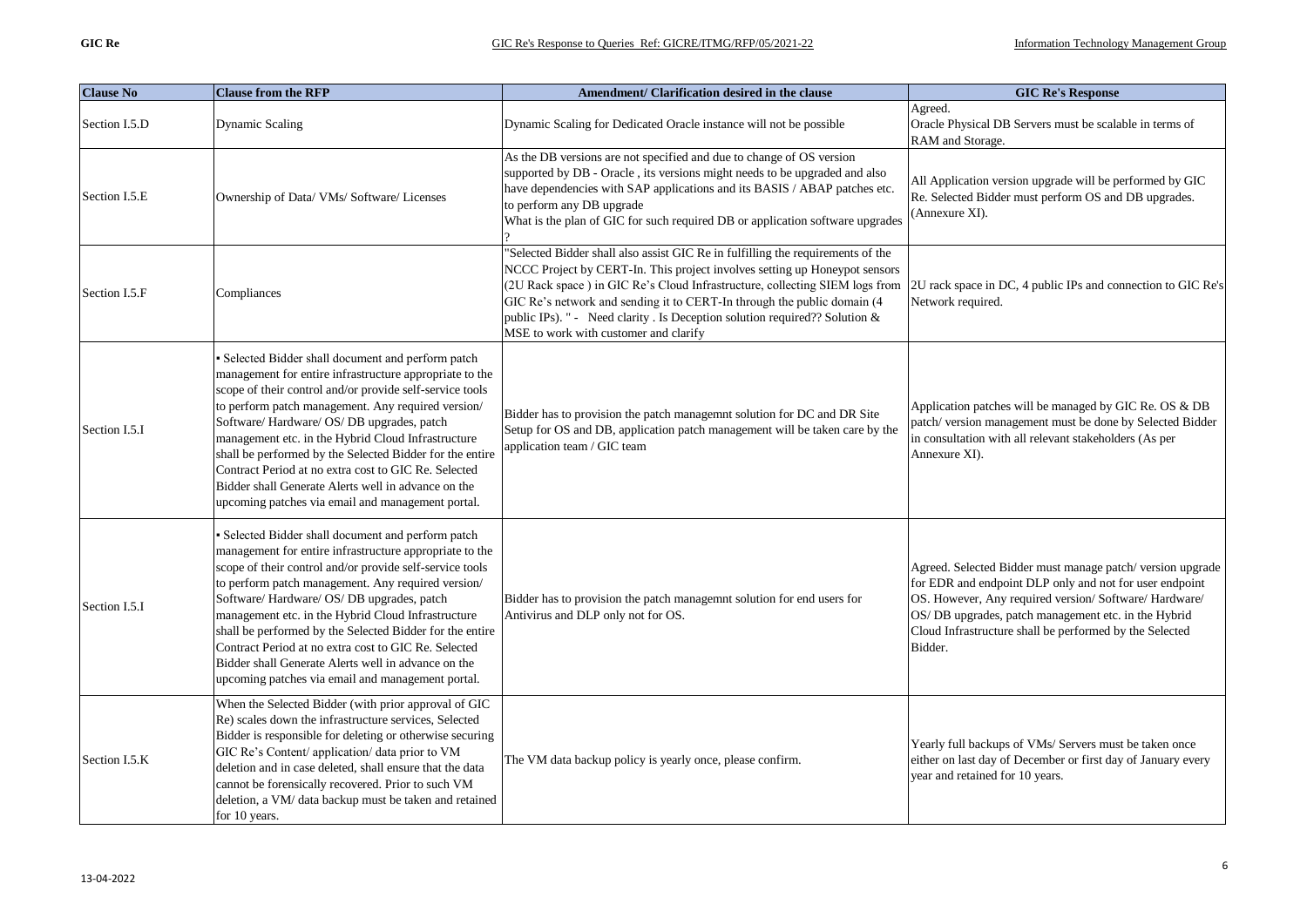| <b>Clause No</b>    | <b>Clause from the RFP</b>                                                                                                                                                                                                                                                                                                                                                                               | Amendment/ Clarification desired in the clause                                                                                                                                                                                                                                                                 | <b>GIC Re's Response</b>                                                                                                                                     |
|---------------------|----------------------------------------------------------------------------------------------------------------------------------------------------------------------------------------------------------------------------------------------------------------------------------------------------------------------------------------------------------------------------------------------------------|----------------------------------------------------------------------------------------------------------------------------------------------------------------------------------------------------------------------------------------------------------------------------------------------------------------|--------------------------------------------------------------------------------------------------------------------------------------------------------------|
| Section I.5.O       | When the Selected Bidder (with prior approval of GIC<br>Re) scales down the infrastructure services, Selected<br>Bidder is responsible for deleting or otherwise securing<br>GIC Re's Content/ application/ data prior to VM<br>deletion and in case deleted, shall ensure that the data<br>cannot be forensically recovered. Prior to such VM<br>deletion, a VM/ data backup must be taken and retained | Given Backup Policy (given on page 21 of 159 under "Indicative Backup<br>Plan") shows 7 years of retention wherein RFP is asking for 10Years of<br>retention. Can we get confirmation on exact retention policy for VM/data<br>backup?                                                                         | Yearly full backups must be retained for 10 years.                                                                                                           |
| Section I.5.N.N.1   | for 10 years.<br>Server-Hardware having 1:2 Physical Core to vCPU<br>ratio.                                                                                                                                                                                                                                                                                                                              | In this section it is mentioned as 1:2 requirement but in the compliance section<br>of 'Compute' ir is asked as 4:1. Kindly confirm the requirement?                                                                                                                                                           | To be read as 1:4                                                                                                                                            |
| Section I.5.N.N.1   | Server-Hardware having 1:2 Physical Core to vCPU<br>ratio.                                                                                                                                                                                                                                                                                                                                               | In this Section, Physical core to VCPU Ratio required is 1:2, whereas in the<br>compliance sheet it has asked for 1:4. Kindly confirm the same. As per the<br>Standard Policy for Core to VCPU ratio Is 1:4.                                                                                                   | To be read as 1:4                                                                                                                                            |
| Section I.5.N.N.2   | N.2. Administration, Configuration & Training<br>The Selected Bidder shall arrange training for GIC Re<br>personnel on proposed cloud platforms from OEM and<br>Self-Service portal, with respective certifications.                                                                                                                                                                                     | Please confirm the Number of personnel to who we have to provide traning.<br>Also confirm the traing will be Virtual/Physical in bidder premise or the<br>Traineer has to visit GIC office to give the traning.                                                                                                | Number of Personnel: 10 per year (max).<br>Bidders may take a call on mode of training.                                                                      |
| Section I.5.N.N.5   | Security of VMs, Servers & Endpoints<br>All Endpoints, of each GIC Re branch, should have<br>EDR (Endpoint Detection & Response) and DLP (Data<br>Leak/Loss Prevention) features/ solution installed.                                                                                                                                                                                                    | Please confirm when you are reffering Endpoints means only Laptops &<br>desktop. Also confirm, The EDR Solution is required for DC and DR virtual<br>Machines as well                                                                                                                                          | EDR stands for Endpoint Detection & Response. So only for<br>endpoints, meaning latops/desktops.<br>Server Security/ Antivirus is required for VMs/ Servers. |
| Section I.5.N.N.4.4 | The Selected Bidder shall ensure the VMs & Servers<br>provisioned should have minimum 4 no's of 10G vNIC<br>and should be scalable to 25G or 50G each.                                                                                                                                                                                                                                                   | With respect to Public Cloud, mentioned Clause is irrelevant. SO requesting<br>GIC to remove this clause.                                                                                                                                                                                                      | Bidders may ignore this requirement.                                                                                                                         |
| Section I.5.N.N.4   | Network Interfaces & Segmentation of VMs & DB<br>Servers                                                                                                                                                                                                                                                                                                                                                 | On Target platform do you have a need to keep the IP and Host name same as<br>of source. What other applications outside world GIC system connects, for<br>example BANK data etc.                                                                                                                              | Yes, Same HostName and IP preferable for new setup.<br>No connection to outside system, except M365.                                                         |
| Section I.5.N.N.4.4 | VMs & Servers provisioned should have minimum 4<br>no's of 10G vNIC and should be scalable to 25G or 50G What is the use case of Having 4 vNIC?<br>each                                                                                                                                                                                                                                                  |                                                                                                                                                                                                                                                                                                                | Bidders may ignore this requirement.                                                                                                                         |
| Section I.5.N.N.4.4 | The Selected Bidder shall ensure the VMs & Servers<br>provisioned should have minimum 4 no's of 10G vNIC<br>and should be scalable to 25G or 50G each                                                                                                                                                                                                                                                    | Binding the solutions to specifications like these would imply that the entire<br>solution would need to be built on a private stack as per these specifications,<br>thus losing the ability to leverate on cloud economies. Kindly confirm if bidder<br>should consider this and build a private cloud stack. | Bidders may ignore this requirement.                                                                                                                         |
| Section I.5.O.O.1   | Backup & Restoration Data                                                                                                                                                                                                                                                                                                                                                                                | 1) Kindly Confirm the datasize of SAP, Non-SAP and SAP HANA Env.<br>2) Please confirm the daily incremental data backup size.                                                                                                                                                                                  | Current Total Backup Size (without HANA) = 50 TB<br>Current Daily Incremental Backup Size (without HANA) = 7<br>TB                                           |
| Section I.5.O.O.2.2 | O.2. Managed Services - Active Directory & DNS<br>The Selected Bidder shall maintain and manage GIC<br>Re's main domain, sub-domains, Domain Controller,<br>Additional Domain Controllers, etc., current and future.<br>This includes the domains(sub-domains) of GIC Re's<br>foreign branches, which are part of GIC Re's AD forest                                                                     | Please confirm the total number of Domains and Subdomains                                                                                                                                                                                                                                                      | 6 Domains/ Sub-domains/ ADCs.                                                                                                                                |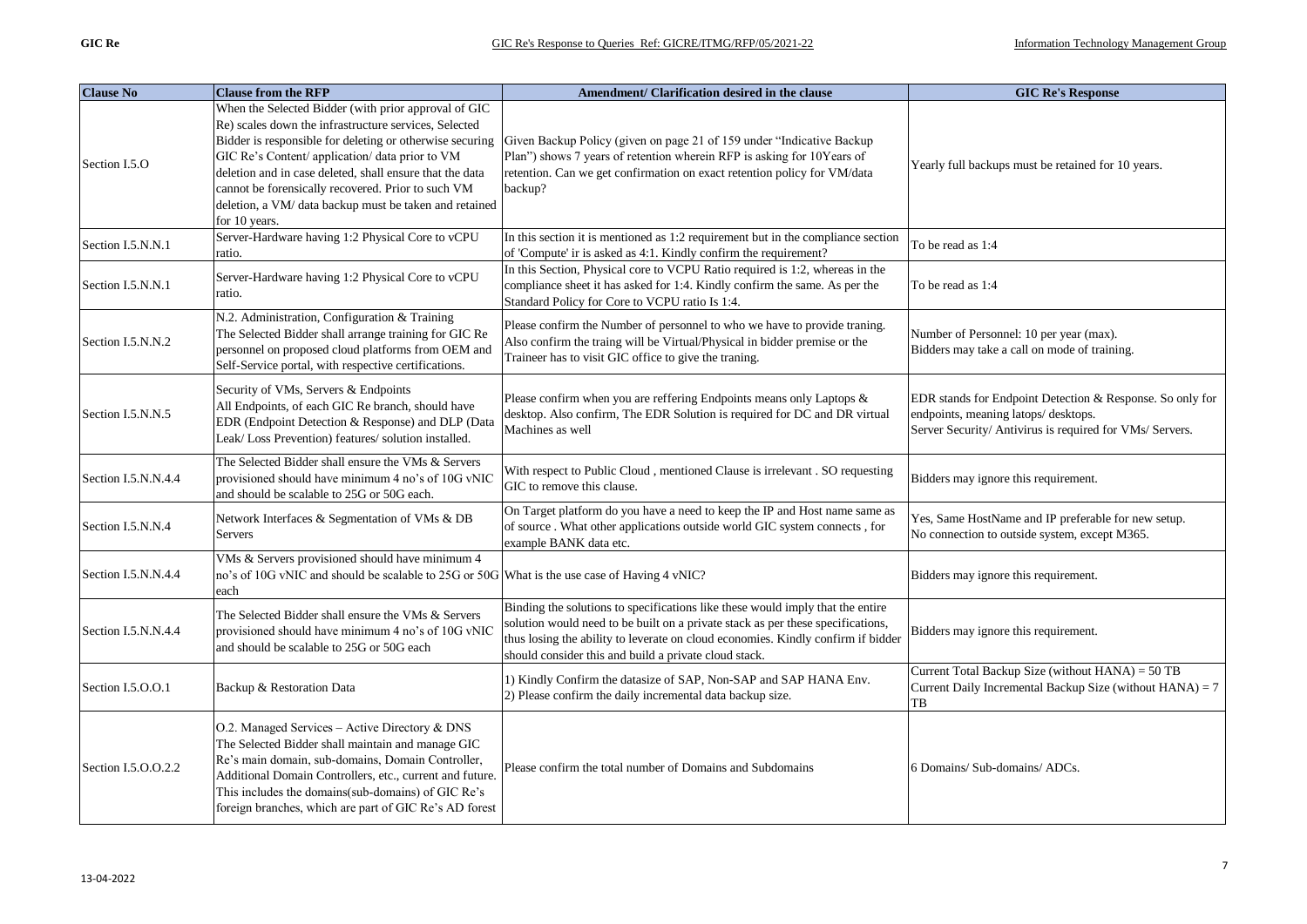| <b>Clause No</b>    | <b>Clause from the RFP</b>                                                                                                                                                                                                                                                                                         | Amendment/ Clarification desired in the clause                                                                                                                                                                                                                                                                                                                                                                                                                                                                                                                                                                    | <b>GIC Re's Response</b>                                                                                                                        |
|---------------------|--------------------------------------------------------------------------------------------------------------------------------------------------------------------------------------------------------------------------------------------------------------------------------------------------------------------|-------------------------------------------------------------------------------------------------------------------------------------------------------------------------------------------------------------------------------------------------------------------------------------------------------------------------------------------------------------------------------------------------------------------------------------------------------------------------------------------------------------------------------------------------------------------------------------------------------------------|-------------------------------------------------------------------------------------------------------------------------------------------------|
| Section I.5.O.O.6.6 | The Selected Bidder shall provide all application and<br>database storage on high-speed disks (minimum 5<br>IOPS/GB) for better performance                                                                                                                                                                        | Please share the overall IOPS requirement as per capacity required to help us<br>plan the infrastructure better. Sizing for 5 IOPS/GB may over size the<br>performance and increase costs drastically                                                                                                                                                                                                                                                                                                                                                                                                             | Overall IOPS must be between 3 to 5 IOPS/GB.                                                                                                    |
| Section I.5.O.O.7.8 | Load Balancer<br>Point 8 - Syslog server for storage                                                                                                                                                                                                                                                               | 1) Kindly confirm the required throughput of Loadbalancer. at DC-DR.<br>2) Kindly confirm the total concurrent users.                                                                                                                                                                                                                                                                                                                                                                                                                                                                                             | 1) Bidders must size as per current sizing mentioned in RFP.<br>2) 300-350.                                                                     |
| Section I.5.R.R.1.8 | The Selected Bidder shall configure Multi Factor<br>Authentication OR two factor authentications for all the<br>applications listed as per Annexure XI, which would be<br>either Email/ SMS or TOTP (Authentication token)<br>based MFA.                                                                           | Assuming GIC RE will provide SMS Gateway or email ID to integrate the<br>same for OTP                                                                                                                                                                                                                                                                                                                                                                                                                                                                                                                             | ZTNA solution must be integrated with M365/AD via<br>LDAP.                                                                                      |
| Section I.5.Q.Q.1.3 | "Q. SD-WAN with MPLS, ILL & P2P -<br>Implementation & Management<br>Q.1. Network Architecture - MPLS, ILL & SD-WAN<br>3. The Selected Bidder shall provide self-service<br>capabilities, as part of the solution, which gives access<br>to GIC Re for monitoring and designing policies of the<br>SD-WAN network." | Will GIC Re configure the policies on their own or raise the service request<br>with bidder's NOC for configuring the policies on SDWAN?                                                                                                                                                                                                                                                                                                                                                                                                                                                                          | Full deployment and management of SD-WAN with MPLS,<br>ILL, P2P, etc. shall be Selected Bidder's responsibility.                                |
| Section I.5.Q       | Q. SD-WAN with MPLS, ILL & P2P - Implementation<br>& Management<br>These logical connections should create secure paths<br>across multiple WAN connections and carriers, such as<br>MPLS, hybrid Internet leased lines,                                                                                            | As per the BOQ, per location 2 SDWAN is required for MPLS and 2 SDWAN<br>is required for ILL. And as per this statement WAN is required to be configured<br>on SDWAN with both MPL and ILL. Therefor the we understand that customer<br>expects the bidder to configured 4 SDWAN CPE per location to utilize 4 links<br>for WAN.<br>This is a technical challenge, as 4 CPEs cannot be configured under single<br>redundant setup. As per SDWAN architecture, only 2 SDWAN CPE should be<br>configured in Active-Active. All 4 links can be configured on these 2 SDWAN<br>CPE.<br>Kindly update the requirement. | This has been rectified in Corrigendum to RFP which is<br>published on GIC Re Website. Please refer to the Annexure<br>IV & XII of Corrigendum. |
| Section I.5.Q.Q.2.1 | Each CPE must be capable of dynamically establishing<br>fully meshed encrypted overlay paths to every other<br>CPE, across multiple different WAN services: MPLS,<br>Internet Leased Line, etc.                                                                                                                    | Please confirm if you have any P2P links at branch locations, that will be part<br>of SDWAN fabric?                                                                                                                                                                                                                                                                                                                                                                                                                                                                                                               | SD-WAN and all links are new requirements as per Scope of<br>Work.                                                                              |
| Section I.5.Q.Q.3.7 | The solution must be able to monitor application and<br>internet usages of individual users over the network and<br>provide reports for the same, as and when required.                                                                                                                                            | Request you to change this clause to "The solution must be able to monitor<br>application and internet usages of individual users/ Branch over the network<br>and provide reports for the same, as and when required."<br>monitor application and internet usages of individual users over the network is<br>not the functionality of SDWAN solution. User level monitoring required the<br>integration with AAA solution                                                                                                                                                                                         | Agreed.                                                                                                                                         |
| Section I.5.Q.Q.3.8 | CPEs must be able to identify and classify applications<br>including application encrypted traffic. Identification<br>and classification of all application (both current and<br>future) types must be supported by the solution.                                                                                  | Request you to change this clause to "CPEs must be able to identify and<br>classify applications, including application encrypted traffic. Identification and<br>classification of all application (both current and future) types must be<br>supported by the solution. SSL certificate will be provided by GIC Re."<br>If the SSL certificate install on the SDWAN appliance then SDWAN solution<br>will classify the encrypted traffic.                                                                                                                                                                        | Agreed.                                                                                                                                         |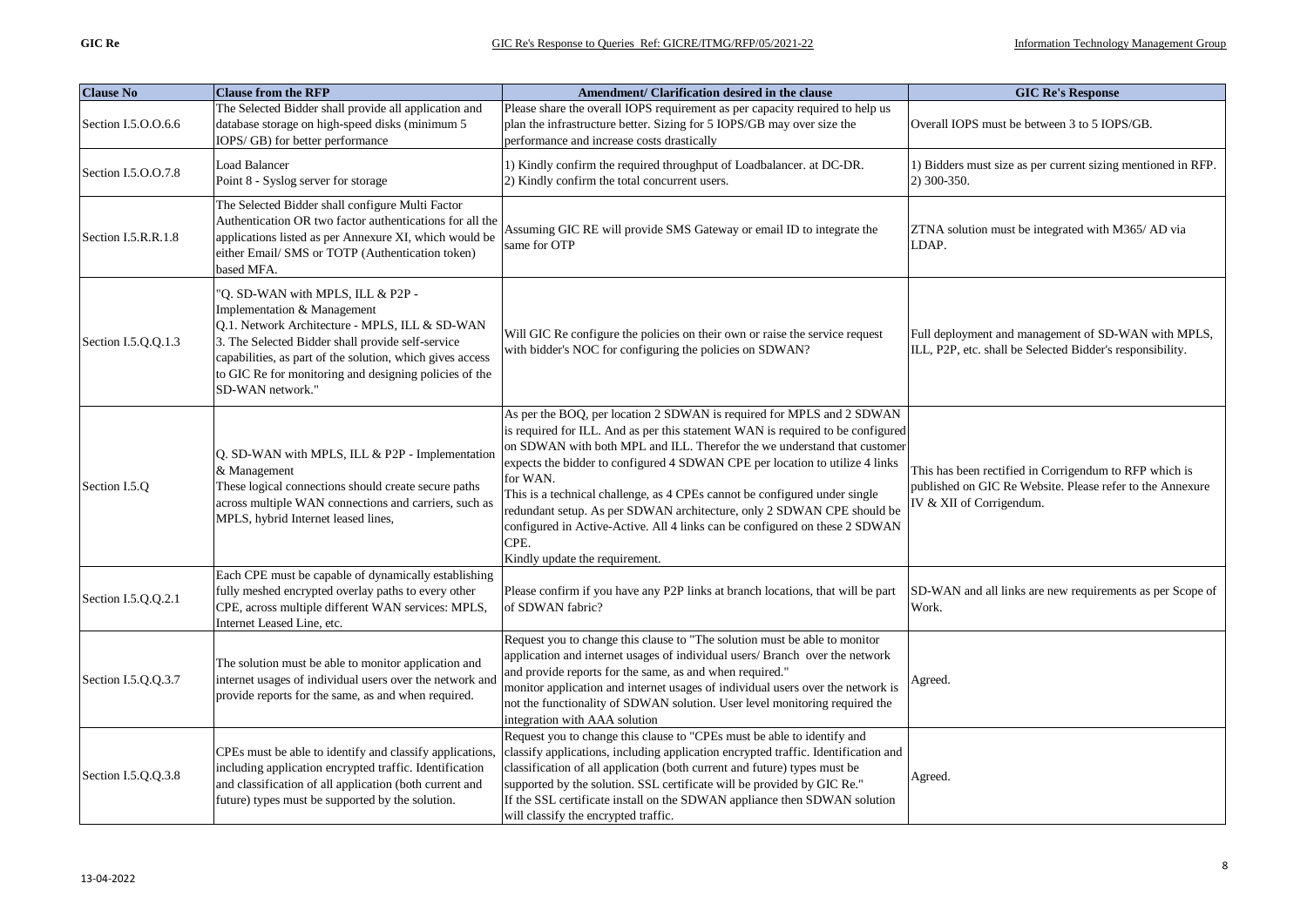| <b>Clause No</b>    | <b>Clause from the RFP</b>                                                                                                                                                                                                                                                                                                                                            | Amendment/ Clarification desired in the clause                                                                                                                                                                                                                                                                                                                                                                                                                                                                          | <b>GIC Re's Response</b>                                                                                                                                                                        |
|---------------------|-----------------------------------------------------------------------------------------------------------------------------------------------------------------------------------------------------------------------------------------------------------------------------------------------------------------------------------------------------------------------|-------------------------------------------------------------------------------------------------------------------------------------------------------------------------------------------------------------------------------------------------------------------------------------------------------------------------------------------------------------------------------------------------------------------------------------------------------------------------------------------------------------------------|-------------------------------------------------------------------------------------------------------------------------------------------------------------------------------------------------|
| Section I.5.Q.Q.2.7 | "Q. SD-WAN with MPLS, ILL & P2P -<br>Implementation & Management<br>Q.2. SD-WAN Core Components - Overlay Network<br>7. During the period of contract GIC Re may add<br>additional MPLS and/ or ILLs at some locations and the commercials for this will be worked out?<br>Selected Bidder must add all such links to the SD-WAN<br>and suitably configure the CPEs." | If the existing CPE capacity is fully utilized, adding new MPLS or ILL links at<br>sites will need change of hardware & throughput license. How are the                                                                                                                                                                                                                                                                                                                                                                 | Refer to Point #7 in Commercial Bid (Annexure IV).                                                                                                                                              |
| Section I.5.Q.Q.3.7 | The solution must be able to monitor application and<br>internet usages of individual users over the network and<br>provide reports for the same, as and when required.                                                                                                                                                                                               | Can this feature be optional as it will increase the cost of the SDWAN solution<br>being premium feature.                                                                                                                                                                                                                                                                                                                                                                                                               | Read as:<br>"The solution must be able to monitor application and internet<br>usages of individual users/ Branches over the network and<br>provide reports for the same, as and when required." |
| Section I.5.Q.Q.5.1 | The Selected Bidder must provide a Centralized<br>management solution which uses unified platform for<br>network service provisioning, monitoring and<br>assurance, change and compliance management.                                                                                                                                                                 | Please remove " change and compliance management"<br>change and compliance management is not the functionality of SDWAN<br>solution.                                                                                                                                                                                                                                                                                                                                                                                    | Change and Compliance Managament shall be responsibility<br>of Selected Bidder.                                                                                                                 |
| Section I.5.Q.Q.4.4 | The proposed SD-WAN solution should have stateful<br>security features, like L3/L4 filtering, Zone-Protection<br>for network, DDoS Protection, SSL Inspection, etc., for<br>network isolation in the CPE along with other SD-<br>WAN features. The solution and its features must also<br>be patched and updated by the Selected Bidder at<br>regular intervals.      | Request you to change this clause to "The proposed SD-WAN solution should<br>have stateful security features, like L3/L4 filtering, Zone-Protection for<br>network, DDoS Protection in future using software upgrade, SSL Inspection,<br>etc., for network isolation in the CPE along with other SD-WAN features. The<br>solution and its features must also be patched and updated by the Selected<br>Bidder at regular intervals."                                                                                    | Agreed.                                                                                                                                                                                         |
| Section I.5.Q.Q.4.5 | The solution should have inbuilt Next Generation<br>Firewall (NGFW) features, like L7 Application- level<br>filtering, URL-filtering, SSL Inspection/decryption,<br>etc. All the features should be enabled on all CPEs<br>without addition of any other separate hardware or<br>licenses.                                                                            | Request you to change this clause to "The solution should have inbuilt Next<br>Generation Firewall (NGFW) features, like L7 Application- level filtering,<br>URL-filtering in future using software upgrade, SSL Inspection/decryption<br>(certificate to be provided by GIC), etc. All the features should be enabled on<br>all CPEs without addition of any other separate hardware or licenses."<br>If the SSL certificate install on the SDWAN appliance then SDWAN solution<br>will classify the encrypted traffic | Agreed.                                                                                                                                                                                         |
| Section I.5.Q.Q.7.4 | The solution must provide drilldown support to analyse<br>data instantly for a given time range, detect trends and<br>anomalies, etc.                                                                                                                                                                                                                                 | Please remove " anomaly "<br>anomaly detection is not possible through SDWAN solution. Anomaly<br>detection will be achieve through network or user behaviour analysis tool not<br>through SDWAN solution.                                                                                                                                                                                                                                                                                                              | Agreed.<br>Bidders may include this solution under UEBA offering.                                                                                                                               |
| Section I.5.Q.Q.6.6 | The solution must provide Traffic usage/ protocol<br>anomaly detection reports.                                                                                                                                                                                                                                                                                       | Please remove " protocol anomaly detection "<br>protocol anomaly detection reports is not possible through SDWAN solution.<br>Anomaly detection will be achieve through network or user behaviour analysis<br>tool not through SDWAN solution.                                                                                                                                                                                                                                                                          | Agreed.<br>Bidders may include this solution under UEBA offering.                                                                                                                               |
| Section I.5.Q.Q.6.9 | The solution must support report export formats like<br>csv, pdf, xls(x), email notifications, etc. The solution<br>should also have provision to integrate with SMS<br>gateway.                                                                                                                                                                                      | Please remove " The solution should also have provision to integrate with SMS<br>gateway"                                                                                                                                                                                                                                                                                                                                                                                                                               | Agreed.                                                                                                                                                                                         |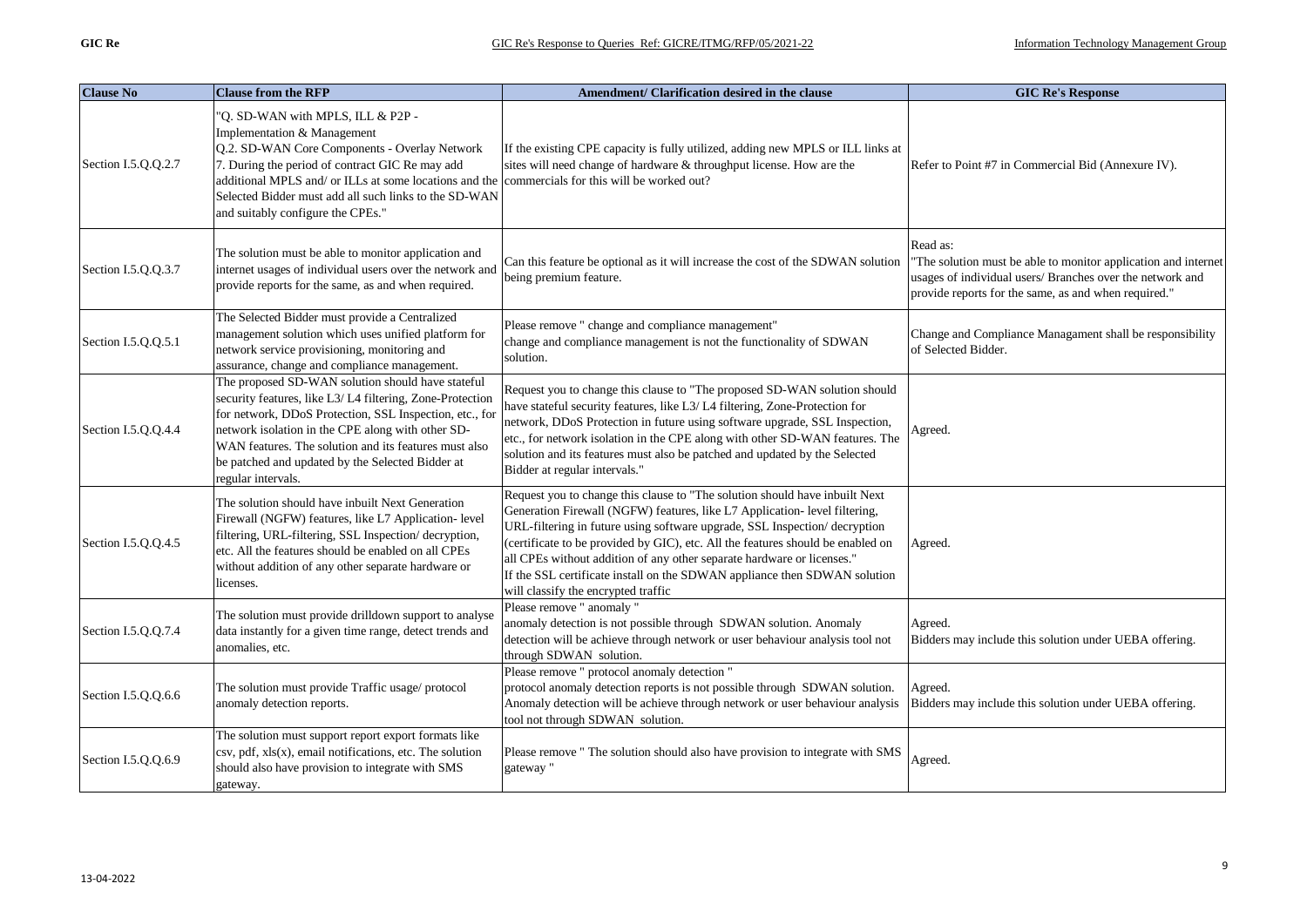| <b>Clause No</b>         | <b>Clause from the RFP</b>                                                                                                                                                                                                                                                                                                 | Amendment/ Clarification desired in the clause                                                                                                                                                                                                                                                           | <b>GIC Re's Response</b>                                                                                                                                                                                                                                       |
|--------------------------|----------------------------------------------------------------------------------------------------------------------------------------------------------------------------------------------------------------------------------------------------------------------------------------------------------------------------|----------------------------------------------------------------------------------------------------------------------------------------------------------------------------------------------------------------------------------------------------------------------------------------------------------|----------------------------------------------------------------------------------------------------------------------------------------------------------------------------------------------------------------------------------------------------------------|
| Section I.5.Q.Q.6.11     | The solution must provide Firewall reports: top rules,<br>zones, source, destination by IP/domain name/geo<br>location, ports, protocols, session duration, QoS, DDoS,<br>NAT events, pool utilization and Flood detection, etc.                                                                                           | Request you to change this clause to<br>'The solution must provide reports: source, destination by IP/domain name/<br>geo location, ports, protocols, session duration,."<br>QoS, DDoS, NAT events, pool utilization and Flood detection, etc report is not<br>be possible through SDWAN Solution.       | Agreed, however, QoS/ similar reports must be provided.                                                                                                                                                                                                        |
| Section I.5.Q.Q.6.12     | The solution must provide Application reports: Top<br>Applications usages, User wise usage, Top URLs, Top<br>Bandwidth Consuming Applications, Top Sources, Top<br>Destinations, Site based Application usage analysis<br>report, Top sites, Top Sites over time, Site availability<br>over time, Total Availability, etc. | Request you to change this clause to<br>'The solution must provide Application reports: Top Applications usages, User<br>wise usage, Top Bandwidth Consuming Applications, Top Sources, Top<br>Destinations"<br>URL and Site related information report will be achieve through centralised<br>firewall. | Read as:<br>"The solution must provide Application reports: Top<br>Applications usages, User wise usage, Top Bandwidth<br>Consuming Applications, Top Sources, Top Destinations,<br>Site based Application usage analysis report, Total<br>Availability, etc." |
| Section I.5.Q.Q.6.5      | "Q. SD-WAN with MPLS, ILL & P2P -<br>Implementation & Management<br>& Analytics<br>5. The solution must provide Real & historical time<br>series log event reporting."                                                                                                                                                     | Q.6. SD-WAN Core Components - Monitoring, Reports What is the expected retention period for historical time series log events on the<br>bidder's reporting system?                                                                                                                                       | 3 months.                                                                                                                                                                                                                                                      |
| Section I.5.Q.Q.6.11     | "The solution must provide Firewall reports: top rules,<br>zones, source, destination by IP/domain<br>name/ geo location, ports, protocols, session duration,<br>QoS, DDoS, NAT events, pool utilization<br>and Flood detection, etc"                                                                                      | Can this feature be optional as it will increase the cost of the SDWAN solution<br>being premium feature.                                                                                                                                                                                                | Read as:<br>"The solution must provide Firewall reports: top rules, zones,<br>source, destination by IP/domain name/geo location, ports,<br>protocols, session duration, QoS, etc."                                                                            |
| Section I.5.Q.Q.6.12     | The solution must provide Application reports: Top<br>Applications usages, User wise usage, Top URLs, Top<br>Destinations, Site based Application usage analysis<br>report, Top sites, Top Sites over time, Site availiability<br>over time, Total Availability, etc.                                                      | Bandwidth Consuming Applications, Top Sources, Top Can this feature be optional as it will increase the cost of the SDWAN solution<br>being premium feature.                                                                                                                                             | Read as:<br>"The solution must provide Application reports: Top<br>Applications usages, User wise usage, Top Bandwidth<br>Consuming Applications, Top Sources, Top Destinations,<br>Site based Application usage analysis report, Total<br>Availability, etc." |
| Section I.5.Q.Q.9.13     | The Selected Bidder shall assist GIC Re in configuring<br>and ensure the network connectivity (MPLS & ILL) for SDWAN solution<br>all endpoints and servers.                                                                                                                                                                | the local/private vLANs in each branch/spoke location  Please remove private vLANs. private vLANs is functionality of Switch not the                                                                                                                                                                     | Agreed.<br>However, Selected Bidder must assist GIC Re network team<br>in establishing switch to CPE connectivity.                                                                                                                                             |
| Section I.5.Q.Q.10.1.iii | "Bidder shall provide 80 Mbps or higher point-to-point<br>(P2P) link between DC & DR for<br>replication for maintaining required RPO (15 minutes)<br>& RTO (1 Hour),"                                                                                                                                                      | Please clarify this is single p-to-p link protected on service provider backbone<br>network.                                                                                                                                                                                                             | DC-DR Replication P2P links must be redundant and achive<br>RPO & RTO.                                                                                                                                                                                         |
| Section I.5.Q.Q.9.9      | Point 9 : SD-WAN CPE virtual appliance should be<br>compatible with major cloud service providers (e.g.,<br>AWS, Azure, Google, etc.).                                                                                                                                                                                     | Do you also have workload hosted in Public cloud providers such as AWS,<br>AZURE and require virtual SDWAN CPE in cloud providers environment,<br>please confirm                                                                                                                                         | Not right now.                                                                                                                                                                                                                                                 |
| Section I.5.Q.Q.10.2     | Spoke/Branch locations                                                                                                                                                                                                                                                                                                     | Please clarify BW scalability range to be factored for feasibility?                                                                                                                                                                                                                                      | Max 50% above proposed BW in Annexure XII.                                                                                                                                                                                                                     |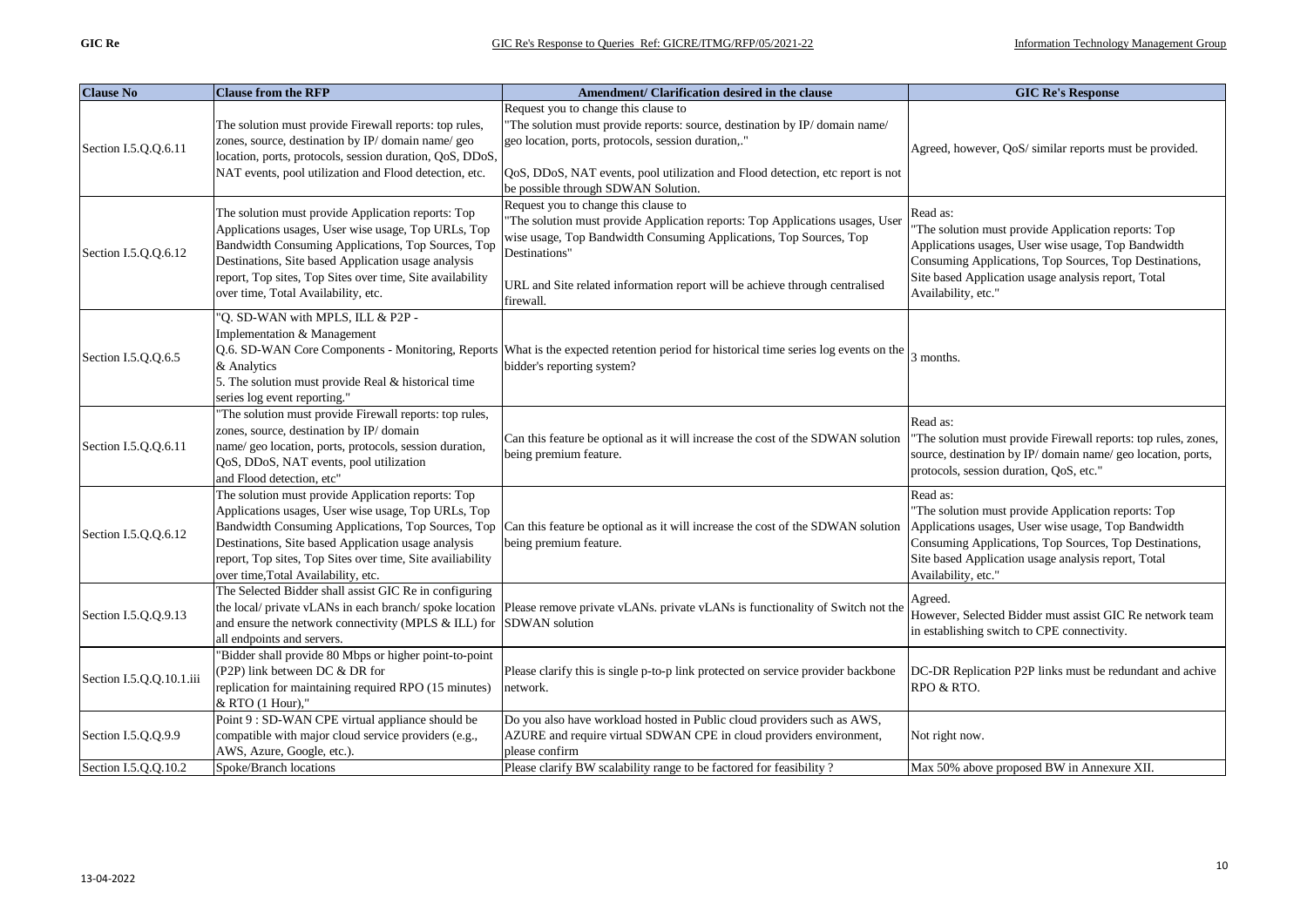| <b>Clause No</b>     | <b>Clause from the RFP</b>                                                                                                                                                                                                                                                                                                                                       | Amendment/ Clarification desired in the clause                                                                                                                                                                        | <b>GIC Re's Response</b>                                                              |
|----------------------|------------------------------------------------------------------------------------------------------------------------------------------------------------------------------------------------------------------------------------------------------------------------------------------------------------------------------------------------------------------|-----------------------------------------------------------------------------------------------------------------------------------------------------------------------------------------------------------------------|---------------------------------------------------------------------------------------|
| Section I.5.Q.Q.11.3 | "Q. SD-WAN with MPLS, ILL & P2P -<br>Implementation & Management<br>Q.11. SD-WAN Core Components - VPN (for GIC Re<br>Foreign Offices & Roaming Users)<br>3. The Selected Bidder shall provide necessary licenses<br>required for establishing VPN connectivity to foreign<br>offices (site-to-site/IPsec) $\&$ 50 roaming users<br>(Software VPN with tokens)." | Does the "tokens" refer to MFA / 2FA tokens?                                                                                                                                                                          | MFA tokens.                                                                           |
| Section I.5.R.R.1.2  | The Selected Bidder shall migrate the current SASE<br>ZTNA EDS Solution and manage the setup for the<br>Contract Period.                                                                                                                                                                                                                                         | Please help us to understand the current SASE ZTNA EDS solution and the<br>setup.                                                                                                                                     | Akamai EDS with 2 virtual connectors (LDAP integrated) at<br>DC.                      |
| Section I.5.R.R.1.4  | The Selected Bidder shall ensure that during<br>implementation phase, the performance, security, etc. of<br>the entire network setup is not compromised. The<br>Selected Bidder shall ensure the SASE ZTNA EDS<br>Solution is able to host both thick and thin client<br>Applications of GIC Re.                                                                 | Kindly help us to understand the details of thick and thin client                                                                                                                                                     | Thick Client - legacy/ GUI/ client based.<br>Thin Client - Web/ browser/ cloud based. |
| Section I.5.R.R.1    | <b>ZTNA Solution for Remote Users</b>                                                                                                                                                                                                                                                                                                                            | What kind of applications need to be accessed by SASE users (work-from-<br>anywhere users) ?? Internal applications hosted in DC/DR only or any<br>applications hosted on Internet also ?                             | DC-DR Applications only (as per Annexure XI).                                         |
| Section I.5.R.R.1    | <b>ZTNA Solution for Remote Users</b>                                                                                                                                                                                                                                                                                                                            | What kind of policies and features are enabled on these existing ZTNA solution<br>which they want us to replicate?                                                                                                    | Selected Bidder can study existing setup and propose.                                 |
| Section I.5.R.R.1    | <b>ZTNA Solution for Remote Users</b>                                                                                                                                                                                                                                                                                                                            | Which SSO solution customer is using today and is it mandatory for integration<br>with proposed SASE? Usually we enable user authentication by integrating<br>with customer's LDAP server or SAML.                    | Integration with LDAP is required.                                                    |
| Section I.5.R.R.1.4  | The Selected Bidder shall deploy Security Connector<br>pair in the GIC Re's DC & DR sites, which act as hub<br>for all spoke/ branch locations (including foreign<br>branch users). Enterprise Security Connector pair will<br>be VMs that must be deployed to block malicious traffic<br>and record information about machines in GIC Re<br>network.            | Our Assumption is We will deploy connector in DC and DC in HA mode                                                                                                                                                    | Virtual connectors (VMs) to be deployed in HA mode at both<br>DC & DR.                |
| Section I.5.R.R.1.28 | Currently, SASE ZTNA EDS Solution is already<br>deployed in GIC Re environment with 2 connectors<br>(VMs) and all applications/ VMs configured. The<br>Selected Bidder shall migrate the solution with these<br>connectors and shall continue to manage the setup post<br>migration (with license for 100 users).                                                | Kinldy help us to undersatnd the deployed solution and applications in detail.                                                                                                                                        | Akamai EDS with 2 virtual connectors (LDAP integrated) at<br>DC.                      |
| Section I.5.T        | <b>SOC</b>                                                                                                                                                                                                                                                                                                                                                       | How many users to you predict will need access to the system for the various<br>functions such as system administration, content (rules, filters) authoring,<br>incident handling, reporting and compliance auditing? | Approximately 10 users from GIC Re (plus admins at<br>Selected Bidder end).           |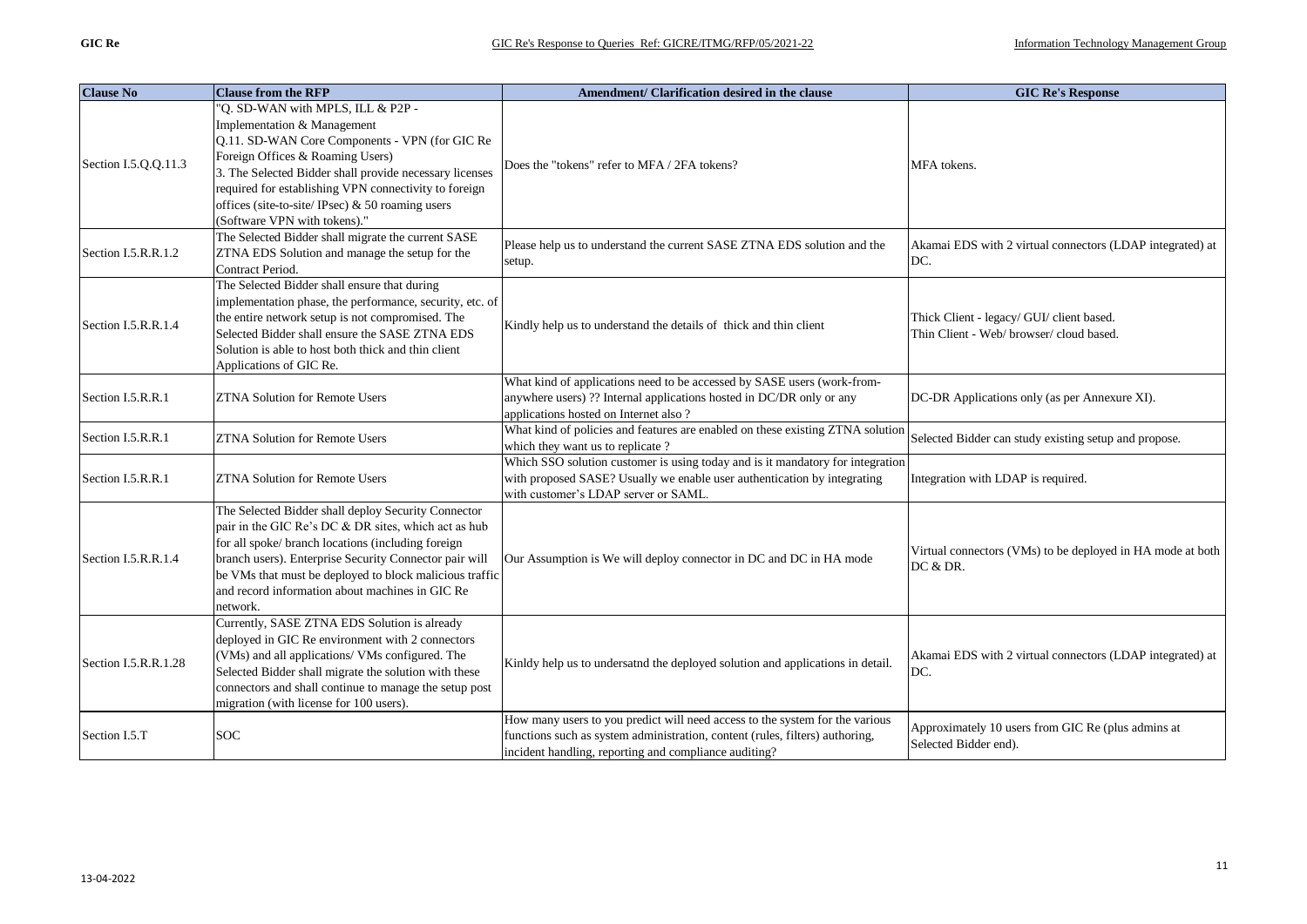| <b>Clause No</b>    | <b>Clause from the RFP</b>                                                                                                                                              | Amendment/ Clarification desired in the clause                                                                                                                                                                                                      | <b>GIC Re's Response</b>                                                                                                                                        |
|---------------------|-------------------------------------------------------------------------------------------------------------------------------------------------------------------------|-----------------------------------------------------------------------------------------------------------------------------------------------------------------------------------------------------------------------------------------------------|-----------------------------------------------------------------------------------------------------------------------------------------------------------------|
| Section I.5.T.T.2.6 | Support<br>5. Audit Trail<br>Provide Audit Trail of the account activity to enable<br>security analysis, resource change tracking, and                                  | The following customization is avalable with very few CSP (hyperscalers)<br>hence might cause many Indian CSPs to back out in the process.<br>To promote a healthy competition we request authority not to make the<br>following feature mandatory. | Agreed.<br>Read as:<br>'Provide Audit Trail of the account activity to enable security<br>analysis, resource change tracking and compliance auditing            |
|                     | compliance auditing                                                                                                                                                     | or revise the clause as<br>Provide Audit Trail of the account activity to enable security analysis , resource<br>change tracking and compliance auditing with minimal human intervention                                                            | with minimal human intervention."                                                                                                                               |
| Section I.5.T.T.5.5 | <b>MSS</b> Components<br>Cloud WAF                                                                                                                                      | What is the WAF throughput require, please confirm                                                                                                                                                                                                  | Current WAF throughput is 5 Mbps.                                                                                                                               |
| Section I.5.T.T.5.3 | <b>MSS</b> Components<br>NGFW                                                                                                                                           | Please confirm the required NGFW Throughput                                                                                                                                                                                                         | Current NGFW/Firewall throughput is 1 Gbps.                                                                                                                     |
| Section I.5.T.T.5.4 | PIM/PAM Privilege & identity Access management<br>solution                                                                                                              | Kindly confirm the number of user of PIM/PAM                                                                                                                                                                                                        | 25-30.                                                                                                                                                          |
| Section I.5.T.T.5.1 | <b>SIEM</b>                                                                                                                                                             | How long must the event logs be kept online(in days) & offline (days) for<br>retentiona reasons?                                                                                                                                                    | 90 & 180 days.                                                                                                                                                  |
| Section I.5.T.T.5.1 | SIEM                                                                                                                                                                    | What is the total number of log generating devices to be monitored with the<br>solution?                                                                                                                                                            | Number of Servers/ VMs + Network and security devices.                                                                                                          |
| Section I.5.T.T.5.1 | <b>SIEM</b>                                                                                                                                                             | What is the estimated consolidated log volume from all devices (events per<br>second (eps) or Gigabytes per day)?                                                                                                                                   | Peak EPS is 3500, average EPS is approx 2000.                                                                                                                   |
| Section I.5.T.T.5.1 | SIEM                                                                                                                                                                    | What is the number of monitored assets considered critical / high-priority for<br>security or compliance reasons?                                                                                                                                   | 100 Approx.                                                                                                                                                     |
| Section I.5.T.T.5.5 | <b>MSS</b> Components<br>5: Cloud WAF   Currently needed for 5 Public<br>Applications only and provide rate card for scaling up/<br>out.                                | Q1: Kindly confirm the total number of public facing web Applications/APIs to<br>be secured through cloud WAF solution.                                                                                                                             | 4 public facing applications must be secured through WAF.<br>Provide rate card for future growth. Licenses/ sizing can be<br>sized by bidders accordingly.      |
| Section I.5.T.T.5.5 | <b>MSS</b> Components<br>5: Cloud WAF   Currently needed for 5 Public<br>Applications only and provide rate card for scaling up/<br>out.                                | Q2: Kindly confirm the cumulative bandwidth consumption on monthly bases<br>for web Applications/APIs to be secured through cloud WAF solution. If<br>Bandwidth is not known, can we quote for Pay-as-you-go model.                                 | Yes, quote pay-as-you-go Model.                                                                                                                                 |
| Section I.5.T.T.5.5 | <b>MSS</b> Components<br>5: Cloud WAF   Currently needed for 5 Public<br>Applications only and provide rate card for scaling up/<br>out.                                | Q3: In Sr. No 1, it is mentioned 5 Public Applications and in Sr. No 2, it is<br>mentioned 4 Licenses. Please clarify.                                                                                                                              | 4 public facing applications must be secured through WAF.<br>Provide rate card for future growth. Licenses/ sizing can be<br>considered by bidders accordingly. |
| Section I.5.U.U.1.1 | U. Migration Approach<br>U.1. Migration Pre-Requisites 1<br>The Selected Bidder shall support end-to-end migration<br>from existing environment to the new environment. | During migration to New Environment, whether existing SAP Application<br>landscape OS migration can be considered?                                                                                                                                  | Existing SAP ECC landscape will be migrated as-is. So<br>Bidders may consider VM or block level migration for<br>current SAP ECC landscape.                     |
| Section I.5.T.T.5.9 | <b>EDR</b> for Endpoints                                                                                                                                                | Existing McFee Licenses need to be renewed or need to be deployed fresh.<br>Please clarify.                                                                                                                                                         | Fresh EDR deployment. OEM can be Bidder's choice and as<br>per scope of work.                                                                                   |
| Section I.5.T.T.5   | VPN                                                                                                                                                                     | MSS Components - IPM / PAM, EDR, DLP, Software Requesting GIC Re to Clarify the Growth as this licenses comes with Bundle of<br>licenses. Hence we have to consider according to the growth.                                                        | Bidders must size as per RFP and provide rate card for future<br>growth.                                                                                        |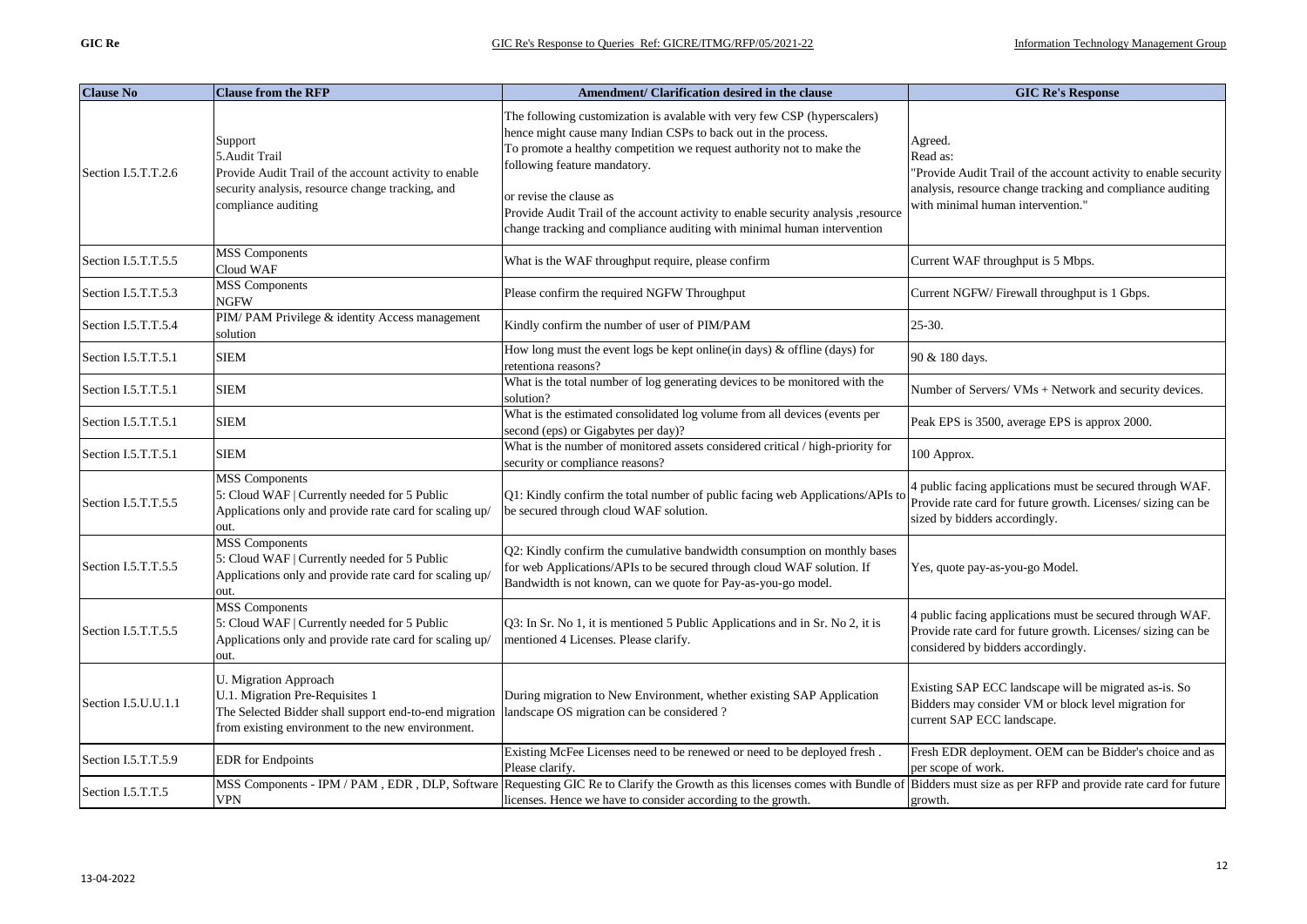| <b>Clause No</b>     | <b>Clause from the RFP</b>                                | Amendment/ Clarification desired in the clause                                   | <b>GIC Re's Response</b>                                        |
|----------------------|-----------------------------------------------------------|----------------------------------------------------------------------------------|-----------------------------------------------------------------|
| Section I.5.T.T.5.12 | DDoS Protection for entire Network, with pooled           | Requesting GIC RE to please change this clause with Internet DDoS protected      | Agreed.                                                         |
|                      | mitigation for DC & DR                                    | Internet Bandwidth with 1 Gig Protection.                                        |                                                                 |
|                      |                                                           | As GIC RE has included SDWAN in the solution with Local Internet Breakout.       | Same must be achieved through SD-WAN at each spoke              |
| Section I.5.T.T.5.8  | Cloud Proxy for all outgoing traffic                      | So clarify whether Bidder has to consider separate Proxy in DC and DR or the     | location as internet break-out is happening locally through SD- |
|                      |                                                           | same functionality can be achieve through SDWAN Solution.                        | WAN.                                                            |
|                      |                                                           |                                                                                  | Some servers are used by users for accessing internet. Hence,   |
| Section I.5.T.T.5.6  | DLP (Servers) - What is the use case for server DLP?      | DLP solution are mainly for end users not servers. Please remove this from the   | for the purpose of DLP, servers may also be considered as       |
|                      |                                                           | requirement                                                                      | endpoints and Bidders may size the DLP deployment               |
| Section I.5.T.T.5.6  | DLP (Network)                                             | What is the use case for server Network DLP?                                     | accordingly.<br>Please read as "Web DLP" (instead of Network).  |
|                      |                                                           | As per the architecture of decentralized network is asked for, therefore         |                                                                 |
| Section I.5.T.T.5.6  | DLP (Network)                                             | centralized network DLP wont work. Customer should seek for Web DLP on           | Agreed.                                                         |
|                      |                                                           | cloud proxy or the SDWAN equipment itself.                                       | Bidders to propose Web DLP on SD-WAN.                           |
|                      |                                                           | IPS - As here is specific requirement for IPS, is GIC required Dedicated IPS or  |                                                                 |
| Section I.5.T.T.5.2  | General Query                                             | will be ok to propose from Network IPS from NGFW ? or only dedicated NW          | Bidders may propose IPS on NGFW.                                |
|                      |                                                           | IPS is required?                                                                 |                                                                 |
|                      |                                                           | Cloud Proxy - Is the specific requirement from centralized cloud proxy ? will it |                                                                 |
| Section I.5.T.T.5.8  | General Query                                             | be ok to propose Cloud Proxy, ZTNA by single solution ?                          | Bidders may propose Cloud Proxy, ZTNA by single solution.       |
|                      |                                                           | Is there any specific solution apart from DLP where Data Classification is       |                                                                 |
| Section I.5.T.T.5.6  | <b>General Query</b>                                      | required to integrate                                                            | No. Only needed for DLP.                                        |
| Section I.5.T.T.5.6  | <b>General Query</b>                                      | Email DLP - is Email DLP required as part of DLP stack solution ?                | No. Only Endpoint & Web DLP required.                           |
| Section I.5.T.T.5    | <b>General Query</b>                                      | Email Security - as per previous ask, is Email security Antispam solution        | No.                                                             |
|                      |                                                           | required?                                                                        |                                                                 |
| Section I.5.T.T.5.12 | General Query                                             | Will it be ok to propose L7 DDOS over HTTP and HTTPS attack only ?               | Bidders may propose.                                            |
| Section I.5.T.T.5.12 | General Query                                             | GOC looking for L7 Cloud DDOS only or will it be ok for On Prem solution         | Bidders may propose either Cloud DDoS or on-prem DDoS.          |
|                      |                                                           | for L7 DDOS?                                                                     |                                                                 |
|                      | <b>Help Desk</b>                                          |                                                                                  |                                                                 |
|                      | The Selected Bidder must have Fire-proof space (with      | Request to add separate commercial line item for given requirement $\&$ also     |                                                                 |
| Section I.5.V        | Lock & Key). If required Selected Bidder shall allow to   | mention the dimension of fire proof vault                                        | Bidders may ignore this requirement.                            |
|                      | store GIC Re's items, equipment, etc. Fireproof space     |                                                                                  |                                                                 |
|                      | should be under 24 x 7 under CCTV monitoring              |                                                                                  |                                                                 |
|                      | <b>Help Desk</b>                                          |                                                                                  |                                                                 |
|                      | The Selected Bidder shall ensure availability of at least |                                                                                  |                                                                 |
|                      | one dedicated support person having 5+ years of           |                                                                                  |                                                                 |
| Section I.5.V        | experience in Coordinating & Managing services            | Request to add separate commercial line item for given requirement               | No. This should be part of project cost in OTC. Single point    |
|                      | (NOC+SOC+TELECOM) for the Hybrid Cloud                    |                                                                                  | of contact must be provided by the selected bidder.             |
|                      | Infrastructure in GIC Re's premises during the entire     |                                                                                  |                                                                 |
|                      | duration of the contract.                                 |                                                                                  |                                                                 |
|                      | <b>Help Desk</b>                                          |                                                                                  |                                                                 |
|                      | GIC Re performs VAPT Audit every quarter through          |                                                                                  |                                                                 |
| Section I.5.V        | third-party Auditors. The Selected Bidder must update/    | Any specifi report of VAPT require by GIC                                        | GIC Re will conduct VAPT and other audits quarterly/            |
|                      | patch the system in response to any adverse findings in   |                                                                                  | annually. Selected Bidder must comply with the findings.        |
|                      | the report, without any additional cost to GIC Re         |                                                                                  |                                                                 |
|                      |                                                           |                                                                                  |                                                                 |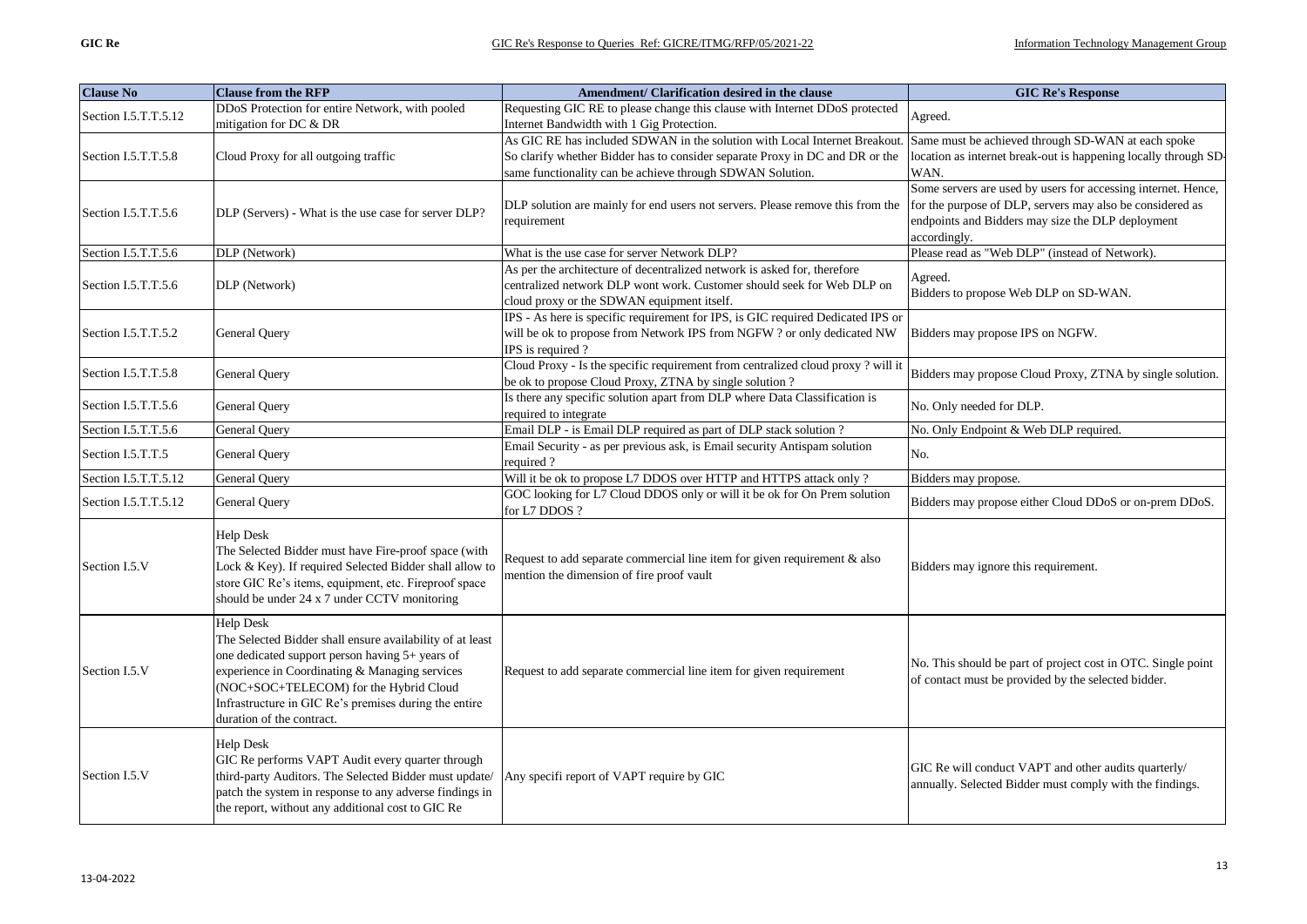| <b>Clause No</b> | <b>Clause from the RFP</b>                                                                                                                                                                                                                                            | Amendment/ Clarification desired in the clause                                                                                                                                                                                                                                                                                                                                                                                                                                                                                                                                                                                                                                                                                                        | <b>GIC Re's Response</b>                                                                                                                                                                                                                                                                                                                                          |
|------------------|-----------------------------------------------------------------------------------------------------------------------------------------------------------------------------------------------------------------------------------------------------------------------|-------------------------------------------------------------------------------------------------------------------------------------------------------------------------------------------------------------------------------------------------------------------------------------------------------------------------------------------------------------------------------------------------------------------------------------------------------------------------------------------------------------------------------------------------------------------------------------------------------------------------------------------------------------------------------------------------------------------------------------------------------|-------------------------------------------------------------------------------------------------------------------------------------------------------------------------------------------------------------------------------------------------------------------------------------------------------------------------------------------------------------------|
| Section II.3.h   | Clause 3 h:- A self-signed and stamped scanned copy of<br>EMD deposit through NEFT/RTGS or Bank Guarantee<br>from any of the commercial bank as stipulated in<br>Section-II Point 3 below should be uploaded on the E-<br>procurement portal.                         | Please provide Bank gurantee format for submitting EMD.                                                                                                                                                                                                                                                                                                                                                                                                                                                                                                                                                                                                                                                                                               | Uploaded on website as part of response to this query as an<br>annexure.                                                                                                                                                                                                                                                                                          |
| Section II.4     | <b>Earnest Money Deposit</b><br>Every Bidder, except those eligible for EMD waiver as<br>mentioned in Section-II Point 4, shallsubmit non-<br>interest bearing EMD of ₹ 2,00,00,000/- (Rupees Two<br>Crores only).                                                    | Request you to do EMD exemption for MSME also.                                                                                                                                                                                                                                                                                                                                                                                                                                                                                                                                                                                                                                                                                                        | MSMEs are exempted from EMD payment as per Section II<br>Clause 4 of RFP.                                                                                                                                                                                                                                                                                         |
| Section II.16    | COMPLIANCE WITH INFORMATION SECURITY<br><b>POLICY</b>                                                                                                                                                                                                                 | Please share the Policy doc for review.                                                                                                                                                                                                                                                                                                                                                                                                                                                                                                                                                                                                                                                                                                               | Will be shared with Selected Bidder.                                                                                                                                                                                                                                                                                                                              |
| Section II.24    | The successful Bidder is expected to manage DR Site at<br>GIC Re in the System Landscape with fail over<br>provision to servers at GIC Re's Disaster Recovery site.                                                                                                   | Please clarify if the DR site mentioned here is the one that is currently live or<br>bidder to propose a new site.                                                                                                                                                                                                                                                                                                                                                                                                                                                                                                                                                                                                                                    | RFP is for both DC & DR Sites, hosted and managed by<br>Selected Bidder.                                                                                                                                                                                                                                                                                          |
| Section II.36    | <b>RIGHT TO AUDIT</b>                                                                                                                                                                                                                                                 | Customer shall define the Audit Framework in case of any specific ask from<br>bidder to be compliant.                                                                                                                                                                                                                                                                                                                                                                                                                                                                                                                                                                                                                                                 | Audits will be conducted as per GOI and GIC Re guidelines.                                                                                                                                                                                                                                                                                                        |
| Annexure II.7.b  | 7.b) The Bidder should also have hosted SAP HANA-<br>certified solution for at least 1 customer.                                                                                                                                                                      | Please confirm can it be any segment/Vertical based or only Central Govt/State<br>Govt/ Semi- Govt/ PSU organization?                                                                                                                                                                                                                                                                                                                                                                                                                                                                                                                                                                                                                                 | Bidders must have deployed and hosted SAP HANA<br>envrionment for at least 1 customer from either private or<br>public sector.                                                                                                                                                                                                                                    |
| Annexure II.2    | The Bidder should have had an average annual turnover<br>of Rs. 50 Crores in the last three financial years i.e.,<br>2018-19, 2019-20 & 2020-21 from Data center<br>services. This must be the individual company turnover<br>and not that of any group of companies. | Since we have undergone restructuring within the company resulting in<br>formation of 100% owned subsidary focusing on this specific line of business.<br>Such formation has been in effect from Feb 2021 and the new entity will not<br>have its past Credentials to comply with the eligibility and technical evaluation<br>clauses. Hence request you to modify the clause as: The Bidder or bidder's<br>parent company (incase bidder is wholly owned subsidary of the parent<br>company) should have had an average annual turnover of Rs. 50 Crores in the<br>last three financial years i.e., 2018-19, 2019-20 & 2020-21 from Data center<br>services. This must be the individual company turnover and not that of any<br>group of companies. | The Bidder or bidder's parent company (incase bidder is<br>wholly owned subsidary of the parent company)should have<br>had an average annual turnover of Rs. 50 Crores in the last<br>three financial years i.e., 2018-19, 2019-20 & 2020-21 from<br>Data center services. This must be the individual company<br>turnover and not that of any group of companies |
| Annexure II.3    | The Bidder should have positive Net Worth as per the<br>last audited financial report.                                                                                                                                                                                | Since we have undergone restructuring within the company resulting in<br>formation of 100% owned subsidary focusing on this specific line of business<br>Such formation has been in effect from Feb 2021 and the new entity will not<br>have its past Credentials to comply with the eligibility and technical evaluation<br>clauses. Hence request you to modify the clause as: The Bidder or bidder's<br>parent company (incase bidder is wholly owned subsidary of the parent<br>company) should have positive Net Worth as per the last audited financial<br>report.                                                                                                                                                                              | The Bidder or bidder's parent company (incase bidder is<br>wholly owned subsidary of the parent company) should have<br>positive Net Worth as per the last audited financial report.                                                                                                                                                                              |
| Annexure II      | General                                                                                                                                                                                                                                                               | In case of business transfer where bidder has acquired a Business or fromed an<br>entity ("Seller"), work experience credentials of the parent company in relation<br>to the acquired Business may be considered.                                                                                                                                                                                                                                                                                                                                                                                                                                                                                                                                     | The Bidder or bidder's parent company (incase bidder is<br>wholly owned subsidary of the parent company) should have<br>the required work experience credentials.                                                                                                                                                                                                 |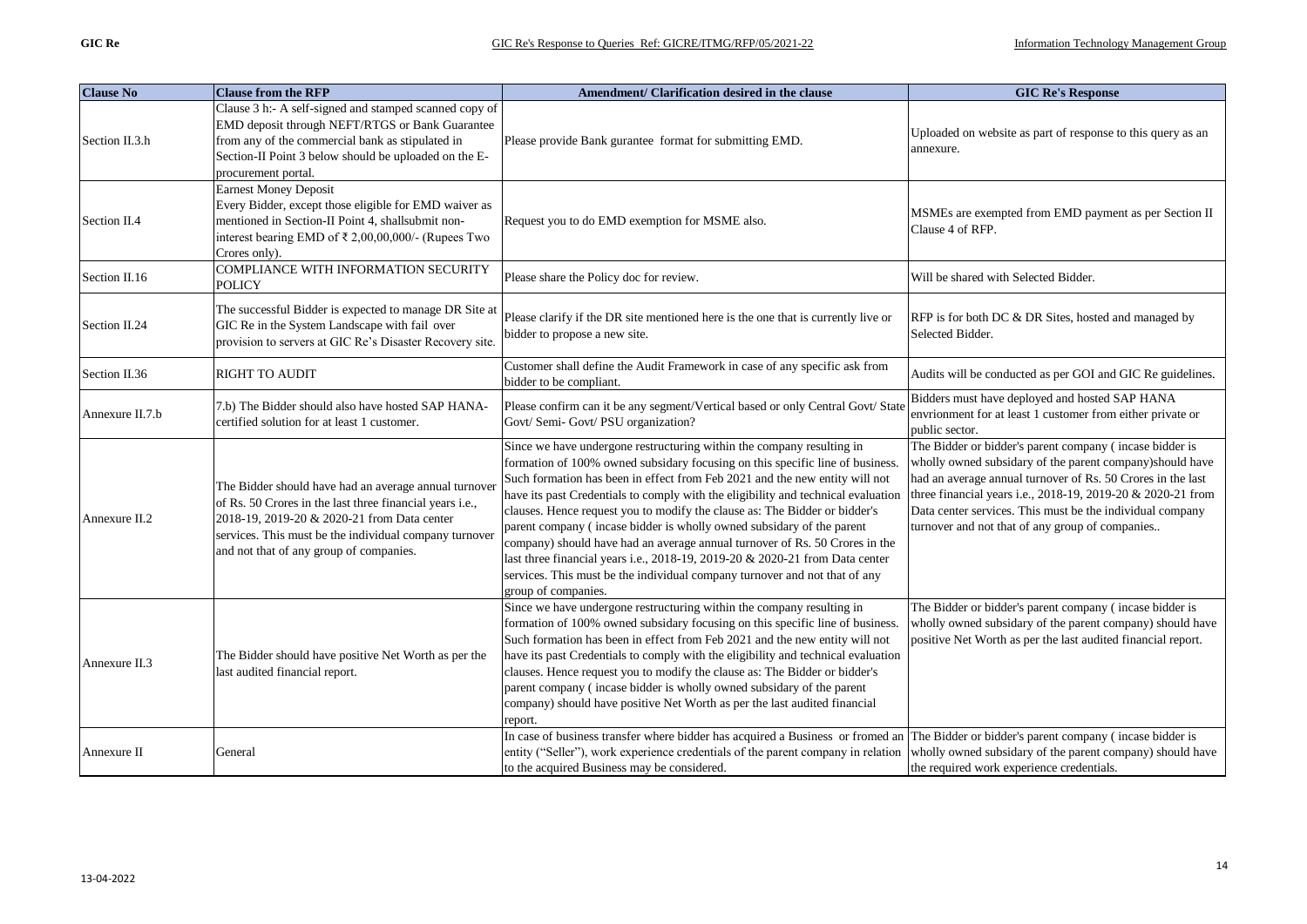| <b>Clause No</b> | <b>Clause from the RFP</b>                                                                                                                                                                                                                                                                                                                                                                                                                                                                                                 | Amendment/ Clarification desired in the clause                                                                                                                                                                                                                                                                                                                                                                                                                                                                                                                                                                                                                                                                  | <b>GIC Re's Response</b>                                                                                                                                                                                                                                                                                                                                                                                                                                                                                                                                                                                                                                                                                                                                                                                           |
|------------------|----------------------------------------------------------------------------------------------------------------------------------------------------------------------------------------------------------------------------------------------------------------------------------------------------------------------------------------------------------------------------------------------------------------------------------------------------------------------------------------------------------------------------|-----------------------------------------------------------------------------------------------------------------------------------------------------------------------------------------------------------------------------------------------------------------------------------------------------------------------------------------------------------------------------------------------------------------------------------------------------------------------------------------------------------------------------------------------------------------------------------------------------------------------------------------------------------------------------------------------------------------|--------------------------------------------------------------------------------------------------------------------------------------------------------------------------------------------------------------------------------------------------------------------------------------------------------------------------------------------------------------------------------------------------------------------------------------------------------------------------------------------------------------------------------------------------------------------------------------------------------------------------------------------------------------------------------------------------------------------------------------------------------------------------------------------------------------------|
| Annexure II.4    | The bidder should have earned profit in at least 2 of the<br>last 3 audited financial years (2018-19, 2019-20 & 2020<br>21)                                                                                                                                                                                                                                                                                                                                                                                                | Since we have undergone restructuring within the company resulting in<br>formation of 100% owned subsidary focusing on this specific line of business.<br>Such formation has been in effect from Feb 2021 and the new entity will not<br>have its past Credentials to comply with the eligibility and technical evaluation<br>clauses. Hence request you to modify the clause as: The Bidder or bidder's<br>parent company (incase bidder is wholly owned subsidary of the parent<br>company) should have earned profit in at least 2 of the last 3 audited financial<br>years (2018-19, 2019-20 & 2020-21)                                                                                                     | The Bidder or bidder's parent company (incase bidder is<br>wholly owned subsidary of the parent company) should have<br>earned profit in at least 2 of the last 3 audited financial years<br>$(2018-19, 2019-20 & 2020-21)$                                                                                                                                                                                                                                                                                                                                                                                                                                                                                                                                                                                        |
| Annexure II.5    | The Bidder should be an established Data Center<br>Services provider and should have been in the business<br>of Co-location and managed-Hosting services and<br>Managing DCs for a period of at least 5 years as on<br>31.03.2021.                                                                                                                                                                                                                                                                                         | Since we have undergone restructuring within the company resulting in<br>formation of 100% owned subsidary focusing on this specific line of business.<br>Such formation has been in effect from Feb 2021 and the new entity will not<br>have its past Credentials to comply with the eligibility and technical evaluation<br>clauses. Hence request you to modify the clause as: The Bidder or bidder's<br>parent company (incase bidder is wholly owned subsidary of the parent<br>company) should be an established Data Center Services provider and should<br>have been in the business of Co-location and managed-Hosting services and<br>Managing DCs for a period of at least 5 years as on 31.03.2021. | The Bidder or bidder's parent company (incase bidder is<br>wholly owned subsidary of the parent company) should be an<br>established Data Center Services provider and should have<br>been in the business of Co-location and managed-Hosting<br>services and Managing DCs for a period of at least 5 years as<br>on 31.03.2021.                                                                                                                                                                                                                                                                                                                                                                                                                                                                                   |
| Annexure II.6    | a) The Bidder should have provided DC or DR<br>Managed or co-hosting facility to at least 5 Companies<br>at their DC sites in India.<br>b) The Bidder should have at least 1 operational<br>Government Community Cloud client from Central/<br>State/PSU departments during the time of bid<br>submission.<br>c) The Bidder must have experience of providing DC or<br>DR Managed or co-hosting facility in their data center<br>for at least 2 clients from any Central Govt/ State Govt/<br>Semi-Govt/ PSU organization. | Since we have undergone restructuring within the company resulting in<br>formation of 100% owned subsidary focusing on this specific line of business.<br>Such formation has been in effect from Feb 2021 and the new entity will not<br>have its past Credentials to comply with the eligibility and technical evaluation<br>clauses.<br>Hence we request to consider credentials of Bidder's parent company as Bidder<br>is wholly owned subsidary of its parent company functioning under same<br>management committee.                                                                                                                                                                                      | a) The Bidder or bidder's parent company (incase bidder is<br>wholly owned subsidary of the parent company) should have<br>provided DC or DR Managed or co-hosting facility to at least<br>5 Companies at their DC sites in India.<br>b)The Bidder or bidder's parent company (incase bidder is<br>wholly owned subsidary of the parent company) should have<br>at least 1 operational Government Community Cloud client<br>from Central/State/PSU departments during the time of bid<br>submission.<br>c) The Bidder or bidder's parent company (incase bidder is<br>wholly owned subsidary of the parent company) must have<br>experience of providing DC or DR Managed or co-hosting<br>facility in their data center for at least 2 clients from any<br>Central Govt/ State Govt/ Semi-Govt/ PSU organization. |
| Annexure II.7    | a) The Bidder's Data Center must have at least 3<br>customers hosting SAP primary or DR landscapes.<br>b) The Bidder should also have hosted SAP HANA-<br>certified solution for at least 1 customer.                                                                                                                                                                                                                                                                                                                      | Since we have undergone restructuring within the company resulting in<br>formation of 100% owned subsidary focusing on this specific line of business.<br>Such formation has been in effect from Feb 2021 and the new entity will not<br>have its past Credentials to comply with the eligibility and technical evaluation<br>clauses.<br>Hence we request to consider credentials of Bidder's parent company as Bidder<br>is wholly owned subsidary of its parent company functioning under same<br>management committee.                                                                                                                                                                                      | a) The Bidder or bidder's parent company's (incase bidder is<br>wholly owned subsidary of the parent company) Data Center<br>must have at least 3 customers hosting SAP primary or DR<br>landscapes.<br>b) The Bidder or bidder's parent company (incase bidder is<br>wholly owned subsidary of the parent company) should also<br>have hosted SAP HANA-certified solution for at least 1<br>customer.                                                                                                                                                                                                                                                                                                                                                                                                             |
| Annexure II.7    | b) The Bidder should also have hosted SAP HANA-<br>certified solution for at least 1 customer.                                                                                                                                                                                                                                                                                                                                                                                                                             | Kindly clarify SAP HANA Certified Solution? What kinda certificate is<br>expected and from whom?                                                                                                                                                                                                                                                                                                                                                                                                                                                                                                                                                                                                                | Read as:<br>The Bidder should also have hosted SAP HANA solution for<br>at least 1 customer (Customer Reference).                                                                                                                                                                                                                                                                                                                                                                                                                                                                                                                                                                                                                                                                                                  |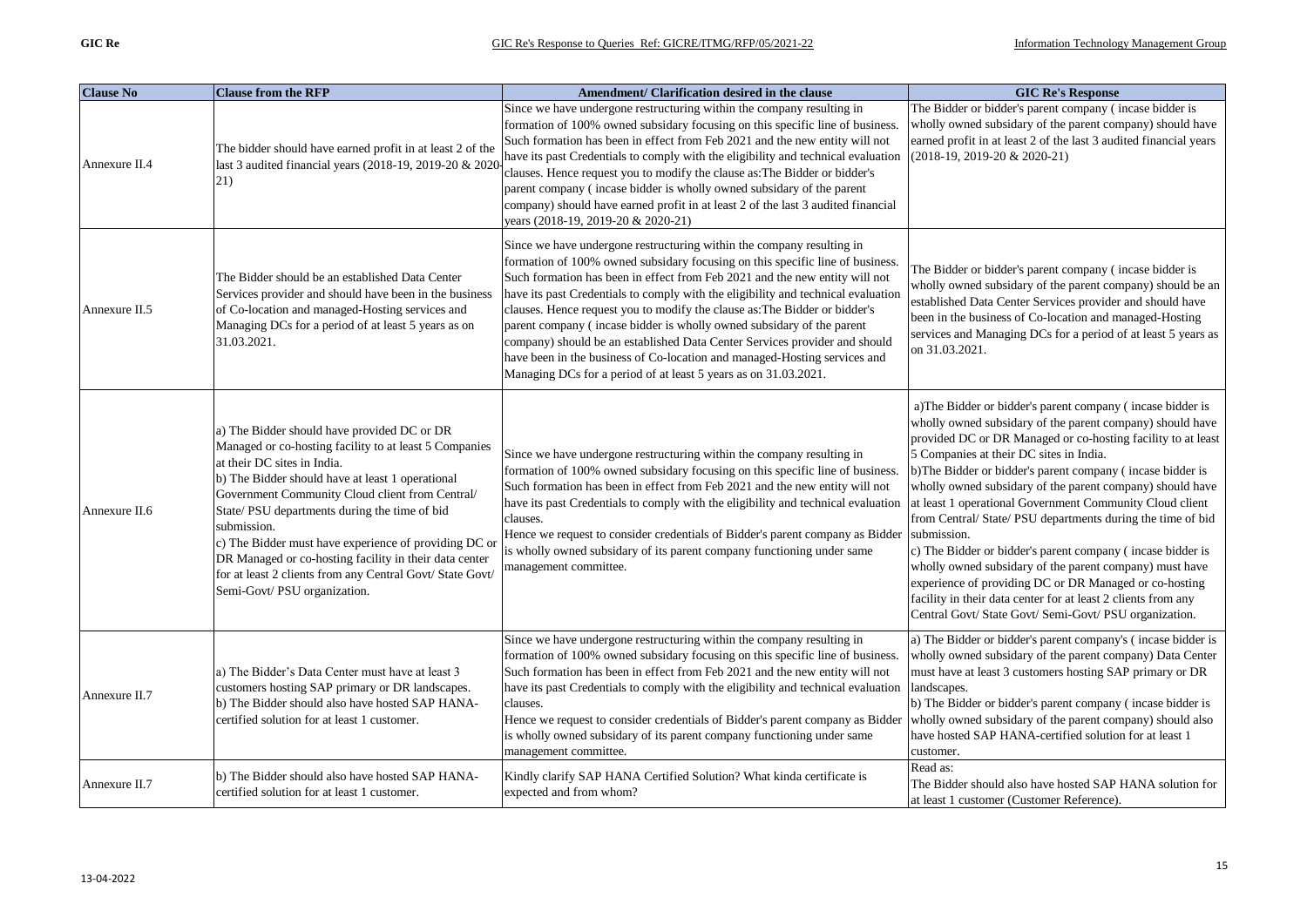| <b>Clause No</b> | <b>Clause from the RFP</b>                                                                                                                                                                                                                                                                                                                                                                                       | Amendment/ Clarification desired in the clause                                                                                                                                                                    | <b>GIC Re's Response</b>                                                                                                                                                                                                                                                                                                                                                 |
|------------------|------------------------------------------------------------------------------------------------------------------------------------------------------------------------------------------------------------------------------------------------------------------------------------------------------------------------------------------------------------------------------------------------------------------|-------------------------------------------------------------------------------------------------------------------------------------------------------------------------------------------------------------------|--------------------------------------------------------------------------------------------------------------------------------------------------------------------------------------------------------------------------------------------------------------------------------------------------------------------------------------------------------------------------|
| Annexure II.8    | The proposed DC & DR sites must be Tier III or Higher<br>certified from uptime institute/ Rated 3 or higher<br>certified from TIA 942. Copy of certification from the<br>bidder for the proposed DC & DR sites.                                                                                                                                                                                                  | Certificates can be provided by Bidder of the entity who will be providing DC/<br>DR facility. The certificates will not be in name of the bidder. Kindly clarify.                                                | The proposed DC & DR sites must be Tier III or Higher<br>certified from uptime institute/Rated 3 or higher certified<br>from TIA 942. Copy of certification from the Bidder or<br>bidder's parent company (incase bidder is wholly owned<br>subsidary of the parent company) for the proposed DC & DR<br>sites.                                                          |
| Annexure II.9    | The proposed DC $\&$ DR sites must be certified for<br>below: 1. ISO 27001 2. ISO 20000-1 3. IS 1893:1984                                                                                                                                                                                                                                                                                                        | Certificates can be provided by Bidder of the entity who will be providing DC/<br>DR facility. The certificates will not be in name of the bidder. Kindly clarify.                                                | The Bidder or bidder's parent company's (incase bidder is<br>wholly owned subsidary of the parent company) proposed DC<br>& DR sites must be certified for below: 1. ISO 27001 2. ISO<br>20000-1 3. IS 1893:1984                                                                                                                                                         |
| Annexure II.10   | The proposed DC & DR sites must be owned by the<br>bidder. No Partnership/Consortium bidding is allowed.<br>In the case of leased premises, the unexpired lease<br>period must be available for at least another 7 years<br>from the date of the RFP.                                                                                                                                                            | The ownership of the DC/DR is not with the bidder but with sister/parent<br>company managed by the same management committee. Kindly clarify if it will<br>comply with the criteria.                              | The proposed DC $&$ DR sites must be owned by the The<br>Bidder or bidder's parent company (incase bidder is wholly<br>owned subsidary of the parent company). No Partnership/<br>Consortium/group company bidding is allowed. In the case of<br>leased premises, the unexpired lease period must be available<br>for at least another 7 years from the date of the RFP. |
| Annexure II.2    | The Bidder should have had an average annual turnover<br>of Rs. 50 Crores in the last three financial years i.e.,<br>2018-19, 2019-20 & 2020-21 from Data center<br>services. This must be the individual company turnover<br>and not that of any group of companies.<br>Supporting Document - Copy of Audited Balance sheet<br>for the financial years i.e., 2018-19, 2019-20 & 2020-<br>21 should be submitted | The annual report will not have the turnover from data centre services<br>separately so can we submit CA certificate along with Audited Balance sheet<br>for the financial years i.e., 2018-19, 2019-20 & 2020-21 | Agreed.                                                                                                                                                                                                                                                                                                                                                                  |
| Annexure II.8    | Whether bidder has own carrier neutral DC built and<br>operated complying with Tier III or higher standards.<br>Ref.: Pre-qualification - 8                                                                                                                                                                                                                                                                      | Suggested Clause - Whether bidder should provide services from a carrier<br>neutral DC complying with Tier III or higher standards.                                                                               | The PQC Criteria 8 of Annexure II is as follows: "The<br>proposed DC & DR sites must be Tier III or Higher certified<br>from uptime institute/ Rated 3 or higher certified from TIA<br>942.".<br>There is no change in crietria.                                                                                                                                         |
| Annexure II.1    | 1. The Bidder should be a company registered under the Partnership Act, 2008 and update the clause as:<br>Companies Act, 1956/2013                                                                                                                                                                                                                                                                               | Request to include companies registered under the Limited Liability<br>"The Bidder should be a company registered under the Companies Act, 1956/<br>2013 or Limited Liability Partnership Act, 2008"              | The Bidder should be a company registered under the<br>Companies Act, 1956/2013 or Limited Liability Partnership<br>Act, 2008.                                                                                                                                                                                                                                           |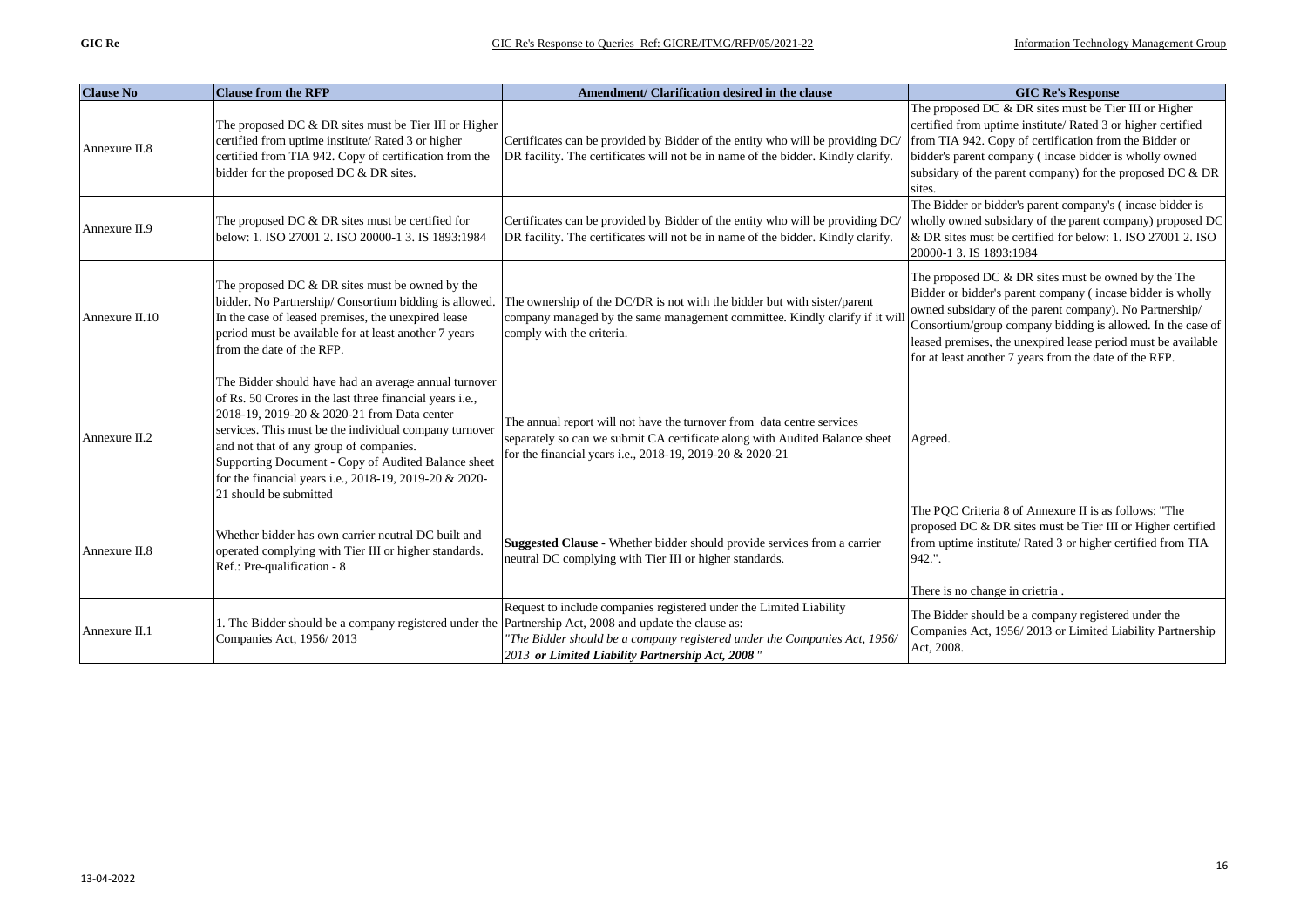| <b>Clause No</b> | <b>Clause from the RFP</b>                                                                                                                                                                                                                                               | Amendment/ Clarification desired in the clause                                                                                                                                                                                                                                                                                                                                                                                                                                                                                                                                                                                                                                                                                                                       | <b>GIC Re's Response</b>                                                                                                                       |
|------------------|--------------------------------------------------------------------------------------------------------------------------------------------------------------------------------------------------------------------------------------------------------------------------|----------------------------------------------------------------------------------------------------------------------------------------------------------------------------------------------------------------------------------------------------------------------------------------------------------------------------------------------------------------------------------------------------------------------------------------------------------------------------------------------------------------------------------------------------------------------------------------------------------------------------------------------------------------------------------------------------------------------------------------------------------------------|------------------------------------------------------------------------------------------------------------------------------------------------|
| Annexure II.2    | 2. The Bidder should have had an average annual<br>turnover of Rs. 50 Crores in the last three financial<br>years i.e., 2018-19, 2019-20 & 2020-21 from Data<br>center services. This must be the individual company<br>turnover and not that of any group of companies. | The Government of India has announced 'Startup India' initiative for creating a<br>conducive environment for Startups in India (Ref: Policy circular No.<br>$1(2)(1)/2016$ -MA dated 10th March 2016)<br>All Central Ministries/ Departments may relax conditions of prior turnover and<br>prior experience in public procurement to all Start-ups [whether Micro & Small<br>Enterprises (MSEs) or otherwise] subject to meeting of quality and technical<br>specifications in accordance with the relevant provisions of GFR, 2005. (Ref:<br>Office Memorandum dated 20th September 2016).<br>So request you to exempt the Turnover criteria for Startups, or consider group<br>company credentials subject to meeting the quality and technical<br>specifications. | Agreed as long as Section II Clause 6 is satisfied with proper<br>proofs submitted by Bidder.                                                  |
| Annexure II.3    | 3. The Bidder should have positive Net Worth as per the<br>last audited financial report.                                                                                                                                                                                | Yotta had conceived the development of Data Center parks in March 2019 and<br>has made operational its first colocation facility in July 2020 with subsequent<br>Uptime Tier IV Construction certification.<br>Data Center Startups being Capex intensive businesses, having positive net<br>worth in the initial years of operations is not envisaged.<br>So request you to exempt the Net Worth criteria for Startups, or consider group<br>company credentials for positive networth.                                                                                                                                                                                                                                                                             | As per Section II Clause 6, Startups will only get relaxation in<br>Turnover and prior experience criteria of PQC.<br>Hence, No Change in RFP. |
| Annexure II.4    | 4. The bidder should have earned profit in at least 2 of<br>the last 3 audited financial years (2018-19, 2019-20 &<br>2020-21)                                                                                                                                           | Yotta had conceived the development of Data Center parks in March 2019 and<br>has made operational its first colocation facility in July 2020 with subsequent<br>Uptime Tier IV Construction certification.<br>Data Center Startups being Capex intensive businesses, having profit in the<br>initial years of operations is not envisaged.<br>So request you to exempt the Profit criteria for Startups.                                                                                                                                                                                                                                                                                                                                                            | As per Section II Clause 6, Startups will only get relaxation in<br>Turnover and prior experience criteria of PQC.<br>Hence, No Change in RFP. |
| Annexure II.5    | 5. The Bidder should be an established Data Center<br>Services provider and should have been in the business<br>of Co-location and managed-Hosting services and<br>Managing DCs for a period of at least 5 years as on<br>31.03.2021.                                    | The Government of India has announced 'Startup India' initiative for creating a<br>conducive environment for Startups in India (Ref: Policy circular No.<br>1(2)(1)/2016-MA dated 10th March 2016)<br>All Central Ministries/ Departments may relax conditions of prior turnover and<br>prior experience in public procurement to all Start-ups [whether Micro & Small<br>Enterprises (MSEs) or otherwise] subject to meeting of quality and technical<br>specifications in accordance with the relevant provisions of GFR, 2005. (Ref:<br>Office Memorandum dated 20th September 2016).<br>So request to Exempt the period of 5 years for Startups subject to meeting the<br>quality and technical specifications.                                                  | Agreed as long as Section II Clause 6 is satisfied with proper<br>proofs submitted by Bidder.                                                  |
| Anenxure III.A   | Technical bid evaluation                                                                                                                                                                                                                                                 | Can we get sub division of marks for multiple points in each clause                                                                                                                                                                                                                                                                                                                                                                                                                                                                                                                                                                                                                                                                                                  | Overall markings have been provided in RFP.                                                                                                    |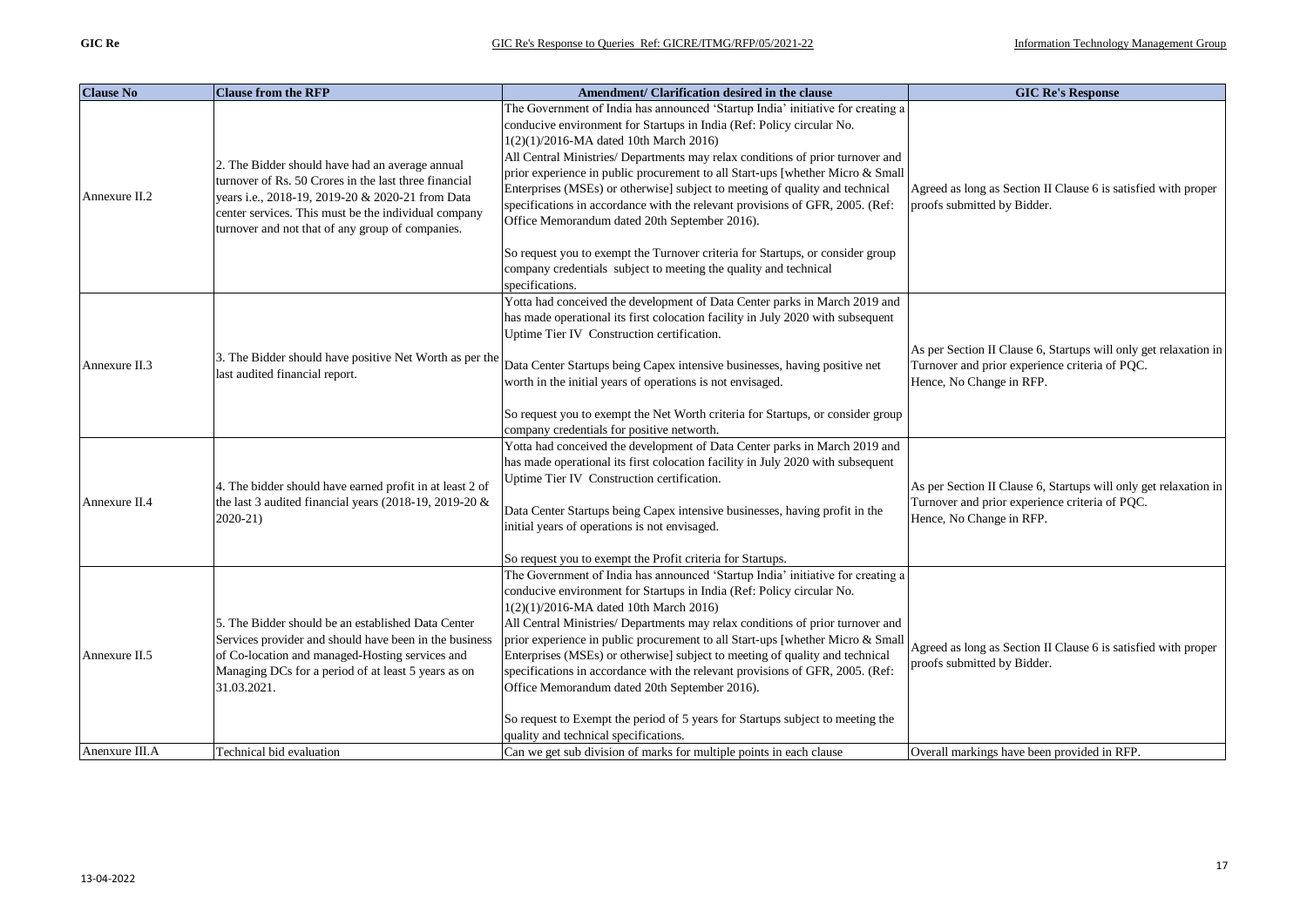| <b>Clause No</b>  | <b>Clause from the RFP</b>                                                                                                                                                                                                                                                                                                                                                                                                               | Amendment/ Clarification desired in the clause                                                                                                                                                                                                                                                                                                                                                                                                                                                                                                                                                                                                                                                                                                                        | <b>GIC Re's Response</b>                                                                                                                                                                                                                                                                                             |
|-------------------|------------------------------------------------------------------------------------------------------------------------------------------------------------------------------------------------------------------------------------------------------------------------------------------------------------------------------------------------------------------------------------------------------------------------------------------|-----------------------------------------------------------------------------------------------------------------------------------------------------------------------------------------------------------------------------------------------------------------------------------------------------------------------------------------------------------------------------------------------------------------------------------------------------------------------------------------------------------------------------------------------------------------------------------------------------------------------------------------------------------------------------------------------------------------------------------------------------------------------|----------------------------------------------------------------------------------------------------------------------------------------------------------------------------------------------------------------------------------------------------------------------------------------------------------------------|
| Annexure III.A.1  | Experience of the bidder in providing Data Center<br>services with requirements like SOW of this RFP and<br>including managed hosting services to large clients.<br>Specific experience in managing or hosting mission<br>critical applications or SAP/SAP HANA application<br>landscape.                                                                                                                                                | Since we have undergone restructuring within the company resulting in<br>formation of 100% owned subsidary focusing on this specific line of business.<br>Such formation has been in effect from Feb 2021 and the new entity will not<br>have its past Credentials to comply with the eligibility and technical evaluation<br>clauses.<br>Hence we request to consider credentials of Bidder's parent company as Bidder<br>is wholly owned subsidary of its parent company functioning under same<br>management committee.                                                                                                                                                                                                                                            | The work orders, client certificates/ testimonials, POs, etc.,<br>must be in the name of the Bidder or Bidder's Parent<br>Company (only in case where Bidder is wholly owned<br>subsidary of its parent company functioning under same<br>management committee).                                                     |
| Annexure III.A.2  | Testimonials on Satisfactory Service from at least 5<br>Customers/ Clients are to be provided. Marks will be<br>given based on:<br>customer satisfaction level<br>penalties invoked for failure to meet RPO / RTO<br>· ability to meet change in resources/ requirements on<br>time and satisfactorily.<br>GIC Re will contact the customers/ clients to ascertain<br>the above parameters. Client contact details must be<br>provided." | 'Since we have undergone restructuring within the company resulting in<br>formation of 100% owned subsidary focusing on this specific line of business.<br>Such formation has been in effect from Feb 2021 and the new entity will not<br>have its past Credentials to comply with the eligibility and technical evaluation<br>clauses.<br>Hence we request to consider credentials of Bidder's parent company as Bidder<br>is wholly owned subsidary of its parent company functioning under same<br>management committee.<br>Also, The testimonials not the Po copies may not have details of Penalties<br>invoked etc acertaining the parameters mentioned in the clause. This can be<br>verified only through client communication/verification. Kindly clarify." | The work orders, client certificates/ testimonials, POs, etc.,<br>must be in the name of the Bidder or Bidder's Parent<br>Company (only in case where Bidder is wholly owned<br>subsidary of its parent company functioning under same<br>management committee).<br>GIC Re will get in touch with clients to verify. |
| Anenxure III.B    | DC DR Site Rating                                                                                                                                                                                                                                                                                                                                                                                                                        | Request you to provide Sub division of marks for each of the 58 criteria                                                                                                                                                                                                                                                                                                                                                                                                                                                                                                                                                                                                                                                                                              | Cannot be shared with Bidders.                                                                                                                                                                                                                                                                                       |
| Annexure III B.3  | 8) Freight Lift - The data center should have high-<br>capacity freight lift for ease of<br>movement of servers and high-density network devices.                                                                                                                                                                                                                                                                                        | We have other measure to lift and shift heavy components to DC and DR Sites<br>with the complet responsibility of ESDS, hence we request authority not to<br>make this clause mandetory.                                                                                                                                                                                                                                                                                                                                                                                                                                                                                                                                                                              | Agreed.                                                                                                                                                                                                                                                                                                              |
| Annexure XV.A.16  | The solution must support back up of all Virtual<br>machines, so that the same can be recovered in case of<br>data loss, all licenses to enable the same must be part of<br>overall solution.                                                                                                                                                                                                                                            | Backup licenses are based on front end data. Kindly confirm how much front<br>end data should be licensee for?                                                                                                                                                                                                                                                                                                                                                                                                                                                                                                                                                                                                                                                        | Current Total Backup Size (excluding SAP HANA) is 50 TB                                                                                                                                                                                                                                                              |
| Annexure IV.5     | Backup size for current setup (Annexure XIII)<br>provided. Bidder must size and quote for GCC, HANA,<br>etc.                                                                                                                                                                                                                                                                                                                             | Do we need to consider backup as per backup storage asked or as per expected<br>backup of GCC/Oracle and Hana workload?                                                                                                                                                                                                                                                                                                                                                                                                                                                                                                                                                                                                                                               | Current Total Backup Size (without HANA) = 50 TB<br>Current Daily Incremental Backup Size (without $HANA$ ) = 7<br>TB                                                                                                                                                                                                |
| Annexure IV.B.1   | Storage at Backup at DC & DR                                                                                                                                                                                                                                                                                                                                                                                                             | Pls confirm on below that How backup storage size arrived for 30 TB for<br>complete work load basis on r backup policy given as it should be higher<br>depending on vendor's data reduction technology<br>(a) Size of each workloads like VM images, Oracle, SQL data sizes<br>individually to size backup solution properly.<br>(b) Size of Archive / Transactional logs backup size not given in storage table.<br>(c) Daily transaction / Annual increment size of data                                                                                                                                                                                                                                                                                            | Current Total Backup Size (without HANA) = 50 TB<br>Current Daily Incremental Backup Size (without $HANA$ ) = 7<br>TB                                                                                                                                                                                                |
| Annexure IV.C.1.6 | Storage and Backup at DC & CPU & RAM at DC                                                                                                                                                                                                                                                                                                                                                                                               | As per standard Practice - SAP Hana Storage should be at least 4 Times of the<br>RAM size but here we see as Hana RAM size 12 TB and Storage size for Hana<br>18 TB. Hope This is correct sizing which has been considered.                                                                                                                                                                                                                                                                                                                                                                                                                                                                                                                                           | Yes, this is correct.<br>Sizing may be scaled-up later using rate cards.                                                                                                                                                                                                                                             |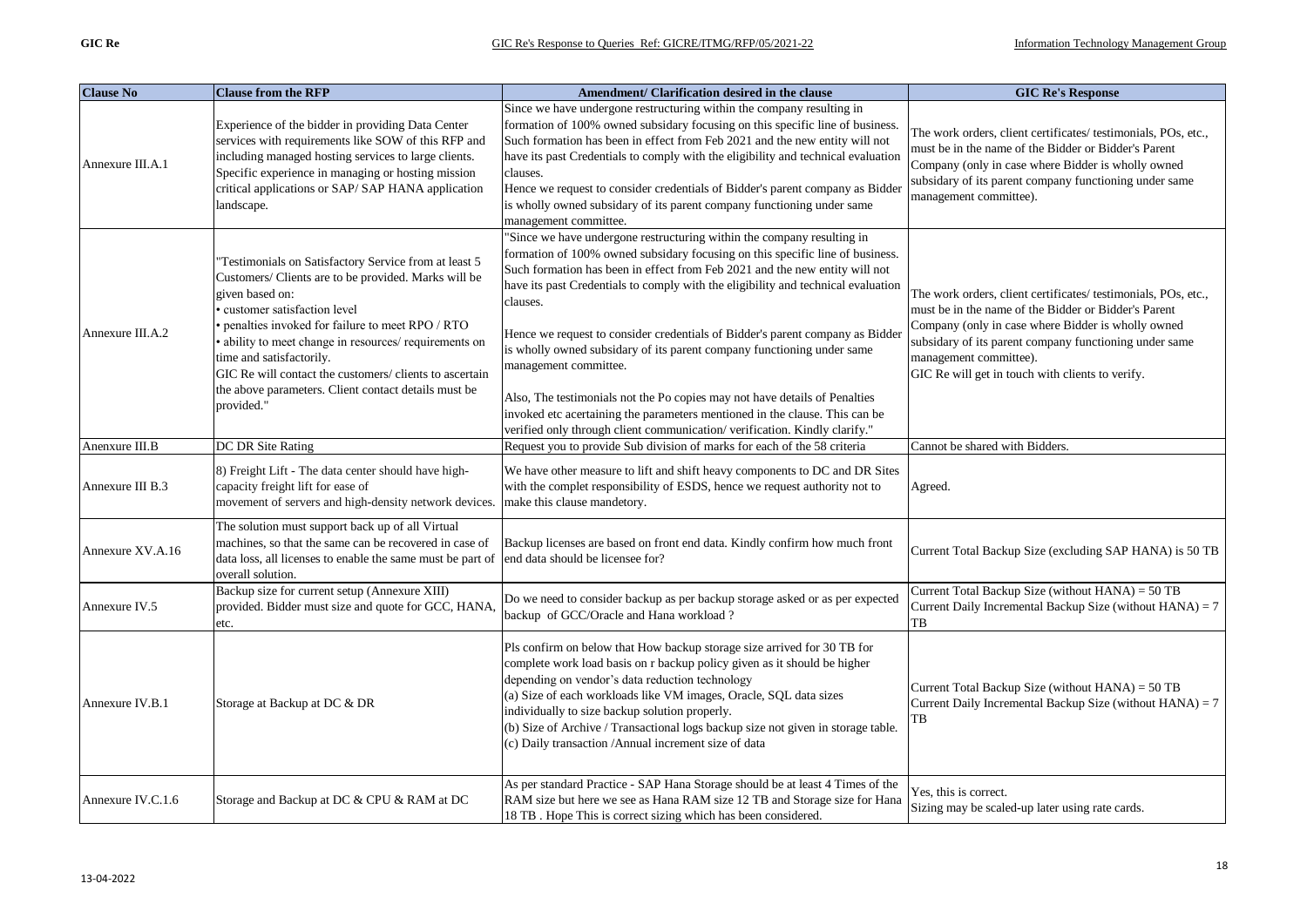| <b>Clause No</b>   | <b>Clause from the RFP</b>                                          | Amendment/ Clarification desired in the clause                                                                                                                                                                                                                                                                                                                                                                                                                                                           | <b>GIC Re's Response</b>                                                                                                                   |
|--------------------|---------------------------------------------------------------------|----------------------------------------------------------------------------------------------------------------------------------------------------------------------------------------------------------------------------------------------------------------------------------------------------------------------------------------------------------------------------------------------------------------------------------------------------------------------------------------------------------|--------------------------------------------------------------------------------------------------------------------------------------------|
| Annexure IV.C.1.1  | CPU & RAM at DC                                                     | As per calculation of Sizing of DC GCC workload Total core is 492 vCore<br>RAM -2176 GB and but ask is 512 Core and 3 TB - Is this Including Buffer<br>or additional capacity for on going operation and same we see difference for<br>GCC -vcore and RAM at DR . Pls provide correct sizing or we need to consider Consider Sizing as per Annexure IV.<br>as per Commercial format which is being asked. It is also visible with some<br>difference for Oracle and HANA work load - vCPU, RAM Capacity. | Sizing provided is considering buffer.                                                                                                     |
| Annexure IV.B.1    | Storage and Backup at DC                                            | As above - we see difference on Storage at DC & DR for GCC workload vs<br>given Server specification on Page 122-126. Do we need to consider what has<br>been asked in commercial format on Page 76 or As per Computing sizing given<br>for GCC, Oracle and Hana Workload.                                                                                                                                                                                                                               | Sizing provided is considering buffer.<br>Consider Sizing as per Annexure IV.                                                              |
| Annexure IV.B.1    | Storage and Backup at DC                                            | Please confirm the Logs & Archival policy as per Meity Guidelines for SOC<br>servcies and other Servcies.                                                                                                                                                                                                                                                                                                                                                                                                | Yes, as per MEITY and internal guidelines. Retention as<br>mentioned in RFP.                                                               |
| Annexure IV.B.1.6  | Logs and archives                                                   | The quantity of Logs and archives is not provided. Please share                                                                                                                                                                                                                                                                                                                                                                                                                                          | Currently there isn't a dedicated setup for this. So Sizing<br>could not be provided. Bidders to size based on details<br>provided in RFP. |
| Annexure IV.B.1.6  | Logs and archives                                                   | Kindly confirm if NAS (Network File sharing Protocol) space is required for<br>this requirement. If yes, please confirm if SMB, NFS or CIFS is required.                                                                                                                                                                                                                                                                                                                                                 | Bidders may propose as per Industry standards and best<br>practices.                                                                       |
| Annexure IV.E.1.12 | Management of Middleware, load balancer and other<br>tools/software | Specify the sizing and number of load balancers required to be provided and<br>managed                                                                                                                                                                                                                                                                                                                                                                                                                   | Bidders may size and propose.                                                                                                              |
| Annexure IV.G      | Managed Security Services Sizing                                    | Only Two NGFW with UTM is being asked in Commercial format, pls<br>confirm whether we need to deploy only single firewall at DC & DR or this<br>need to be deployed equivalent to Cloud WAF which is 4 (Four) in Quantity to<br>give services in HA.                                                                                                                                                                                                                                                     | HA is mandatory for NGFW with UTM at DC. Bidders may<br>propose single NGFW with UTM at DR.<br>So, 3 total.                                |
| Annexure IV.G      | Managed Security Services Sizing                                    | SOC services - SIEM /SOAR/PIM-PAM/DLP is required to be deployed at DC<br>$\&$ DR both if yes then required quantities is good enough in commercial sizing<br>or need to consider Equivalent services at DC & DR at both side . It will be<br>good if required SOC services can be bifurcated with exact quantities for DC & Bidders may size accordingly.<br>DR.                                                                                                                                        | DR will be in passive/stand-by mode. SOC Services will be<br>required at DR only when DR is invoked.                                       |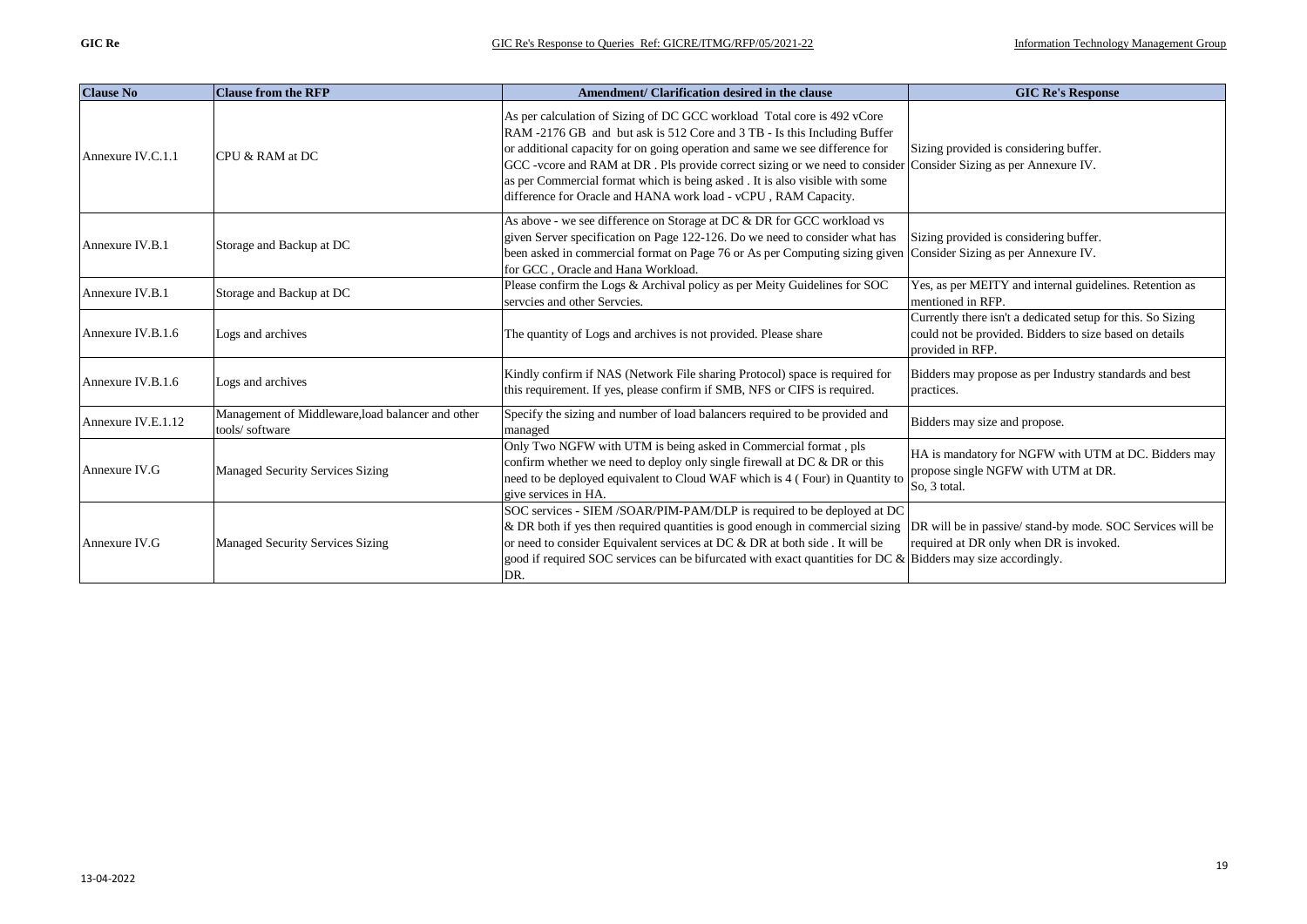| <b>Clause No</b> | <b>Clause from the RFP</b>                                                                      | Amendment/ Clarification desired in the clause                                                                                                                                                                                          | <b>GIC Re's Response</b>                                                                                                                                           |
|------------------|-------------------------------------------------------------------------------------------------|-----------------------------------------------------------------------------------------------------------------------------------------------------------------------------------------------------------------------------------------|--------------------------------------------------------------------------------------------------------------------------------------------------------------------|
|                  |                                                                                                 | Please specify the IPS throughput and whether it is OK to have IPS/IDS<br>embedded into Network Firewall devices<br>1) Please specify the IPS throughput and whether it is OK to have IPS/IDS<br>embedded into Network Firewall devices |                                                                                                                                                                    |
|                  |                                                                                                 | 2) Please specify the throughput per firewall device. Only 2 Qty is mentioned.<br>Is it the High Availability pair for DC only and nothing mentioned for DR site.                                                                       |                                                                                                                                                                    |
|                  | MSS sizing 3. IPS & IDS (Host & Network)                                                        | 3) Please specify the total no. of TCP connections/sessions to be supported per<br>device as well as concurrent sessions per device                                                                                                     | 1) Yes, IPS/IDS may be embedded into Network Firewall<br>Devices. Bidders must size for environment.<br>2) Current Firewall Throughput is 1 Gbps. 2 required at DC |
| Annexure IV.G    | MSS sizing 4. NGFW (with UTM)<br>MSS sizing 14. Software VPN<br>MSS sizing 12. Cloud Sandboxing | 4) Please confirm whether can also provide option of virtual firewall device or<br>physical firewall devices are to be quoted only                                                                                                      | and 1 in DR.<br>3) Concurrent users 300-350 max at any time during business<br>hours.                                                                              |
|                  |                                                                                                 | 5) Please confirm if remote user VPN (SSL VPN) is required. If so, for how<br>many users                                                                                                                                                | 4) Yes, bidders may propose virtual NGFW with UTM.<br>5) 50 VPN licenses (MFA based tokens) for roaming users.<br>6) Bidders must size.                            |
|                  |                                                                                                 | 6) Please confirm Data Traffic Mix that will traverse the firewalls. Will there<br>be https traffic more than 50%? And will HTTPS traffic need to decrypted?                                                                            |                                                                                                                                                                    |
|                  |                                                                                                 | Please clarify with details what is required here                                                                                                                                                                                       |                                                                                                                                                                    |
|                  |                                                                                                 | Please specify no. of files per month and file types that will require malware<br>analysis                                                                                                                                              |                                                                                                                                                                    |
| ANNEXURE IV.F    | <b>ANNEXURE IV</b><br>SD-WAN with MPLS, ILL & P2P                                               | Please provide the address of GIC office for feasibility of MPLS / P2P / ILL &<br><b>SD-WAN</b>                                                                                                                                         | Addresses can be obtained from GIC Re Website. Locations<br>provided in RFP.                                                                                       |
| Annexure IV.G.2  | Managed Security Services Sizing and Price - SOAR                                               | SOAR sizing is based on the number of use cases to be configured. As per the<br>BOQ it mentions '1', does it mean we need to configure 1 uses case?                                                                                     | No, it means SOAR must be deployed for entire GIC Re<br>setup. Bidders may size use cases accordingly and quote.                                                   |
| Annexure IV.G.3  | IPS & IDS (Host & Network)                                                                      | Does customer want dedicated IPS & IDS solution or these service to be<br>bundled with the UTM firewall?<br>If yes, Please provide the quantity and sizing parameters.                                                                  | IPS/ IDS may be embedded into Network Firewall (NGFW)<br>Devices. Bidders must size for environment.                                                               |
|                  |                                                                                                 | Qty/ Size/Throughput/ License (X) is mentioned as 2.                                                                                                                                                                                    |                                                                                                                                                                    |
| Annexure IV.G.4  | NGFW (with UTM)                                                                                 | Does this 2 mean quantity or 2 Gbps throughput?                                                                                                                                                                                         | Current NGFW Throughput is 1 Gbps.<br>2 required at DC (in HA) and 1 in DR.                                                                                        |
|                  |                                                                                                 | If this means quantity, then what is the sizing parameter for the bidder?                                                                                                                                                               |                                                                                                                                                                    |
|                  |                                                                                                 | Qty/Size/Throughput/License $(X)$ is mentioned as 4.                                                                                                                                                                                    |                                                                                                                                                                    |
| Annexure IV.G.6  | Cloud WAF                                                                                       | Does this 4 mean quantity of service or 4 Gbps throughput?                                                                                                                                                                              | This means 4 applications are currently routed through WAF.<br>Bidders may size accordingly.                                                                       |
|                  |                                                                                                 | If this means quantity, then what is the sizing parameter for the bidder?                                                                                                                                                               |                                                                                                                                                                    |
| Annexure IV.G.14 | Software VPN - Qty 50                                                                           | As per RFP there is a requirement of Software VPN and SASE ZTNA? Why is<br>both required?                                                                                                                                               | 100 SASE ZTNA (with rate card).<br>50 software VPN with MFA tokens (with rate card).<br>Bidders must provide.                                                      |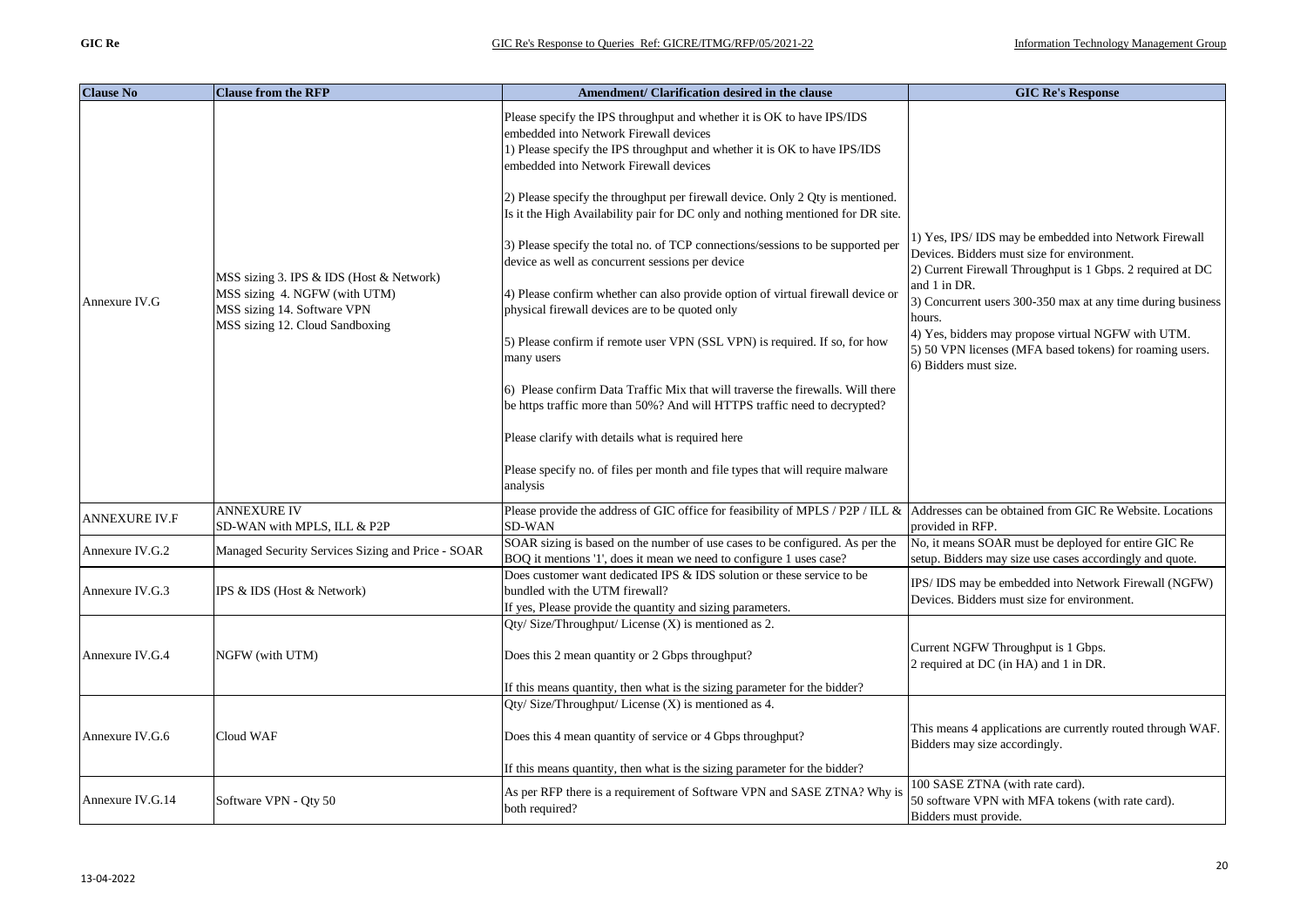| <b>Clause No</b>    | <b>Clause from the RFP</b>                                       | Amendment/ Clarification desired in the clause                                                                                                                                                                                                                                                                             | <b>GIC Re's Response</b>                                                                                                                                                                         |
|---------------------|------------------------------------------------------------------|----------------------------------------------------------------------------------------------------------------------------------------------------------------------------------------------------------------------------------------------------------------------------------------------------------------------------|--------------------------------------------------------------------------------------------------------------------------------------------------------------------------------------------------|
| Annexure IV.G.5     | PIM/PAM                                                          | Quantity provided is 30. Please confirm this is the total list of users?<br>What is the total list of devices/ named IPs this is required to connect?                                                                                                                                                                      | Approx. count of privileged users is 30.<br>This may increase over time.                                                                                                                         |
| Annexure IV.G       | Infra for MSS                                                    | For the solution requirement of MSS. Few solutions will require virtual infra.<br>Should the bidder consider additional VM in the GCC setup for this<br>requirement?<br>If yes, in the commercial sheet. There is no option to quote for this additional<br>requirement.                                                   | Any VM/ infra required by Bidders to manage the proposed<br>environment can be sized and included as part of the<br>Implementation Cost in OTC. Bidders must provide<br>breakdown of the same.   |
| Annexure IV.G.3     | IPS & IDS (Host & Network)                                       | Network IPS/IDC can be provided in the NGFW firewall. But Host based<br>IPS/IDS is a different solution, which depend on the number of servers? Please<br>updated the compliance and commercial sheet based on your requirement for<br>Host IPS/IDS.                                                                       | IPS/IDS may be embedded into Network Firewall (NGFW)<br>Devices. Bidders must size for environment.                                                                                              |
| Annexure IV.G.12    | Cloud Sandboxing                                                 | No compliance available & also sizing parameters. Please share the same                                                                                                                                                                                                                                                    | Bidders must size for environment.                                                                                                                                                               |
| Annexure IV.F       | ANNEXURE IV-- COMMERCIAL BID-Table F                             | In Table F- SD-WAN with MPLS, ILL & P2P it is mentioned as "Unit Price( $\bar{\tau}$ )<br>per Mbps per year) but in the next column it is mentioned as $X^*Y$ i.e. qty of $2^*$<br>Price per Mbps then it would not result in total price for 2 links.<br>Can we input "Per link per year price" under column "Unit Price? | Unit price means Cost of 1 Mbps per year.<br>Bidders may consider Bandwidth column to be X.<br>Cost per year will be $= 2*X*Y$ .                                                                 |
| Annexure V.13       | RIGHT OF MONITORING, INSPECTION AND<br>PERIODIC AUDIT            | Only one annual audit with 30 days prior written notice and at the cost of GIC<br>is acceptable.                                                                                                                                                                                                                           | Audits will be as per GIC Re's guidelines and policies.<br>GIC Re/ third parties will conduct the audits.<br>Selected Bidder must comply.                                                        |
| Annexure V.24       | <b>LIQUIDATED DAMAGES</b>                                        | For LD calculation it is mentioned as MRC, since the RFP covers MHS, MSS.<br>ILL, MPLS, P2P & SD-WAN request GIC to confirm on the components for<br>which the respective LD will be applicable since LD as % of total MRC is not<br>justifiable.                                                                          | For this purpose, the components will be broadly categorized<br>as follows: MHS, MSS & Telecom (includes ILL, MPLS, SD-<br>WAN, P2P). LD will be calculated on MRC for respective<br>categories. |
| Annexure V.41       | of this agreement                                                | Is TCL is engaging any subcontractor for the execution Since it is a large RFP with detailed Support we request you to consider<br>subcontracting                                                                                                                                                                          | As per clause, Bidder may sub-contract certain parts of the<br>RFP with prior written approval from GIC Re.                                                                                      |
| ANNEXURE XII        | MPLS, ILL & P2P Bandwidth Details:<br><b>GIC Address Details</b> | Please provide the addresses of GIC offices for feasibility of MPLS / P2P / ILL<br>& SD-WAN                                                                                                                                                                                                                                | Addresses can be obtained from GIC Re Website. Locations<br>provided in RFP.                                                                                                                     |
| ANNEXURE XII        | MPLS, ILL & P2P Bandwidth Details:<br>Mumbai Oriental            | Please consider the tri party agreement between the ISP, Bidder & the client                                                                                                                                                                                                                                               | GIC Re will sign contract with Selected Bidder only.<br>Bidders may have back-to-back arrangements with its<br>partners/ ISPs.                                                                   |
| <b>ANNEXURE XII</b> | Endpoints                                                        | Please confirm the Endpoints devices OS ex(Linux, Windows).                                                                                                                                                                                                                                                                | Windows 10 & 11.                                                                                                                                                                                 |
| Annexure XI         | <b>Application Landscape</b>                                     | Windows 2008 & 2012 are end of support. For providing manage services with<br>SLA we require valid support from OEM. These OS can be supported on best<br>effort bases without any SLA. Kindly suggest the way ahead                                                                                                       | Selected Bidder must upgrade such Old OS & DBs post/<br>during migration. Application related support, wherever<br>applicable/ needed, will be provided by GIC Re.                               |
| Annexure XIII       | Existing GCC cloud sizing on VMware Hypervisor                   | Since Hypervisor Compliance details are given so hypervisor other than<br>VMware hypervisor solution can be quoted.                                                                                                                                                                                                        | Agreed.                                                                                                                                                                                          |
| Annexure XII        | Network Bandwidth & Endpoint Details                             | Complete address along with local contact details to be provided to conduct<br>feasibility                                                                                                                                                                                                                                 | Same can be found on GIC Re Website.                                                                                                                                                             |
| Annexure XII        | Network Bandwidth & Endpoint Details                             | All MPLS links shows link to DC & to DR from branch location with a<br>specific bandwidth. What is the the bandwidth required at DC $\&$ DR?                                                                                                                                                                               | Bidders may calculate cumulative bandwidth at DC and size<br>and quote accordingly.                                                                                                              |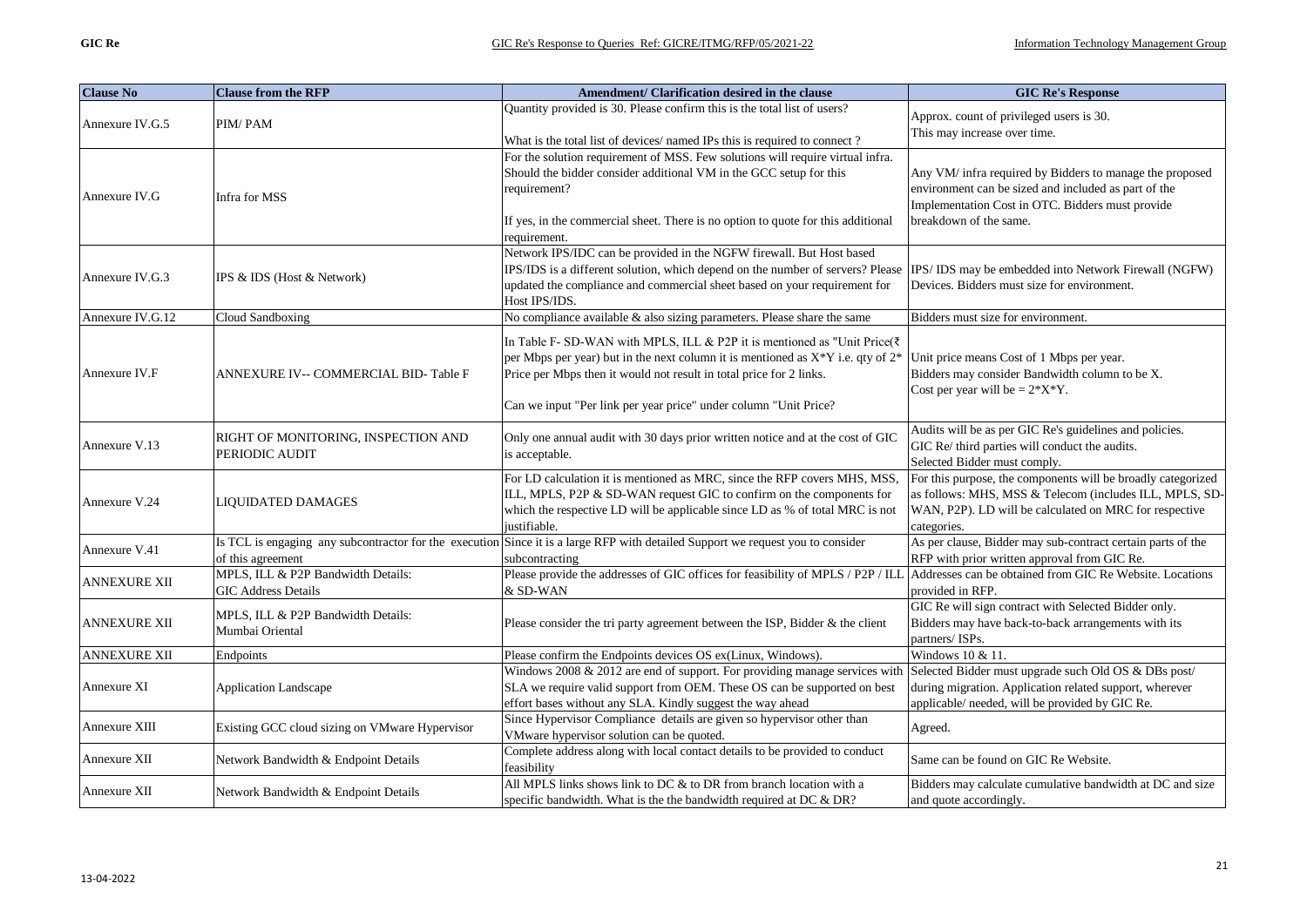| <b>Clause No</b>          | <b>Clause from the RFP</b>                                                       | Amendment/ Clarification desired in the clause                                                                                                                                                                                                                                                                                                               | <b>GIC Re's Response</b>                                                                                                                                                   |
|---------------------------|----------------------------------------------------------------------------------|--------------------------------------------------------------------------------------------------------------------------------------------------------------------------------------------------------------------------------------------------------------------------------------------------------------------------------------------------------------|----------------------------------------------------------------------------------------------------------------------------------------------------------------------------|
|                           |                                                                                  | As per the requirement, each branch will have 4 SDWAN CPEs. 2 for MPLS<br>and 2 for ILL.                                                                                                                                                                                                                                                                     |                                                                                                                                                                            |
| Annexure XII              | Network Bandwidth & Endpoint Details                                             | As in section 5.Q it is mentioned that only the MPLS link will be used as WAN published on GIC Re Website.<br>and ILL link will be used as web/internet. What is the use case of SDWAN<br>technology on ILL links?                                                                                                                                           | This has been rectified in Corrigendum to RFP which is                                                                                                                     |
| Annexure XII              | Network Bandwidth & Endpoint Details                                             | Kindly confirm the HA MPLS link and HA ILL links are required in Active-<br>Active or Active-Backup                                                                                                                                                                                                                                                          | Active-Active, for Load Balancing.                                                                                                                                         |
| Annexure XII              | NETWORK BANDWIDTH & ENDPOINT DETAILS                                             | SDWAN boxes at each location to be installed in same rack or different rack?<br>How the distribution of hardware is planned by GIC ?                                                                                                                                                                                                                         | Same Rack.                                                                                                                                                                 |
| Annexure XII              | NETWORK BANDWIDTH & ENDPOINT DETAILS                                             | What would be the parallel running period between GIC's existing setup and<br>bidders new setup?                                                                                                                                                                                                                                                             | Will be decided later on by GIC Re.                                                                                                                                        |
| <b>ANNEXURE XIV.H.iii</b> | The Solution must be agent-less.                                                 | Please change the clause as this will limit participation, hence requesting to<br>change the clause "The Solutions must be with agent/agent less."                                                                                                                                                                                                           | Agreed.<br>Read as:<br>"The Solutions must be with agent/agent less."                                                                                                      |
| Annexure XIII             | Annexure XIII                                                                    | MSSQL 2008 is currently end of support. For providing manage services with<br>SLA we require valid support from OEM. These OS can be supported on best<br>effort bases without any SLA. Kindly suggest the way ahead                                                                                                                                         | Selected Bidder must upgrade such Old OS & DBs post/<br>during migration. Application related support, wherever<br>applicable/ needed, will be provided by GIC Re.         |
| Annexure XIII             | Annexure XIII                                                                    | End of sales licenses cannot be purchased. Kindly update the requirement.                                                                                                                                                                                                                                                                                    | Selected Bidder must upgrade such Old OS & DBs post/<br>during migration. Application related support, wherever<br>applicable/ needed, will be provided by GIC Re.         |
| Annexure XIII             | ANNEXURE XIII<br>CURRENT DC & DR SIZING (VIRTUAL AND<br>ORACLE PHYSICAL SERVERS) | SAP systems presently running on RHEL older versions<br>What is your plan for the OS upgrade?<br>Would you like to go with better controlled OS by SAP i.e. "SUSE Linux for<br>SAP" for better maintenance and support point of view as supported by SAP<br>and SUSE together                                                                                | Selected Bidder must upgrade such Old OS & DBs post/<br>during migration. Application related support, wherever<br>applicable/ needed, will be provided by GIC Re.         |
| Annexure XIII             | Database Version                                                                 | Database Version Details missing for Instance BASCONVERGE,<br><b>LIFERERATING</b>                                                                                                                                                                                                                                                                            | These Servers are running MYSQL. Refer to Annexure XI.                                                                                                                     |
| Annexure XIII             | <b>Oracle Physical Servers</b>                                                   | For this server RFP mentions REHL 6.3, Oracle Database 11g Enterprise<br>Edition & Oracle Database 12c Enterprise Edition. - All of these versions are<br>end of support.<br>For providing manage services with SLA we require valid support from OEM.<br>These OS/DB can be supported on best effort bases without any SLA. Kindly<br>suggest the way ahead | For the Oracle Physical Servers, Bidders may implement<br>upgraded environment in proposed setup and then just<br>migrate (export/import) Data from DB in current servers. |
| Annexure XIV              | Annexure XIV Proposed SAP Hana DB Sizing                                         | We are unable to see S4 Application instances, pls confirm if S4 application $\&$<br>Hana DB's are installed on the same server.                                                                                                                                                                                                                             | SAP HANA DBs are being setup for future migration to SOH<br>from ECC (separate project). Currently there is no S4<br>environment in GIC Re.                                |
| Annexure XIII             | <b>Oracle Physical Servers</b>                                                   | Please confirm the Oracle Database license bidder has to provision core based<br>or Socket based                                                                                                                                                                                                                                                             | Core Based, since these are physical servers.<br>2 Physical servers in DC and 1 in DR.<br>8 Cores per server, total of 24 Cores.<br>Bidders must size license accordingly. |
| Annexure XIV              | <b>Annexure XIV Sizing</b>                                                       | HANA storage not as per the SAP standard. The storage and RAM ratio<br>should br 1:4                                                                                                                                                                                                                                                                         | Sizing was done by SAP.<br>GIC Re is taking rate cards from Bidders as part of<br>Commercial Bid for future scaling.                                                       |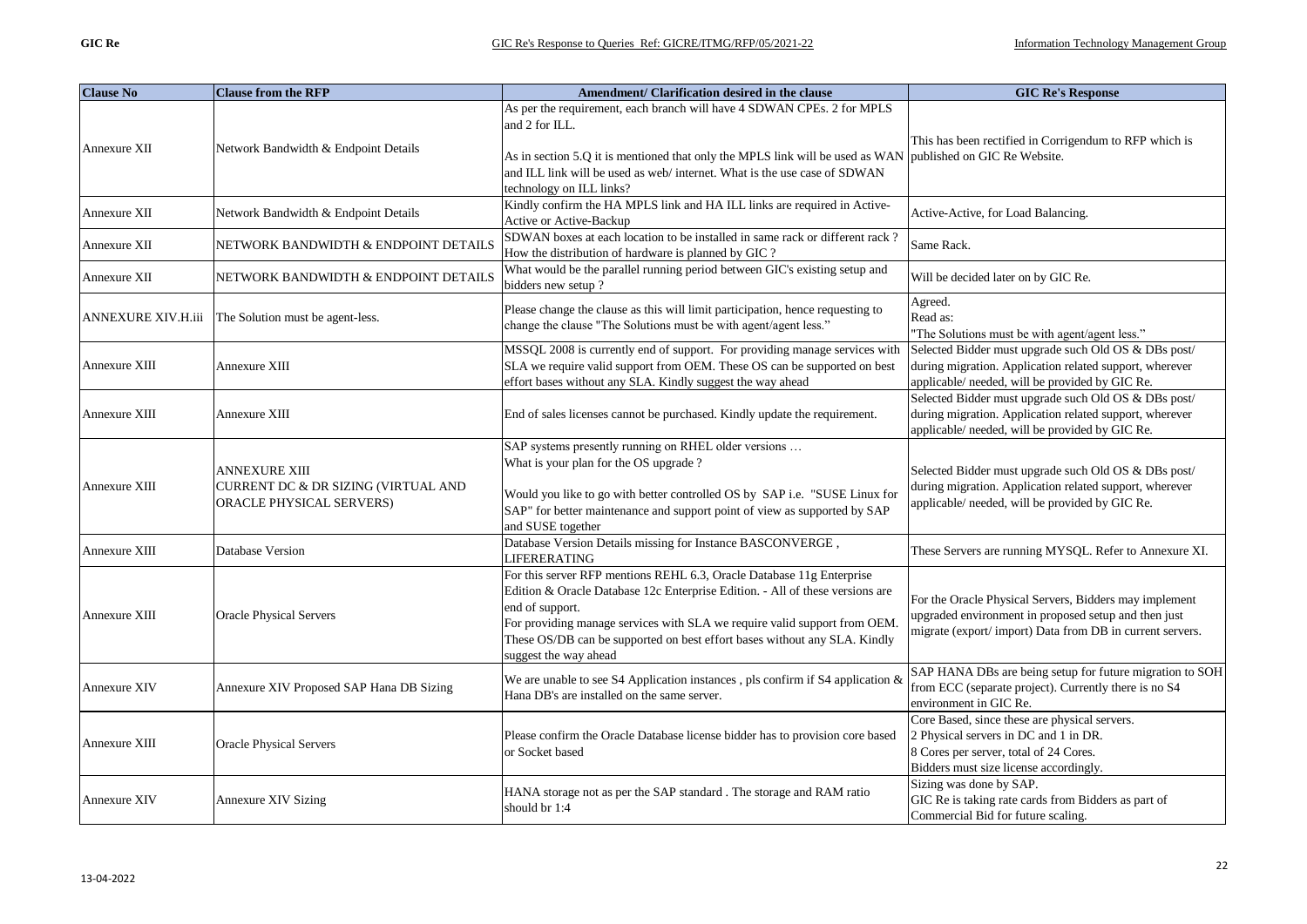| <b>Clause No</b>     | <b>Clause from the RFP</b>                                                                                                                                                                                                       | Amendment/ Clarification desired in the clause                                                                                                                                                                                                                                                                                                                                                                                                      | <b>GIC Re's Response</b>                                                                                                                                                   |
|----------------------|----------------------------------------------------------------------------------------------------------------------------------------------------------------------------------------------------------------------------------|-----------------------------------------------------------------------------------------------------------------------------------------------------------------------------------------------------------------------------------------------------------------------------------------------------------------------------------------------------------------------------------------------------------------------------------------------------|----------------------------------------------------------------------------------------------------------------------------------------------------------------------------|
| Annexure XIV         | <b>Annexure XIV Sizing</b>                                                                                                                                                                                                       | Application Storage sizing is not mention in document . Request to please share SAP ECC Environment sizing mentioned in Annexure XIII.<br>SAP App sizing with SAPS count.                                                                                                                                                                                                                                                                           | Annexure XIV contains SAP HANA DB Sizing only.                                                                                                                             |
| Annexure XIV         | Annexure XIV Sizing                                                                                                                                                                                                              | Application Sizing details is missing in RFP                                                                                                                                                                                                                                                                                                                                                                                                        | SAP ECC Environment sizing mentioned in Annexure XIII.<br>Annexure XIV contains SAP HANA DB Sizing only.                                                                   |
| Annexure XIII        | <b>Oracle Physical Servers</b>                                                                                                                                                                                                   | For this server RFP mentions RHEL 6.3, Oracle Database 11g Enterprise<br>Edition & Oracle Database 12c Enterprise Edition. - All of these versions are<br>end of sales.<br>RFP mentions bidder to provide these licenses. Since they are end of sale, they<br>cannot be purchased from the OEM.                                                                                                                                                     | For the Oracle Physical Servers, Bidders may implement<br>upgraded environment in proposed setup and then just<br>migrate (export/import) Data from DB in current servers. |
| Annexure XIV         | ANNEXURE XIV PROPOSED SAP HANA DB<br><b>CLOUD SIZING</b>                                                                                                                                                                         | Please confirm after the SAP ECC migration on SAP HANA, the SAP ECC<br>landscape will be remove.                                                                                                                                                                                                                                                                                                                                                    | Yes, Post successful Go-Live of SOH Migration Project,<br>ECC environment will be decommissioned by GIC Re.                                                                |
| Annexure XV.A.1      | <b>OEM Make&amp; Model</b>                                                                                                                                                                                                       | Request you to approve to provide multiple equivalent brands for products<br>based on asked Compliance to meet.                                                                                                                                                                                                                                                                                                                                     | Bidders may propose any OEM/ Brands which complies with<br>requirement in RFP.                                                                                             |
| Annexure XV.A.27     | Cloud Setup<br>27: The solution must ensure the ability to map private<br>IP address of VMs to public IP address as and when<br>required through WAF.                                                                            | Q4: As the requirement is of Cloud WAF, the WAF would be hosted outside<br>the GIC cloud and hence mapping of public IP to private IP should be internal<br>inside GIC cloud and will not be performed via cloud WAF. Hope our<br>understanding is correct. Please confirm.                                                                                                                                                                         | Agreed.                                                                                                                                                                    |
| Annexure XV.D.7      | The Virtualized Infrastructure must be able to consume<br>Storage across various protocols like DAS, NAS, and<br>SAN.                                                                                                            | Since the requirement is to be considered on Cloud Platform, DAS connectivity<br>is not required                                                                                                                                                                                                                                                                                                                                                    | Agreed.                                                                                                                                                                    |
| Annexure XV.G.1.v    | (G)-SIEM and SOAR; (1) Point (v)<br>The Selected Bidder shall provide Next Generation<br>SIEM solution offering that's in the Gartner's Leader/<br>Visionary segments in the magic quadrant for at least 3<br>consecutive years. | As gartner magic quadrant only takes recognised tools so restricting it only too<br>one quadrant will bar from fair and maximum<br>tender participation.<br>Request to change the clause as: " The Selected Bidder shall provide Next<br>Generation SIEM solution offering that's in the Gartner's magic quadrant for at<br>least 3 consecutive years."                                                                                             | Read as:<br>The Selected Bidder shall provide Next Generation SIEM<br>solution offering that's in the latest Gartner's Leader/<br>Visionary segments."                     |
| Annexure XV.G.1.iii  | The Solution must be scalable by adding additional<br>single, unified security control panel                                                                                                                                     | SIEM and SOAR integration solution is asked in RFP. There are players who<br>are dedicated into SOAR solution & are market leaders. So requesting you to<br>receivers and log sources and still be managed through a accept separate SOAR solution with integration capability with SIEM. So pls<br>remove single control panel clause. Pls change statement to - "The Solution<br>must be scalable by adding additional receivers and log sources" | Agreed.<br>Read as:<br>"The Solution must be scalable by adding additional receivers<br>and log sources. Selected Bidder must integrate SOAR with<br>SIEM."                |
| Annexure XV.G.1.v    | The Selected Bidder shall provide Next Generation<br>SIEM solution offering that's in the Gartner's Leader/<br>Visionary segments in the magic quadrant for at least 3<br>consecutive years.                                     | Request to Change to<br>The Selected Bidder shall provide Next Generation SIEM solution offering<br>that's in the latest Gartner's Leader/ Visionary segments.                                                                                                                                                                                                                                                                                      | Read as:<br>The Selected Bidder shall provide Next Generation SIEM<br>solution offering that's in the latest Gartner's Leader/<br>Visionary segments."                     |
| Annexure XV.G.1.viii | The Solution must support Network Threat Behavior<br>Analytics (both Flow based analytics and Deep packet<br>inspection (PCAP) capabilities).                                                                                    | Language used is here is favoring to a specific OEM. Pls change it to - "The<br>Solution must support PCAP analysis.                                                                                                                                                                                                                                                                                                                                | Read as:<br>"The Solution must support PCAP analysis."                                                                                                                     |
| Annexure XV.G.1.viii | The Solution must support Network Threat Behaviour<br>Analytics (both Flow based analytics and Deep packet<br>inspection (PCAP) capabilities).                                                                                   | Can we provide this feature as part of proposal?                                                                                                                                                                                                                                                                                                                                                                                                    | Read as:<br>"The Solution must support PCAP analysis."                                                                                                                     |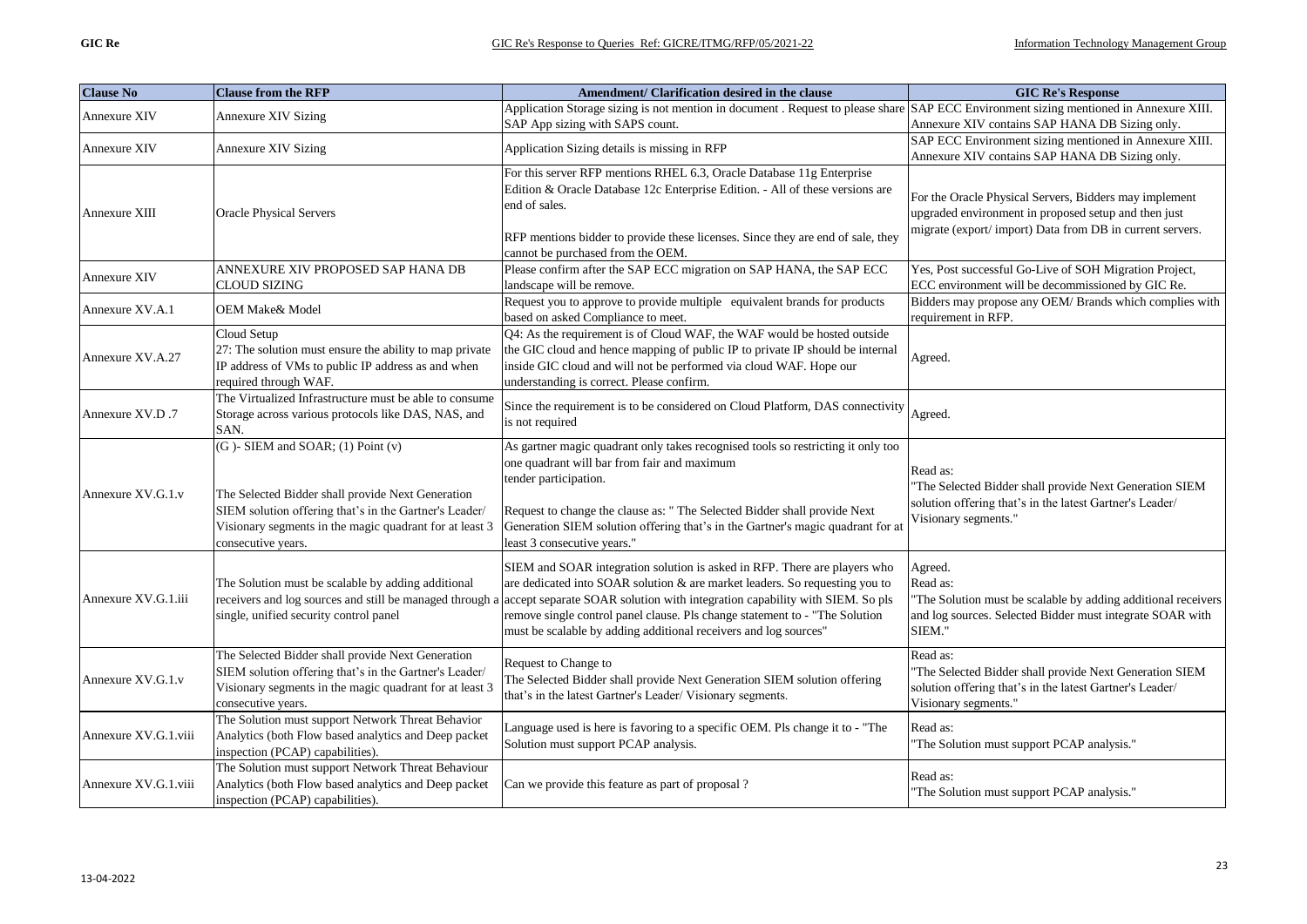| <b>Clause No</b>     | <b>Clause from the RFP</b>                                                                                                                                                                                | Amendment/ Clarification desired in the clause                                                                                                                                                                                                                                                                              | <b>GIC Re's Response</b>                                                                                                                                                                                                                                                                                   |
|----------------------|-----------------------------------------------------------------------------------------------------------------------------------------------------------------------------------------------------------|-----------------------------------------------------------------------------------------------------------------------------------------------------------------------------------------------------------------------------------------------------------------------------------------------------------------------------|------------------------------------------------------------------------------------------------------------------------------------------------------------------------------------------------------------------------------------------------------------------------------------------------------------|
| Annexure XV.G.1.xvii | The Solution must provide remediation guidance for<br>identified security incidents and SOC must immediately<br>act on them.                                                                              | We provide the Remediation Framework for taking action but not Remedation<br>Guidenace or suggestion. Pls change statement to - "The Solution must provide"<br>remediation guidance or framework for identified security incidents and SOC<br>must immediately act on them."                                                | Agreed.<br>Read as:<br>The Solution must provide remediation guidance or<br>framework for identified security incidents and SOC must<br>immediately act on them."                                                                                                                                          |
| Annexure XV.G.1.xiii | Fraud Detection Module built in SIEM                                                                                                                                                                      | Fraud Detection is a different solution. Please consider as a separate Solution                                                                                                                                                                                                                                             | Must be provided as part of setup. Even if it is separate<br>solution, Bidder must size and propose.                                                                                                                                                                                                       |
| Annexure XV.G.1.xxii | The Solution must have capability of displaying of<br>filtered events based on event priority, event start time,<br>end time, attacker address, target address etc.                                       | There is notthing called Event End time so please change it to - The Solution<br>must have capability of displaying of filtered events based on event priority,<br>event start time, event received time, attacker address, target address etc.                                                                             | Agreed.<br>Read as:<br>"The Solution must have capability of displaying of filtered<br>events based on event priority, event start time, event received<br>time, attacker address, target address etc. Selected Bidder<br>must document end-time for each event once event has ended<br>and action taken." |
| Annexure XV.G.1.xxv  | The Solution must have capability for log purging and<br>retrieval of logs from offline storage.                                                                                                          | If logs are offline, how can a solution interact with it? It looks like typo with<br>"Offline", Online and archival logs can be purged. so please change it to - The<br>Solution must have capability for log purging and retrieval of logs from online<br>archived storage.                                                | Agreed.<br>Read as:<br>The Solution must have capability for log purging and<br>retrieval of logs from online archived storage."                                                                                                                                                                           |
| Annexure XV.G.2.ii   | The Solution must correct event time for machine data<br>from systems with incorrect timestamps. Also, describe<br>how the platform handles the machine data are<br>configured with different time zones. | It will not correct the incorrect timestamps please remove it                                                                                                                                                                                                                                                               | Agreed.                                                                                                                                                                                                                                                                                                    |
| Annexure XV.G.2.iii  | The Solution must support the options for scheduling<br>delivery, compressing, and/or encrypting remotely<br>collected machine/ network (flows and packets)/ user<br>data (behavioral data) logs.         | Sending the logs is real time and that was the ask in point xix and this is<br>contrary to it so please change it to - The Solution must support the options for<br>almost real time delivery, compressing, and/or encrypting remotely collected<br>machine/ network (flows and packets)/ user data (behavioral data) logs. | Agreed.                                                                                                                                                                                                                                                                                                    |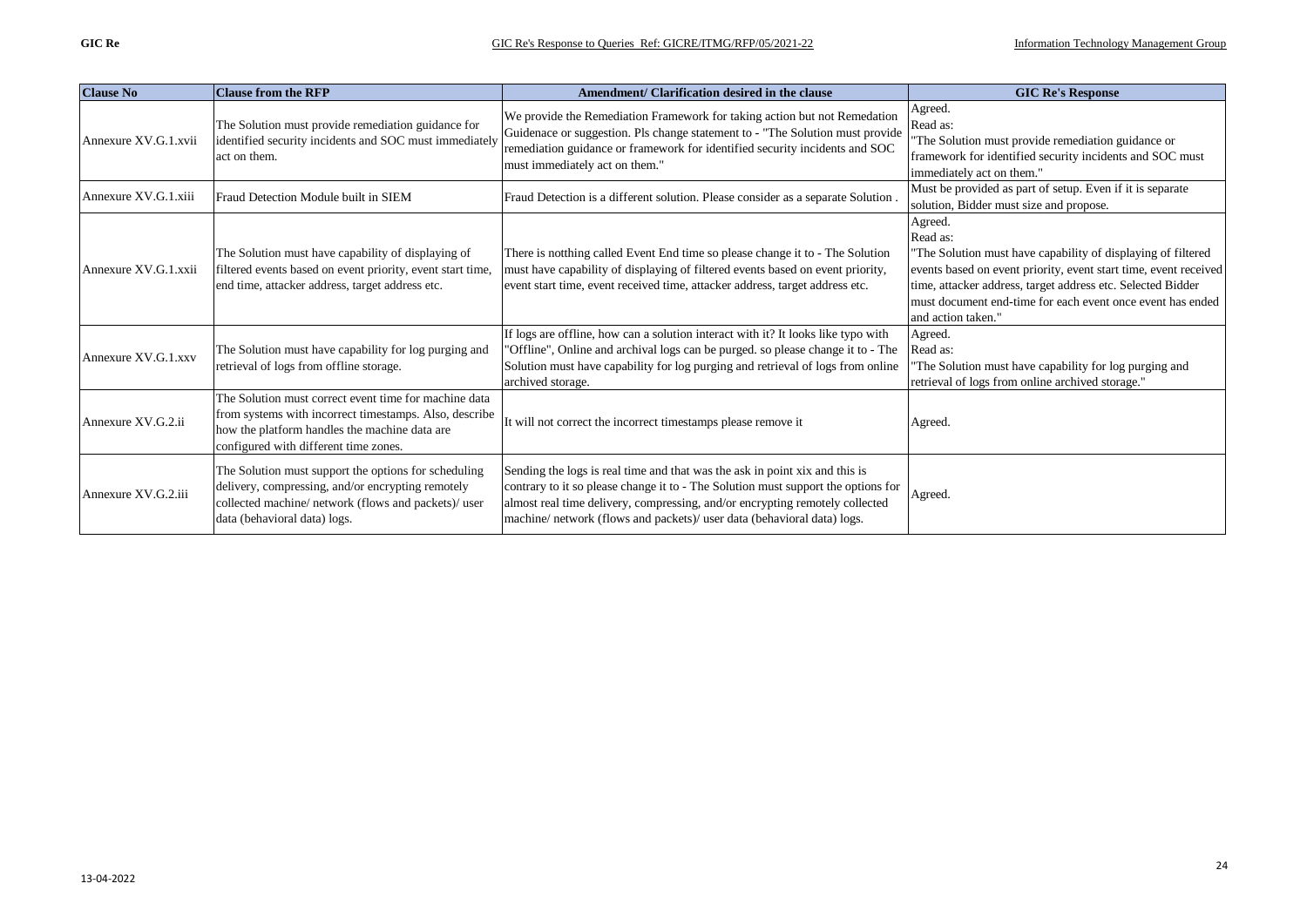| <b>Clause No</b>     | <b>Clause from the RFP</b>                                                                                                                                                                                              | Amendment/ Clarification desired in the clause<br>No nauve support for isenes, no KPC (support WMI/OMI/Agent), for                                                                                                                                                                                                                                                                                                                                                                                                                                                                                                                                                                                                                                                                                                                                                                                                                                                                             | <b>GIC Re's Response</b>                                                                                                                                                                                                                                                                               |
|----------------------|-------------------------------------------------------------------------------------------------------------------------------------------------------------------------------------------------------------------------|------------------------------------------------------------------------------------------------------------------------------------------------------------------------------------------------------------------------------------------------------------------------------------------------------------------------------------------------------------------------------------------------------------------------------------------------------------------------------------------------------------------------------------------------------------------------------------------------------------------------------------------------------------------------------------------------------------------------------------------------------------------------------------------------------------------------------------------------------------------------------------------------------------------------------------------------------------------------------------------------|--------------------------------------------------------------------------------------------------------------------------------------------------------------------------------------------------------------------------------------------------------------------------------------------------------|
| Annexure XV.G.2.iv   | The data collector/ agent must be able to collect data<br>through different methods, including but not limited to:                                                                                                      | compressed flat files need the decoder or uncompressor, NetAPP storage<br>supported thru ONTAP API, eEye Retina, Tripwire. However as long it is from<br>the supported log protocols, we can write the parser for it. Please change it to --<br>The data collector/ agent must be able to collect data through different methods<br>or custom parsers including but not limited to: The data collector/ agent must<br>be able to collect data through different methods, including but not limited to:<br>o UDP/TCP<br>o SNMP<br>o Cisco SDEE<br>o NetFlow<br>o JFlow<br>o Sflow<br>o AIX, iSeries (via 3rd party integration)<br>o Windows Event Logs (RPC) - this includes custom Event Logs (by using<br>RPC not WMD.<br>o Windows Event Logs (local) – this includes custom Event logs<br>o Single-line Flat Files<br>o Multi-line Flat Files<br>o Compressed Flat Files (single and multi-line)<br>o NetApp CIFS<br>o eStreamer<br>o Metasploit<br>o Nexpose<br>o Nessus<br>o eEye Retina | Agreed.<br>Read as:<br>"The data collector/ agent must be able to collect data through<br>different methods or custom parsers including but not limited<br>to:"                                                                                                                                        |
| Annexure XV.G.3.vi   | The U.E.B.A must use the heuristic baseline to detect<br>unusual behaviors in real time, so it must continuously<br>each identity and peer group. Detect behavioral<br>deviations from user and peer group baselines.   | We don't have peer group concept but achieve this requirement using other<br>mechanism. So please change it to - U.E.B.A must use the heuristic baseline to<br>analyze current activity against baselines established for detect unusual behaviors in real time, so it must continuously analyze current<br>activity against baselines established for each identity. Detect behavioral<br>deviations from user baselines.                                                                                                                                                                                                                                                                                                                                                                                                                                                                                                                                                                     | Agreed.<br>Read as:<br>"The U.E.B.A must use the heuristic baseline to detect<br>unusual behaviors in real time, so it must continuously<br>analyze current activity against baselines established for each<br>identity/ peer group. Detect behavioral deviations from user/<br>peer group baselines." |
| Annexure XV.G.3.viii | The U.E.B.A must provide case management, incident<br>investigation, and extensive reporting, so it must<br>Accelerate investigation and response with embedded<br>security orchestration and automation functionality. | There is no orchestration and automation functinality so please change it to -<br>The U.E.B.A must provide case management, incident investigation, and<br>extensive reporting, so it must Accelerate investigation and response with<br>integrated SOAR or Remediation functionality                                                                                                                                                                                                                                                                                                                                                                                                                                                                                                                                                                                                                                                                                                          | Agreed.<br>Read as:<br>"The U.E.B.A must provide case management, incident<br>investigation, and extensive reporting, so it must Accelerate<br>investigation and response with integrated SOAR/ embedded<br>security orchestration or automation/Remediation<br>functionality.                         |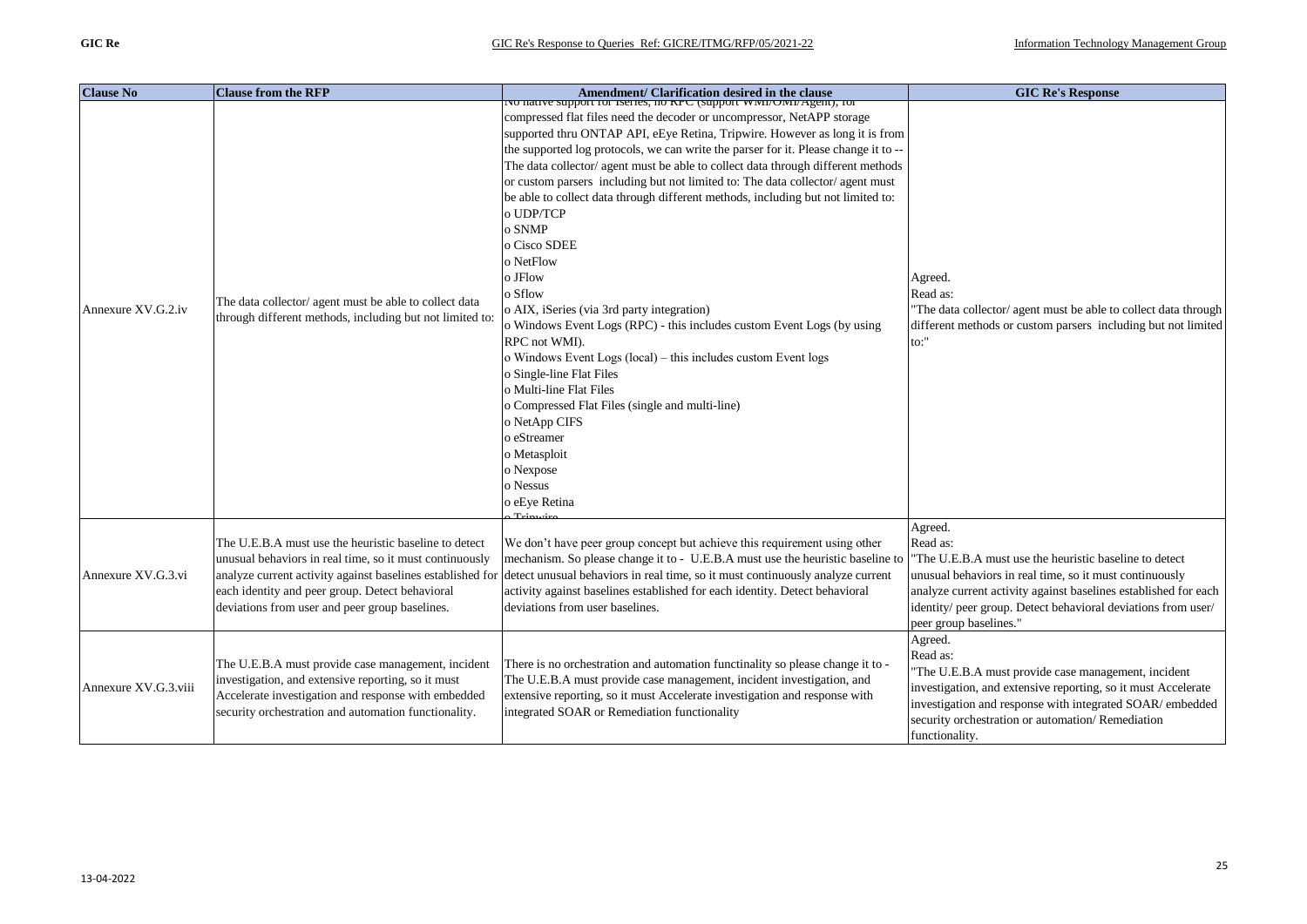| <b>Clause No</b>     | <b>Clause from the RFP</b>                                                                                                                                                                                                                                                                                      | Amendment/ Clarification desired in the clause                                                                                                                                                                                                                                                                                                                                                                                             | <b>GIC Re's Response</b>                                                                                                                                                                                                                                                                                  |
|----------------------|-----------------------------------------------------------------------------------------------------------------------------------------------------------------------------------------------------------------------------------------------------------------------------------------------------------------|--------------------------------------------------------------------------------------------------------------------------------------------------------------------------------------------------------------------------------------------------------------------------------------------------------------------------------------------------------------------------------------------------------------------------------------------|-----------------------------------------------------------------------------------------------------------------------------------------------------------------------------------------------------------------------------------------------------------------------------------------------------------|
| Annexure XV.G.3.ix   | The U.E.B.A must use pre-staged Smart Response<br>actions to rapidly collect forensic data and invoke<br>targeted countermeasures. Report on the results of your<br>security program, including detection and response<br>times.                                                                                | Response is the functionality of SOAR. Requesting to change statement to -<br>"The U.E.B.A or SOAR must use pre-staged Smart Response actions to rapidly<br>collect forensic data and invoke targeted countermeasures. Report on the results actions to rapidly collect forensic data and invoke targeted<br>of your security program, including detection and response times."                                                            | Agreed.<br>Read as:<br>"The U.E.B.A or SOAR must use pre-staged Smart Response<br>countermeasures. Report on the results of your security<br>program, including detection and response times."                                                                                                            |
| Annexure XV.G.4.ii   | The Solution must support 4 layer of log data<br>classifications by default out of the box: o Layer 1:<br>Audit - Operation Security.                                                                                                                                                                           | MPE terminology is of specific vendor. Pls change statement to - "The Solution Read as:<br>must support 4 layer of log data classifications by default out of the box: o<br>Layer 1: Audit - Operation Security.<br>o Layer 2: Classification.<br>o Layer 3: Common Event.<br>o Layer 4: log type."                                                                                                                                        | Agreed.<br>The Solution must support 4 layer of log data classifications<br>by default out of the box:<br>o Layer 1: Audit - Operation Security.<br>o Layer 2: Classification.<br>o Layer 3: Common Event.<br>o Layer 4: log type."                                                                       |
| Annexure XV.G.4.viii | The Solution must contextualize the user information<br>with a detailed information about the user attributes<br>from the domain such as username, title, department,<br>last time to log on, last time he/ she failed in the<br>password, email address, etc.                                                  | Contextualize is vendor specific. Pls change statement to -"The Solution must<br>give the user information with a detailed information about the user attributes<br>from the domain such as username, title, department, last time to log on, last<br>time he/ she failed in the password, email address, etc."                                                                                                                            | Agreed.<br>Read as:<br>"The Solution must provide the user information with a<br>detailed information about the user attributes from the<br>domain such as username, title, department, last time to log<br>on, last time he/ she failed in the password, email address,<br>etc.                          |
| Annexure XV.G.5.ii   | The Solution must support the below out-of-the-box<br>analytics rules (but not limited to):<br>o 3 Classification types<br>o 39 Sub Classifications<br>o 30,000+ Common Events (Sub Classification)<br>o 600,000+ Message Processing Engine Rules<br>o 1000+ Predefined Use Cases<br>o 1250+ Predefined Reports | Message Processing Engine rule is specific to Logirithm OEM and evey SIEM<br>process the logs in different ways. So please change statement to - "The<br>Solution must support the below out-of-the-box analytics rules (but not limited<br>$to)$ :<br>o 3 Classification types<br>o 39 Sub Classifications<br>o 30,000+ Common Events (Sub Classification)<br>o 600,000+ Rules<br>o 1000+ Predefined rules<br>o 1250+ Predefined Reports" | Agreed.<br>Read as:<br>The Solution must support the below out-of-the-box<br>analytics rules (but not limited to):<br>o 3 Classification types<br>o 39 Sub Classifications<br>o 30,000+ Common Events (Sub Classification)<br>o 600,000+ Rules<br>o 1000+ Predefined rules<br>o 1250+ Predefined Reports" |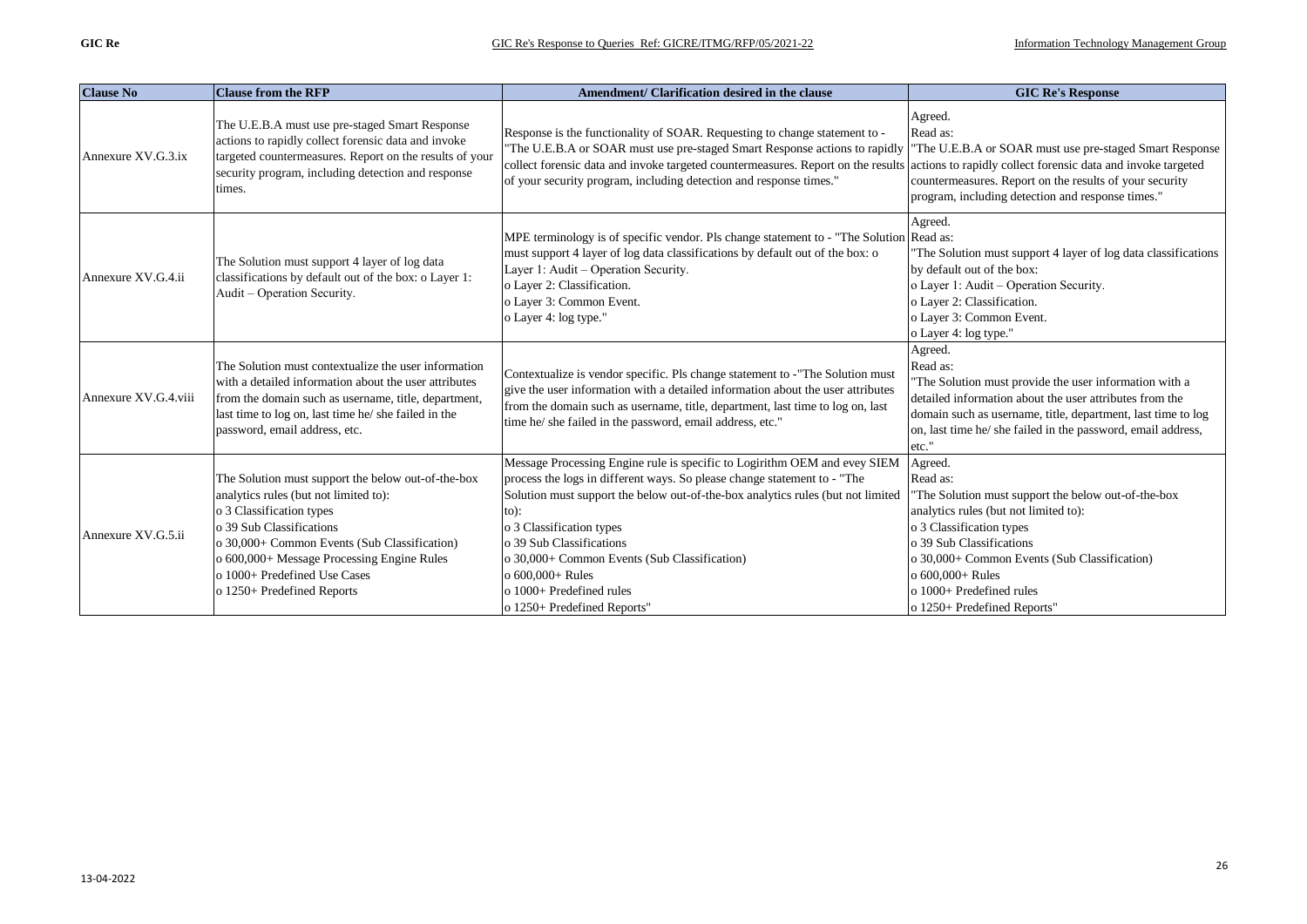| <b>Clause No</b>     | <b>Clause from the RFP</b>                                                                                                                                                                                                                                                                                                                                                                                                                                                                                                                                                                                                                                                       | Amendment/ Clarification desired in the clause                                                                                                                                                                                                                                                                                                                                                                                                                                                                                                                                                                                                                                                        | <b>GIC Re's Response</b>                                                                                                                                                                                                                                                                                                                                                                                                                                                                                                                                                                                                  |
|----------------------|----------------------------------------------------------------------------------------------------------------------------------------------------------------------------------------------------------------------------------------------------------------------------------------------------------------------------------------------------------------------------------------------------------------------------------------------------------------------------------------------------------------------------------------------------------------------------------------------------------------------------------------------------------------------------------|-------------------------------------------------------------------------------------------------------------------------------------------------------------------------------------------------------------------------------------------------------------------------------------------------------------------------------------------------------------------------------------------------------------------------------------------------------------------------------------------------------------------------------------------------------------------------------------------------------------------------------------------------------------------------------------------------------|---------------------------------------------------------------------------------------------------------------------------------------------------------------------------------------------------------------------------------------------------------------------------------------------------------------------------------------------------------------------------------------------------------------------------------------------------------------------------------------------------------------------------------------------------------------------------------------------------------------------------|
| Annexure XV.G.6.y    | The Solution must be able to perform the actions below<br>o Disable user account<br>(but not limited to):<br>o Remove user from domain group<br>o Quarantine an infected machine<br>o Add IP to Firewall block list<br>o Prevent the user from running non-authorized process<br>or application<br>o Enforce service to start<br>o Enforce service to stop<br>o Enforce service to be disabled<br>o Add item to a watch list<br>o Remove item from watch list<br>o Disable local user account<br>o Enforce the user to be logged off from a machine<br>o Extract the pcap file and open the leaked attachment<br>o Execute remote command<br>o Delete file<br>o Take memory dump | Extract the pcap files & Take Memory Dump are not fuctionalities of SOAR.<br>Pls change statement to - "The Solution must be able to perform the actions<br>below (but not limited to):<br>o Disable user account<br>o Remove user from domain group<br>o Quarantine an infected machine<br>o Add IP to Firewall block list<br>o Prevent the user from running non-authorized process or application<br>o Enforce service to start<br>o Enforce service to stop<br>o Enforce service to be disabled<br>o Add item to a watch list<br>o Remove item from watch list<br>o Disable local user account<br>o Enforce the user to be logged off from a machine<br>o Execute remote command<br>o Delete file | Agreed.<br>Read as:<br>'The Solution must be able to perform the actions below (but<br>not limited to):<br>o Disable user account<br>o Remove user from domain group<br>o Quarantine an infected machine<br>o Add IP to Firewall block list<br>o Prevent the user from running non-authorized process or<br>application<br>o Enforce service to start<br>o Enforce service to stop<br>o Enforce service to be disabled<br>o Add item to a watch list<br>o Remove item from watch list<br>o Disable local user account<br>o Enforce the user to be logged off from a machine<br>o Execute remote command<br>o Delete file" |
| Annexure XV.G.6.xiii | The Solution must have the compliance packages such<br>as ISO, PCI, HIPAA, GPG, etc., as correlation rules,<br>saved searches, saved reports out of the box with no<br>additional cost.                                                                                                                                                                                                                                                                                                                                                                                                                                                                                          | This is functionality of our SIEM, pls accept the same. Also rules are generic in<br>nature (i.e trigger when there are changes), this is used by any regulation, not a<br>specific one. What is important is if the device belongs to a Compliance<br>business service, then you can see which rules triggered that would affect PCI,<br>GPG, HIPPA, etc So pls change statement to - "The Solution (SIEM or SOAR<br>or combined) must have the compliance packages such as ISO, PCI, HIPAA,<br>GPG, etc., as reports out of the box with no additional cost."                                                                                                                                       | Agreed.<br>Read as:<br>The Solution (SIEM or SOAR or combined) must have the<br>compliance packages such as ISO, PCI, HIPAA, GPG, etc.,<br>as correlation rules, saved searches, saved reports out of the<br>box with no additional cost."                                                                                                                                                                                                                                                                                                                                                                                |
| Annexure XV.G.6.xix  | The Solution must be there in the platform out of the<br>box at no additional cost.                                                                                                                                                                                                                                                                                                                                                                                                                                                                                                                                                                                              | SIEM and SOAR integration solution is asked in RFP. There are players who<br>are dedicated into SOAR solution & are market leaders. So requesting you to<br>accept separate SOAR solution with integration capability with SIEM. So pls<br>remove single control panel clause. Pls change statement to - "The overall<br>Solution must include SOAR with or without additional cost"                                                                                                                                                                                                                                                                                                                  | Agreed.                                                                                                                                                                                                                                                                                                                                                                                                                                                                                                                                                                                                                   |
| Annexure XV.G.6.ix   | The Solution must provide incident tracking through an<br>integrated security incident response platform.                                                                                                                                                                                                                                                                                                                                                                                                                                                                                                                                                                        | This clause is favoring to a specific OEM. Pls remove this clause.                                                                                                                                                                                                                                                                                                                                                                                                                                                                                                                                                                                                                                    | Agreed.<br>Bidders may ignore this clause.                                                                                                                                                                                                                                                                                                                                                                                                                                                                                                                                                                                |
| Annexure XV.G.6.x    | The security incident response platform must be fully<br>integrated with analysis functions not through a separate<br>Web UI or solution.                                                                                                                                                                                                                                                                                                                                                                                                                                                                                                                                        | SIEM and SOAR integration solution is asked in RFP. There are players who<br>are dedicated into SOAR solution & are market leaders. So requesting you to<br>accept separate SOAR solution with integration capability with SIEM. So pls<br>remove single control panel clause. Pls change statement to - "The security<br>incident response platform must be fully integrated with analysis functions"                                                                                                                                                                                                                                                                                                | Agreed.<br>Read as:<br>"The security incident response platform must be fully<br>integrated with analysis functions."                                                                                                                                                                                                                                                                                                                                                                                                                                                                                                     |
| Annexure XV.I        | Cloud WAF Section - I:- This section mentions the<br>requirement as a Cloud WAF                                                                                                                                                                                                                                                                                                                                                                                                                                                                                                                                                                                                  | Please clarify if this is a equirement for SaaS based WAF service or a WAF<br>hosted in bidder's infrastructure (i.e. private cloud).                                                                                                                                                                                                                                                                                                                                                                                                                                                                                                                                                                 | Bidder's may propose solution which best complements the<br>requirement of this RFP.                                                                                                                                                                                                                                                                                                                                                                                                                                                                                                                                      |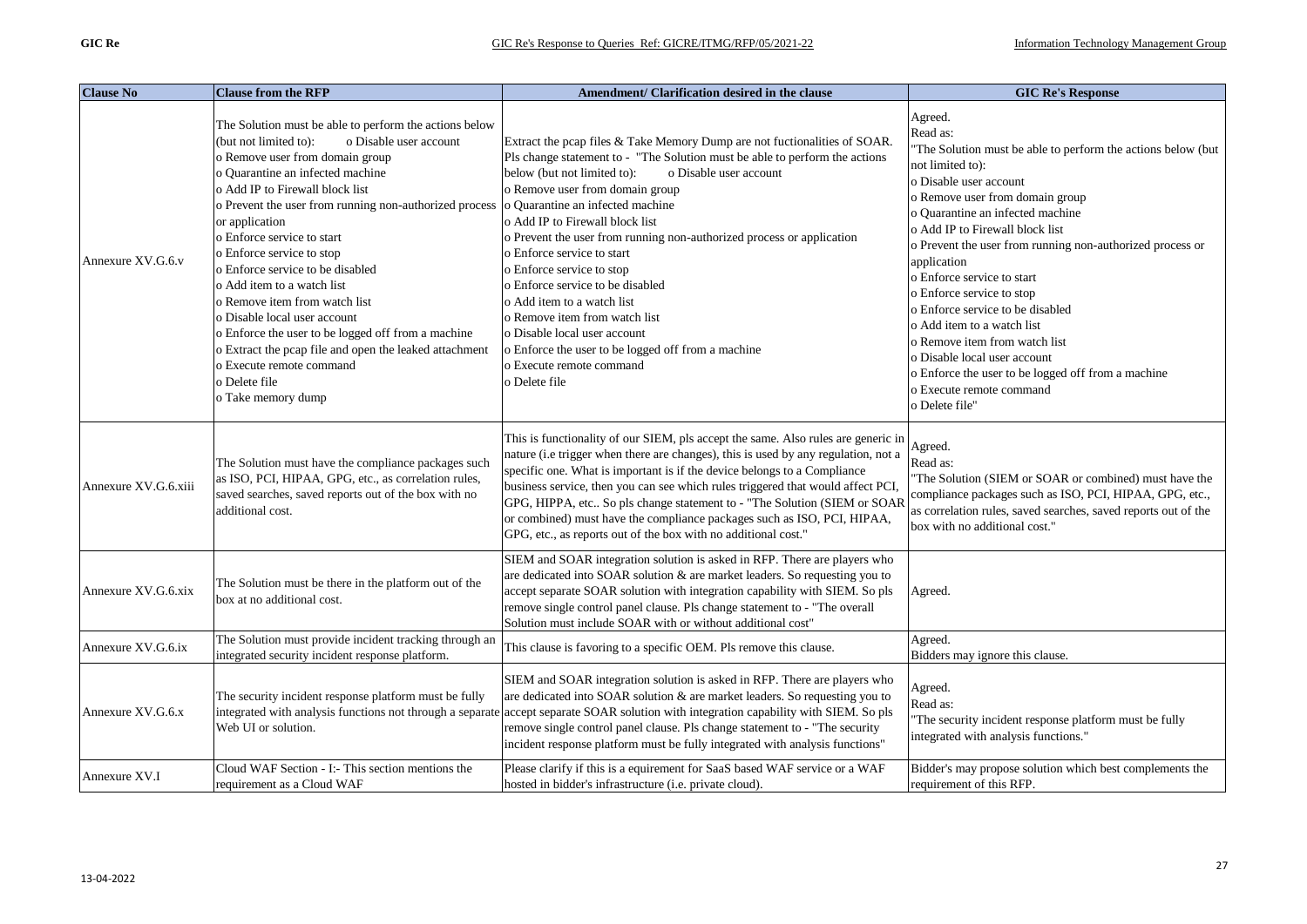| <b>Clause No</b> | <b>Clause from the RFP</b>                                                                                                                                                                                                                                                                                                                                                                                                                                                           | Amendment/ Clarification desired in the clause                                                                                                                                                                                                                                                                                                                                                                                                                                                                                                                                                             | <b>GIC Re's Response</b>                                                                                     |
|------------------|--------------------------------------------------------------------------------------------------------------------------------------------------------------------------------------------------------------------------------------------------------------------------------------------------------------------------------------------------------------------------------------------------------------------------------------------------------------------------------------|------------------------------------------------------------------------------------------------------------------------------------------------------------------------------------------------------------------------------------------------------------------------------------------------------------------------------------------------------------------------------------------------------------------------------------------------------------------------------------------------------------------------------------------------------------------------------------------------------------|--------------------------------------------------------------------------------------------------------------|
| Annexure XV.I.25 | Point 27:- The Solution must offer Load Balancing                                                                                                                                                                                                                                                                                                                                                                                                                                    | There is a ask for load balancing in WAF solution and also separate ask for a<br>dedicated load balancer. As WAF also opearates on L7 and does most of the<br>task done by a LB like reverse proxy, SSL offloading etc, it makes sense to<br>combine WAF and LB functionalities. This also helps customers to reduce<br>number of hops (reduced latency) and improve application performance. Also<br>reduces number of devices in traffic flow, hence operational and<br>troubleshooting overhead is minimized.<br>Hence we will recommned to do LB and WAF functionalities on same<br>virtual appliance. | Agreed.                                                                                                      |
| Annexure XV.I.15 | The Solution must be able to configure Page Access<br>Rules (Forceful browsing to follow an order).                                                                                                                                                                                                                                                                                                                                                                                  | Manually writing a Page Order was a very older way. We are using latest<br>mechanism where we co-relation of Client ID & cookies etc to track Pagee<br>Access. Clause to be modifies as "The solution must be able to configure Page<br>Access Rules or alternate meechanism".                                                                                                                                                                                                                                                                                                                             | Agreed.<br>Read as:<br>The solution must be able to configure Page Access Rules or<br>alternate meechanism." |
| Annexure XV.I.8  | The Solution must provide Support for applications that<br>uses HTTP but listen on Non-Standard Ports.                                                                                                                                                                                                                                                                                                                                                                               | Requesting GIC Re to share which non-standard HTTP ports are in-use<br>currently.                                                                                                                                                                                                                                                                                                                                                                                                                                                                                                                          | Will be shared with Selected Bidder.                                                                         |
| Annexure XV.I.26 | The Solution must support BCP (DC-DR failover).                                                                                                                                                                                                                                                                                                                                                                                                                                      | Need clarification for what DC-DR failover is desired here - Is it for<br>Application Server or Cloud WAF infrastructure level?                                                                                                                                                                                                                                                                                                                                                                                                                                                                            | Cloud WAF Infrastructure level.                                                                              |
| Annexure XV.I.27 | Point 27:- The Solution must be protected from the<br>Volumetric Network Level DDoS.                                                                                                                                                                                                                                                                                                                                                                                                 | Please clarify whether the ask is that, the infrastructure on which WAF is<br>hosted should be protected with volumetric DDOS solution or Volumetric<br>DDOS solution should be part of WAF itself?                                                                                                                                                                                                                                                                                                                                                                                                        | Read as:<br>The infrastructure on which WAF is hosted should be<br>protected with volumetric DDOS solution." |
| Annexure XV.K.16 | The Solution must be able to analyze anomalies on the<br>following endpoint clients:<br>o Windows 7 (32 & 64 bits)<br>o Windows $8(32 \& 64 \text{ bits})$<br>o Windows 10 $(32 \& 64 \text{ bits})$<br>o Windows 11 (32 & 64 bits)                                                                                                                                                                                                                                                  | The Windows 7 & Windows 8 are end-of-life Operating System.                                                                                                                                                                                                                                                                                                                                                                                                                                                                                                                                                | Agreed.<br>Bidders may ignore Wrindows 7 & 8.                                                                |
| Annexure XV.K.19 | Agents Removal The Solution must allow remote<br>removal of the agents running on the endpoint clients.                                                                                                                                                                                                                                                                                                                                                                              | Requesting to remove this clause.<br>It is not advisable to remove the agents remotely.                                                                                                                                                                                                                                                                                                                                                                                                                                                                                                                    | Agreed.<br>Bidders may ignore this requirement.                                                              |
| Annexure XV.J.6  | The Solution must cover all components/ devices of<br>GIC Re Infrastructure including (but not limited to) -<br>Endpoints (desktops, Laptops, Removable storage,<br>Remote computers), File shares (SAN), Databases<br>(HANA, MSSQL and Oracle), Operating systems<br>(Windows, Mac, Linux, Unix), websites, Portable<br>storage including USB, CD/DVD, Home storage,<br>smartphones, and tablets. It must support All File Types<br>(Bidders to provide a list of those supported). | Linux and Unix based systems are not supported from DLP Endpoint usage by<br>all DLP OEMS. All DLP OEMs will be able to only scan/monitor these OS for<br>data leakage perspective. We understand that this is requirement from GIC also.<br>Please clarify whether our understanding is correct?                                                                                                                                                                                                                                                                                                          | Agreed.                                                                                                      |
| Annexure XV.J.13 | Solution must be capable to enforce client level resource<br>throttling.                                                                                                                                                                                                                                                                                                                                                                                                             | This seems to OEM Specific clause. We request youself to provide us<br>functionaly of this clause, which will enable us to understand the functionality<br>required by GIC and provide a solution.                                                                                                                                                                                                                                                                                                                                                                                                         | Agreed.<br>Bidders may ignore this requirement.                                                              |
| Annexure XV.J    | Minimum Requirement Specifications                                                                                                                                                                                                                                                                                                                                                                                                                                                   | It is coming out from different statements that GIC is looking for SAP / DB<br>support throughout  As these are a part of SAP BASIS support, so would you SAP BASIS support is not part of Sccope of Work.<br>like to have SAP BASIS support from the service providers side, if yes then<br>what is the mode of such support needed e.g. 8x5, 24x5 etc                                                                                                                                                                                                                                                    | DB (SAP & Non-SAP) support is part of Scope of Work.                                                         |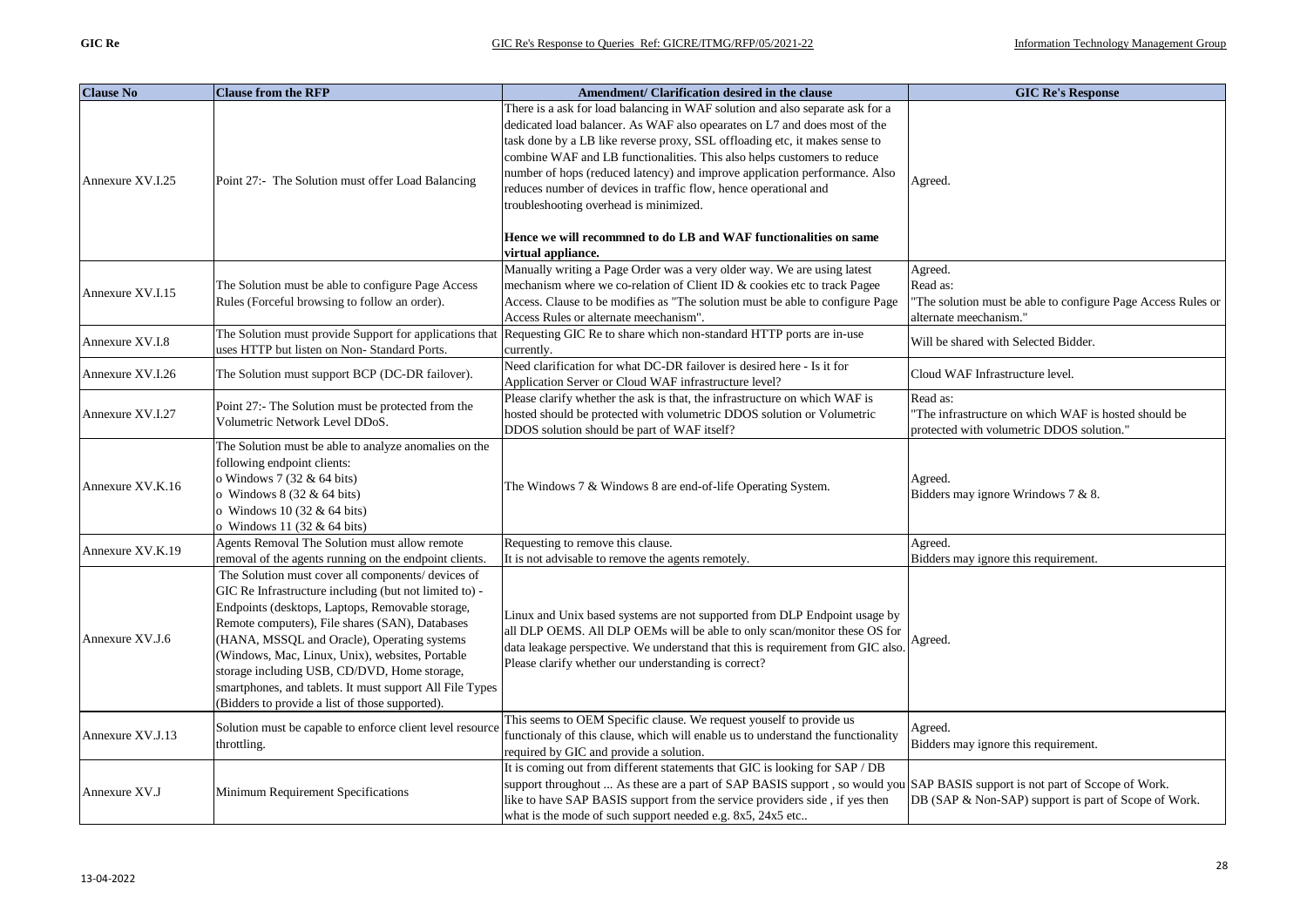| <b>Clause No</b> | <b>Clause from the RFP</b>                                                                                                                                                                                                                                                                                                                                                                                                                                                                                 | Amendment/ Clarification desired in the clause                                                                                                                                                                                                                                                                                                                                                                                                                                                                                                                                                                                                                                                                                                                                                                                 | <b>GIC Re's Response</b>                                                                                                                                                                                      |
|------------------|------------------------------------------------------------------------------------------------------------------------------------------------------------------------------------------------------------------------------------------------------------------------------------------------------------------------------------------------------------------------------------------------------------------------------------------------------------------------------------------------------------|--------------------------------------------------------------------------------------------------------------------------------------------------------------------------------------------------------------------------------------------------------------------------------------------------------------------------------------------------------------------------------------------------------------------------------------------------------------------------------------------------------------------------------------------------------------------------------------------------------------------------------------------------------------------------------------------------------------------------------------------------------------------------------------------------------------------------------|---------------------------------------------------------------------------------------------------------------------------------------------------------------------------------------------------------------|
| Annexure XV.K.22 | Communication between Agent & Mngt, Console<br>The Solution must be able to change the communication<br>port between the management console and the<br>management server.                                                                                                                                                                                                                                                                                                                                  | Requesting to remove this clause.<br>Since, the entire solution is hosted on the cloud, the communication between<br>the agent and the management console happens on port 443 (HTTPS).                                                                                                                                                                                                                                                                                                                                                                                                                                                                                                                                                                                                                                         | Agreed.<br>Bidders may ignore this requirement.                                                                                                                                                               |
| Annexure XV.J.11 | Solution must be able to identify Malware threats (i.e.,<br>Malware communications or malware data theft, etc.).                                                                                                                                                                                                                                                                                                                                                                                           | We understand from this clause that a malacious program is trying to send the<br>sensitive data out of GIC. We request to clarify whether our understanding is<br>correct?                                                                                                                                                                                                                                                                                                                                                                                                                                                                                                                                                                                                                                                     | Agreed.                                                                                                                                                                                                       |
| Annexure XV.J.20 | The Solution must be capable to identify and store data<br>from all TCP Protocols.                                                                                                                                                                                                                                                                                                                                                                                                                         | All DLP solutions are data centeric or/and application centric. All DLP<br>solutions will monitor data (at rest, in motion, in use) based on<br>classification/policies implemented by GIC and it does not matter which<br>channel it is used, DLP will prevent it from leaking based on the policies<br>implemented. The clause therefore does not match the functionality of DLP and<br>this is case will all DLP OEMs. It is therefore requested to ammend this<br>statement to: "The Solution must be capable to identify and store data<br>from channels (web, email, endpoint)"                                                                                                                                                                                                                                          | Agreed.<br>Read as:<br>The Solution must be capable to identify and store data from<br>channels (web, endpoint, etc.).                                                                                        |
| Annexure XV.J.42 | Solution must be capable to search any traffic sent out<br>based on: IP Address, URL, Ports & Protocols,<br>document types, keywords, hashes, and time stamp.                                                                                                                                                                                                                                                                                                                                              | All DLP solutions are data centeric or/and application centric. All DLP<br>solutions will monitor data (at rest, in motion, in use) based on<br>classification/policies implemented by GIC and it does not matter which<br>channel it is used, DLP will prevent it from leaking based on the policies<br>implemented. The clause therefore does not match the functionality of DLP and<br>this is case will all DLP OEMs. DLP solution can provide information on IP<br>Address, URLs, Channle (web,mail, endpoint etc), policy voilations (document<br>types, keywords etc). It is therefore requested to ammend this statement to :<br>"Solution must be capable to search any traffic (web, mail, endpoint) sent<br>out based on: IP Address, URL, Ports & Protocols, document types,<br>keywords, hashes, and time stamp." | Agreed.<br>Read as:<br>Solution must be capable to search any traffic (web, mail,<br>endpoint) sent out based on: IP Address, URL, Ports &<br>Protocols, document types, keywords, hashes, and time<br>stamp. |
| Annexure XV.J.78 | Solution must provide/ support Manual classification of<br>data at endpoints through HDLP agent.                                                                                                                                                                                                                                                                                                                                                                                                           | This an OEM spcific terminolgy. We would request you to make it netural by<br>amending the clause to " Solution must provide/ support Manual classification<br>of data at endpoints through endpoint agent."                                                                                                                                                                                                                                                                                                                                                                                                                                                                                                                                                                                                                   | Agreed.<br>Read as:<br>Solution must provide/ support Manual classification of data<br>at endpoints through endpoint agent.                                                                                   |
| Annexure XV.K.2  | The Solution must, at minimum, perform the following<br>checks on client/endpoints:<br>o Hooking<br>o SSDT hooks<br>o Alternate SSDT hook (KTHREAD Service Table)<br>o IDT Hooks (interrupt descriptor table)<br>o System drivers IO hooks<br>o System entry (SYSENTER and int2E) hooks<br>o Local and global Windows hooks<br>(SetWindowsHookEx)<br>o User mode hooks (IAT, EAT, Inline) for processes<br>and DLLs<br>o Model Specific Registers hooks<br>o Kernel Object hooks<br>o Metasploit detection | Most listed hooks were relevant 10 years ago under rootkit context, today with<br>hyperv and patchguard these are not relevant. Request you to remove the<br>clause.<br>EDR defined as tools that are primarily focused on detecting and investigating<br>suspicious activities (and traces of such) on end user devices (hosts/endpoints)<br>and prevent the same to safegaurd the endpoint.                                                                                                                                                                                                                                                                                                                                                                                                                                  | Agreed.<br>Bidders may ignore this clause.                                                                                                                                                                    |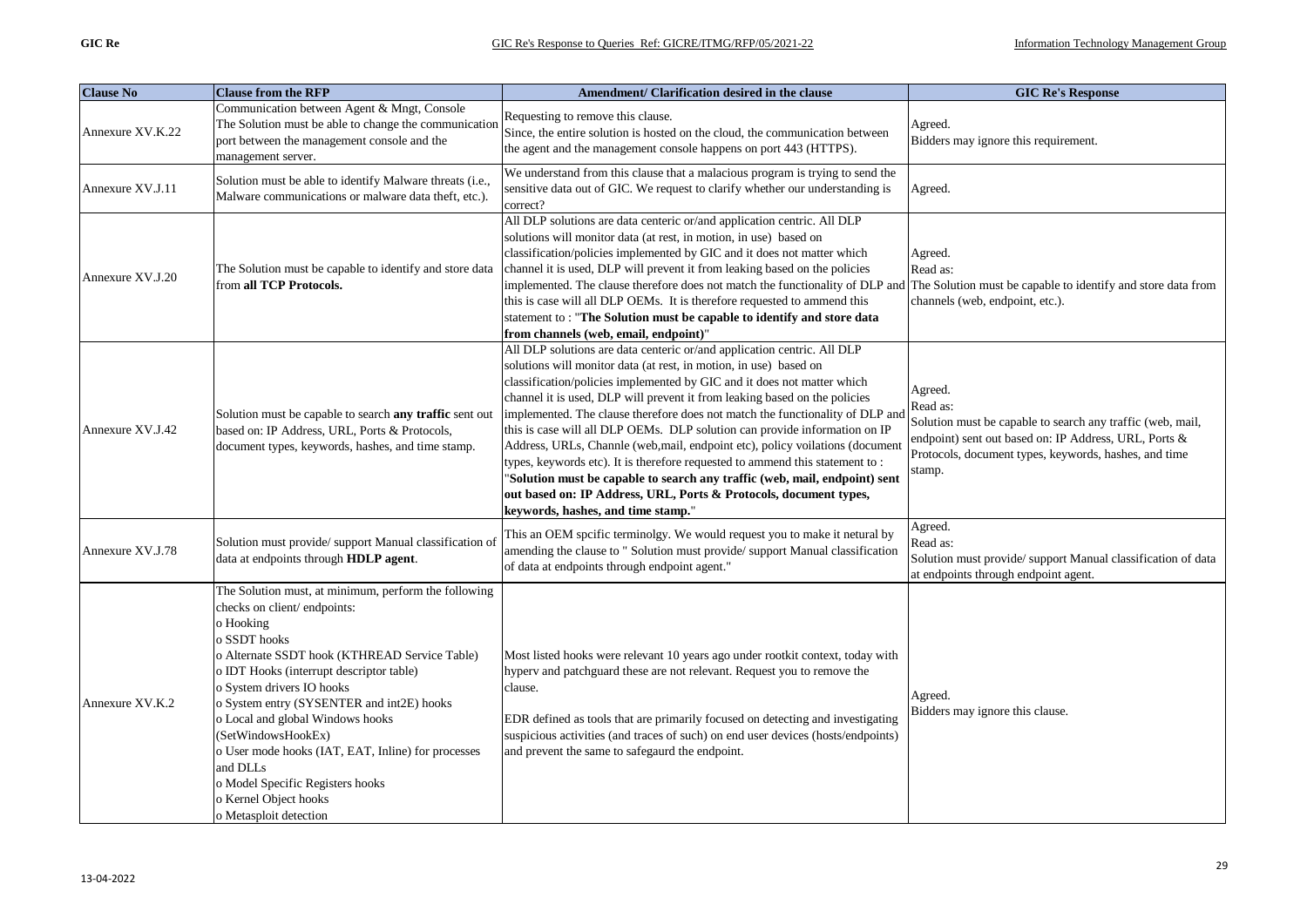| <b>Clause No</b> | <b>Clause from the RFP</b>                                                                                                                                                                                     | Amendment/ Clarification desired in the clause                                                                                                                                                                                                                               | <b>GIC Re's Response</b>                                                                                                                                                                                                               |
|------------------|----------------------------------------------------------------------------------------------------------------------------------------------------------------------------------------------------------------|------------------------------------------------------------------------------------------------------------------------------------------------------------------------------------------------------------------------------------------------------------------------------|----------------------------------------------------------------------------------------------------------------------------------------------------------------------------------------------------------------------------------------|
|                  | The Solution must allow baseline scans of hosts/clients                                                                                                                                                        | This is not the functionality of an EDR solution. This is because the EDR does                                                                                                                                                                                               |                                                                                                                                                                                                                                        |
| Annexure XV.K.15 | endpoints and use this information to build a database                                                                                                                                                         | not need to scan the file and it identifies the threat based on the telemetry data                                                                                                                                                                                           | Agreed.                                                                                                                                                                                                                                |
|                  | of all unique files found that can be used for                                                                                                                                                                 | of the file activities.                                                                                                                                                                                                                                                      | Bidders may ignore this clause.                                                                                                                                                                                                        |
|                  | comparison on future scans.                                                                                                                                                                                    | Request you to remove this point.                                                                                                                                                                                                                                            |                                                                                                                                                                                                                                        |
| Annexure XV.K.3  | The Solution must gather security information from the<br>host/clients/endpoints including its network shares,                                                                                                 | Normally, the installed EDR agent gathers security information from the<br>endpoint, thus re-gathering the same information is not relevent.<br>We request you to update the clause as follows:                                                                              | Agreed.<br>Read as:<br>The Solution must gather security information from the host/<br>clients/ endpoints including its Network Actions, Process                                                                                       |
|                  | patch level, and running Windows tasks.                                                                                                                                                                        | 'The Solution must gather security information from the host/clients/<br>endpoints including its Network Actions, Process Actions, File Actions,<br>Registry actions, patch level, and running Windows tasks."                                                               | Actions, File Actions, Registry actions, patch level, and<br>running Windows tasks.                                                                                                                                                    |
| Annexure XV.K.26 | The Solution must be able to remotely cleanup the<br>infected clients through integration with 3rd party<br>solutions.                                                                                         | Requesting more more explanation and an example of such 3rd party solution.                                                                                                                                                                                                  | Bidders may propose.                                                                                                                                                                                                                   |
| Annexure XV.K.29 | The Solution must be able to report on the preliminary<br>status of analyzed host machines/clients/endpoints<br>with below classification:<br>o Compromised<br>o Suspected Compromised<br>o Clean<br>o No Data | Every vedor has their own terminology for classification. We request you to<br>update the clause as follows:<br>'The Solution must be able to report on the preliminary status of analyzed host<br>machines/ clients/ endpoints with different classification categories"    | Agreed.<br>Read as:<br>The Solution must be able to report on the preliminary status<br>of analyzed host machines/ clients/ endpoints with different<br>classification categories.                                                     |
| Annexure XV.K.30 | The Solution must be able to export reports as HTML,<br>PDF, and Excel, etc                                                                                                                                    | We request you to update the clause as follows:<br>The Solution must be able to export reports as HTML or PDF or Excel, etc."                                                                                                                                                | Agreed.<br>Read as:<br>The Solution must be able to export reports as HTML/PDF/<br>Excel, etc.                                                                                                                                         |
| Annexure XV.K.31 | The scan report must provide a preliminary assessment<br>of the state of the client at the end of the scan,<br>accompanied with supporting detail to support the<br>result.                                    | As part of our architecture, we perform continuous recording of events via the<br>sensor and do not require a scan to be performed on the endpoint for data<br>collection. Any ongoing malicious activity will automatically be captured and<br>alerted on.                  | Agreed.                                                                                                                                                                                                                                |
| Annexure XV.K.32 | The solution must support agent capping for CPU and<br>memory utilization.                                                                                                                                     | The capping and utilization varies by vendor to vendor. Some vendors have<br>light weight client which doesn't require capping. We request you to repharse<br>the point as below:<br>"The solution must support agent capping or should utilize minimum system<br>resources' | Agreed.<br>Read as:<br>The solution must support agent capping or utilize minimum<br>system resources.                                                                                                                                 |
| Annexure XV.K.33 | Solution must provide utility to deploy agents.                                                                                                                                                                | We request you to repharse the point as below:<br>"Solution must provide utility to deploy agents or support 3rd party SCCM tool<br>for deployment."                                                                                                                         | Agreed.<br>Read as:<br>Solution must provide utility to deploy agents or support 3rd<br>party SCCM tool for deployment.                                                                                                                |
| Annexure XV.K.23 | The Solution must be able to set scan priority on the<br>host to prevent performance degradation on the client<br>(low priority scan option).                                                                  | We request you to update the clause as follows:<br>'The Solution must be able to set the periodic scan for group of hosts to set the<br>scan in non peak hours."                                                                                                             | Read as:<br>The Solution must be able to set scan priority on the host to<br>prevent performance degradation on the client (low priority<br>scan option) or set periodic scan for group of hosts to set the<br>scan in non peak hours. |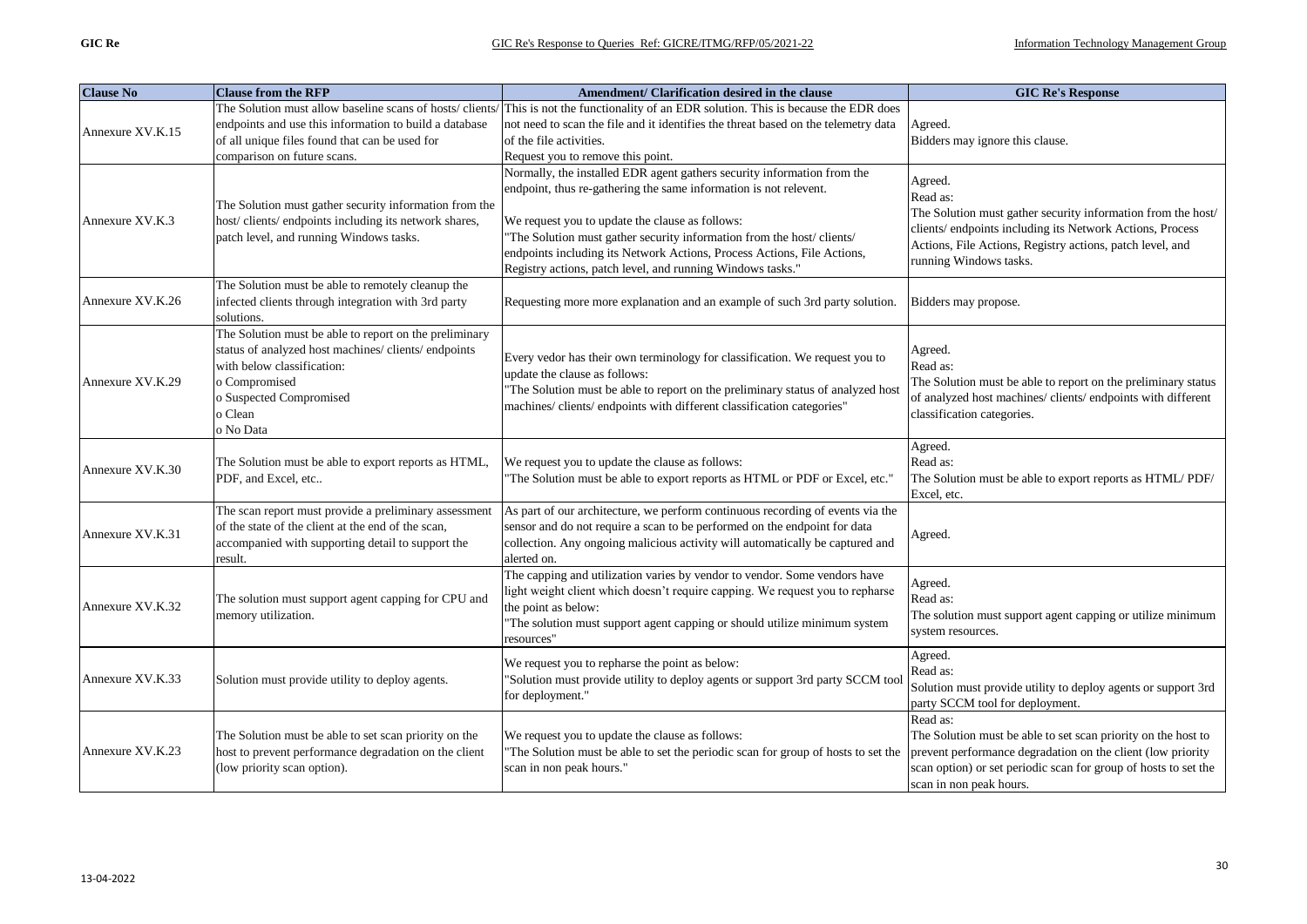| <b>Clause No</b>                                                  | <b>Clause from the RFP</b>                                                                                                                                                                                                                                                                                                                                                                                                                                      | Amendment/ Clarification desired in the clause                                                                                                                                                                                                                      | <b>GIC Re's Response</b>                                                                                                              |
|-------------------------------------------------------------------|-----------------------------------------------------------------------------------------------------------------------------------------------------------------------------------------------------------------------------------------------------------------------------------------------------------------------------------------------------------------------------------------------------------------------------------------------------------------|---------------------------------------------------------------------------------------------------------------------------------------------------------------------------------------------------------------------------------------------------------------------|---------------------------------------------------------------------------------------------------------------------------------------|
| Annexure XV.K.27                                                  | The Solution must be able to report on the client status:<br>o Scan in progress<br>o Offline<br>o Idle                                                                                                                                                                                                                                                                                                                                                          | Our solution can provide a scheduled scan. However, this is done in<br>background with no visibilyt to the user or administrator.<br>Request you to udpate the point as below:<br>The Solution must be able to report on the client status:<br>o Offline<br>o Idle" | Agreed.<br>Read as:<br>The Solution must be able to report on the client status:<br>o Offline<br>o Idle"                              |
| Annexure XV.L.8.xi<br>Annexure XV.L.8.xii<br>Annexure XV.L.8.xiii | The Solution must be able to enforce a server system in<br>a "gold image" as decided by the Selected Bidder's<br>team.<br>The Solution must allow Selected Bidder's team to<br>remote view the constituents of a system image and<br>hence compare the image with a well-defined gold<br>image.<br>In the absence of a gold image, the Solution must<br>provide for the capability to enforce a current good state<br>as decided by the Selected Bidder's team. | Requesting to remove this clause.<br>These points are not applicable in Server Security.                                                                                                                                                                            | Read as:<br>The Solution must provide for the capability to enforce a<br>current good state as decided by the Selected Bidder's team. |
| Annexure XV.L.8.xvi                                               | The Solution must restrict physical or remote access to<br>the machine to override protection.                                                                                                                                                                                                                                                                                                                                                                  | Requesting to remove this clause.<br>This point is applicable to PIM application.                                                                                                                                                                                   | Agreed.<br>Bidders must consider this clause for PIM component.                                                                       |
| Annexure XV.N                                                     | DDoS Detection & Mitigation                                                                                                                                                                                                                                                                                                                                                                                                                                     | Q5: This service is required at the GIC cloud level or even the Cloud WAF<br>providers providing DDoS protection of Web Applications/APIs can quote this<br>section.                                                                                                | Bidders may propose Cloud DDoS.                                                                                                       |
| Annexure XV.N.2.i                                                 | The Solution must detect attacks in:<br>o Volumetric Layer 3 and layer 4<br>o Application Layer 7                                                                                                                                                                                                                                                                                                                                                               | Hope, Appplication layer 7 DDoS is not applicable for WAN DDoS<br>functionality and will be taken care at DC/DR level using different mechanism Agreed.<br>such inhouse device/appliance to support Layer-7 DDoS at DC/DR.                                          |                                                                                                                                       |
| Annexure XV.N.2.iii                                               | The Solution must have ability to support full proxy of<br>traffic when using DNS re-direction.                                                                                                                                                                                                                                                                                                                                                                 | Our mitigation is an ALWAYS Monitoring, ON DEMAND mitigation with<br>BGP redirection of traffic when attack is detected by our Detection engine or<br>SOC Engineer, Not DNS redirection which takes in all traffic at all times<br><b>ALWAYS</b>                    | Agreed.                                                                                                                               |
| Annexure XV.N.iv                                                  | On demand during or after a mitigation event, GIC Re<br>must be able to request and receive screen shots/ details<br>from the intelligent mitigation system being used to<br>perform the mitigation.                                                                                                                                                                                                                                                            | Not clear as to what is needed here, Customer will be given read access to the<br>alert and mitigation reports, we would need to understand what screenshots<br>might be needed here. Also, after Mitigation, detailed reports will be shared                       | Agreed.                                                                                                                               |
| Annexure XV.O.4.viii                                              | The Solution must have minimum 6 months of Data/<br>log retention.                                                                                                                                                                                                                                                                                                                                                                                              | Request to revise minimum period of Data/log retention to 1-months.                                                                                                                                                                                                 | Minimum 3 months.                                                                                                                     |
| Annexure XII                                                      | Mumbai HO to DC => 200 Mbps, SDWAN QTY -2,<br>SDWAN Bandwidth - 400 Mbps<br>2, SDWAN Bandwidth - 600 Mbps                                                                                                                                                                                                                                                                                                                                                       | Please clarify<br>Does it mean that MPLS links would be terminating on one SDWAN CPE and<br>Mumbai HO to Internet $\Rightarrow$ 300 Mbps, SDWAN QTY - ILL links would be terminating on another SDWAN CPE.                                                          | Each CPE will have 1 MPLS and 1 ILL terminating on them<br>respectively.                                                              |
| Annexure XII                                                      | MPLS bandwidth required at DC and DR is not<br>mentioned anywhere.                                                                                                                                                                                                                                                                                                                                                                                              | Please clarify, this will require to size bandwidh required for DC and DR for<br>MPLS.                                                                                                                                                                              | Bidders may calculate cumulative bandwidth at DC and size<br>and quote accordingly.                                                   |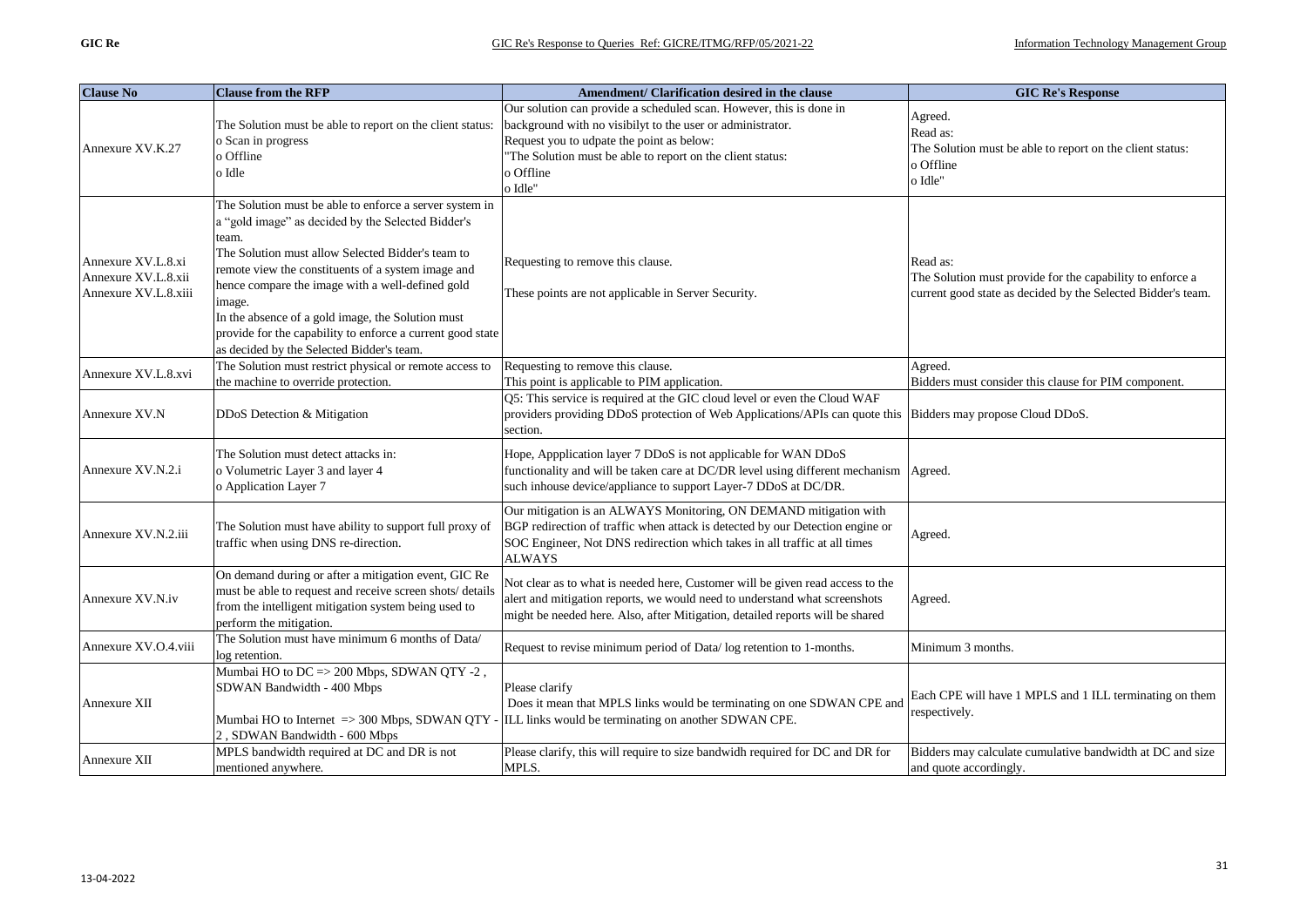| <b>Clause No</b> | <b>Clause from the RFP</b>    | Amendment/ Clarification desired in the clause                                                                                                                                                                                                                                 | <b>GIC Re's Response</b>                                                                                                                                                      |
|------------------|-------------------------------|--------------------------------------------------------------------------------------------------------------------------------------------------------------------------------------------------------------------------------------------------------------------------------|-------------------------------------------------------------------------------------------------------------------------------------------------------------------------------|
|                  |                               | HA: How HA will be configured (OS Level, Application level, DB Level)<br>Kindly share the inventory of all DB instance<br>DB Details:<br>Total of DB Server, DB Instance, DB Schema, Size of DB, Frequency of                                                                  |                                                                                                                                                                               |
| Annexure XIII    | <b>Infrastructure Details</b> | Indexing<br><b>DB</b> Version<br>DB HA type (Active - Passive), (Active - Active),<br>Cluster Type for all DB Servers.                                                                                                                                                         | Host level HA for GCC setup will suffice. For example, if 1<br>host/node fails, the VMs hosted in that Host must<br>automatically migrate/come up in the next available host. |
|                  |                               | SAP:<br>Kindly provided SAPs Count required for each instance in SAP<br>Environment                                                                                                                                                                                            | As mentioned in RFP.                                                                                                                                                          |
|                  |                               | Details of any File Server with Total Number of File. How the<br>Authentication is happening for Fileserver                                                                                                                                                                    |                                                                                                                                                                               |
| Annexure XIII    | <b>Infrastructure Details</b> | Details of VM if any, wherein RAW or NFS/CIFS/Network volumes are<br>mounted                                                                                                                                                                                                   | Selected Bidder may check during migration.                                                                                                                                   |
|                  |                               | List of server, application which need to migrate with Phrase Approach<br>Migration approach (online over the wire or offline over the some media)<br>Domain or workgroup environment? Lift and shift or New OS build.<br>Will Hostname & Private IP of the OS will be change? |                                                                                                                                                                               |
| Annexure XIII    | Migration                     | AD integrated application reachability should be there with AD server $\&$ it<br>should be part of prerequisite.                                                                                                                                                               | Best Migration approach/plan, suitable for current setup,<br>must be proposed by Bidders.                                                                                     |
|                  |                               | Details of Data that is going to migrated to new setup                                                                                                                                                                                                                         |                                                                                                                                                                               |
|                  |                               | Any Challenges , Highlighted by Application team while moving<br>data/Application to Cloud                                                                                                                                                                                     |                                                                                                                                                                               |
| Section I.5      | OS Hardening                  | OS Hardening policy should be as per customer or bidder?                                                                                                                                                                                                                       | Bidder.<br>The same must be shared with GIC Re during audits.                                                                                                                 |
| Annexure XIII    | <b>Hypervisor Details</b>     | Details of current Hypervisor with Version details                                                                                                                                                                                                                             | Will be shared with Selected Bidder.                                                                                                                                          |
|                  |                               | How Backup is been configured. D2D or D2D2D or D2D2T in current<br>Environment Storage details where Backup are been taken in current<br>Environment                                                                                                                           | 1) Backup as a Service being used from current service<br>provider.                                                                                                           |
| Annexure XIII    | Backup                        | For long retention backup Policy do we need to consider Tape Backup or Disk<br>Storage will work<br>Details of VM that are require to be considered for VM Image/Snapshot<br>backup                                                                                            | 2) Current Total Backup Size (without HANA) is 50 TB.<br>3) Disk Based Backup Only.<br>4) Will be shared with Selected Bidder.                                                |
| Section I.5.P    | <b>DRM</b>                    | Will RTO and RPO would be same for the all APP/DB hosted in DR?                                                                                                                                                                                                                | Yes.                                                                                                                                                                          |
| Section I.5      | Software/Tools                | Is GIC using any centralized tool, portal, technologies to manage life cycle<br>management of AD, O365 etc for (Licenses Management, User Management)                                                                                                                          | No.                                                                                                                                                                           |
| Section II       | General Query                 | Clarification Requested - By when GIC Re is planning to release PO for the<br>said opportunity? Please confirm                                                                                                                                                                 | Bidders will be notified through Call/ Email/ Website.                                                                                                                        |
| Section I.7      | General Query                 | When is the presentation is scheduled for? and on what date DC/DR visit is<br>scheduled for ? Request you to please confirm                                                                                                                                                    | Bidders will be notified through Call/ Email/ Website.                                                                                                                        |
| Section I.5.T    | IPS/IDS                       | What is throughput require for IPS IDs                                                                                                                                                                                                                                         | Bidders may size for proposed setup.                                                                                                                                          |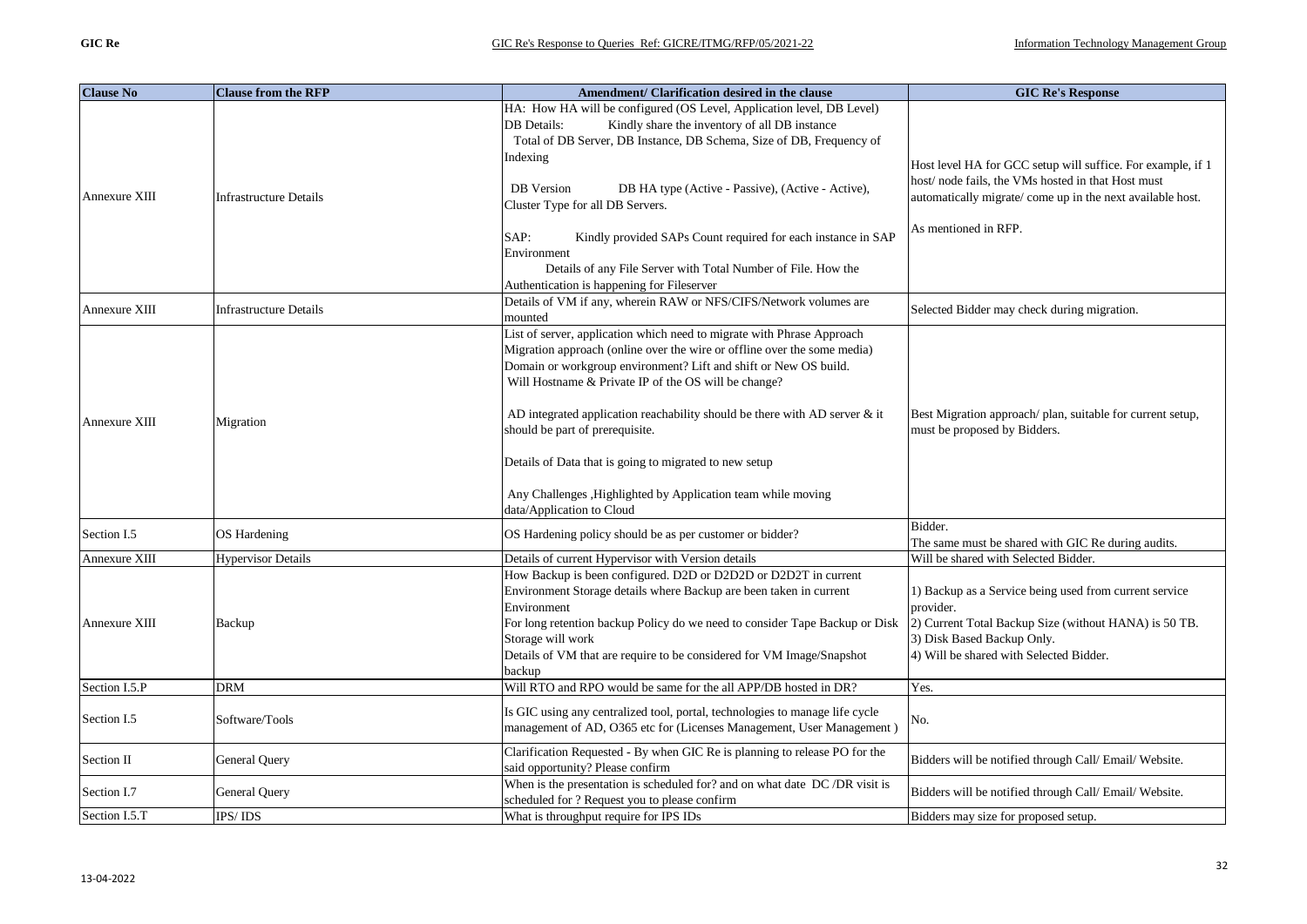| <b>Clause No</b>               | <b>Clause from the RFP</b> | Amendment/ Clarification desired in the clause                                                                                                                                                                                                                                                                                                                                                                                                                                                                                                                                                 | <b>GIC Re's Response</b>                                                                                                                                                                                                                                                                                                                                                                                                              |
|--------------------------------|----------------------------|------------------------------------------------------------------------------------------------------------------------------------------------------------------------------------------------------------------------------------------------------------------------------------------------------------------------------------------------------------------------------------------------------------------------------------------------------------------------------------------------------------------------------------------------------------------------------------------------|---------------------------------------------------------------------------------------------------------------------------------------------------------------------------------------------------------------------------------------------------------------------------------------------------------------------------------------------------------------------------------------------------------------------------------------|
| Section I.5.T                  | <b>DDOS</b>                | Please confirm the DDOS mitigation throughpot.                                                                                                                                                                                                                                                                                                                                                                                                                                                                                                                                                 | Cloud DDoS may be proposed of at least 1 Gbps.<br>Bidders may size for setup.                                                                                                                                                                                                                                                                                                                                                         |
| Section I.5.T                  | DLP                        | We understand to have robust DLP policy, GIC needs to see which all channels<br>data leakage is possible. One of the main channels is take a screen shot of<br>sensitive data using print screen of the device. It is highly recommended to have<br>print sceen blocking functionality provided by a DLP solution. We therefore<br>recommend to add support for blocking print screen on endpoint for a list of<br>specific application that are running and should not matter whether it is in the<br>foreground or background with actual print screen capture save as forensic<br>evidence. | Agreed.<br>Bidders may propose as part of setup.                                                                                                                                                                                                                                                                                                                                                                                      |
| Section I.5.T                  | DLP                        | As GIC fall under Indian regulation and we suggest that DLP solution should<br>provide comprehensive list of pre-defined policies and templates to identify and Agreed.<br>classify information based insureance like Aadar Card, PAN Card and Indian<br>IT Act.                                                                                                                                                                                                                                                                                                                               | Bidders may propose as part of setup.                                                                                                                                                                                                                                                                                                                                                                                                 |
| Section II.21                  | Acceptance Criteria        | As soon as SDWAN and underlay setup ready to test other than MSS / MHS<br>scope, can GIC consider for site wise billing sign off to activate 24*7 support.                                                                                                                                                                                                                                                                                                                                                                                                                                     | As per Section II Clause 21.                                                                                                                                                                                                                                                                                                                                                                                                          |
| Section I.4                    | BROAD REQUIREMENTS OF RFP  | In the RFP it is mentioned Oracle Private Cloud and at the same time there is a<br>mention to deploy Physical servers for Oracle Database (DMS application ) at<br>many places in the RFP. Please confirm whether bidders should consider<br>Physical servers or Virtualized servers for the Oracle Database deployment for<br>DMS application.                                                                                                                                                                                                                                                | "3 different Clouds" mean GCC, Oracle Physical Servers &<br>HANA DB Cloud running from single DC.<br>For uniformity, these 3 combined have been referred to as<br>Hybrid Cloud in the RFP.<br>Oracle DB Servers/ Private Cloud for Oracle DB must be<br>interpreted/read as Physical Oracle Servers (2 for DC & 1 for<br>DR).<br>Hence, Selected Bidder must provide Physical Servers for<br>Oracle DB and size as per Annexure XIII. |
| Annexure XIII                  | Current DC Sizing          | In the RFP server sizing for Oracle Database (DMS application ) for Prod and<br>UAT servers in DC is mentioned as 8 vcpu. If the bidders have to deploy<br>physical servers for Oracle DB deployment, server sizing needs to be<br>mentioned in physical cores and not vcpu. Kindly specify physical cores<br>required for Oracle DB deployment for each of the type of servers (Prod-DC<br>DR, UAT). This is required for correct Oracle DB software license<br>estimation.                                                                                                                   | To be read as:<br>8 cores for Oracle servers.<br>2 Oracle Physical Servers at DC (8 cores each).<br>1 Oracle Physical Server at DR (8 cores).<br>Hence, 3 servers with total 24 Cores.<br>Bidders must size accordingly.                                                                                                                                                                                                              |
| Annexure IV.D<br>Annexure IV.E | Commercial Bid             | Diagnostics Pack (must for troubleshooting Oracle Database issues and finding<br>root cause analysis - RCA of the issues) which comes as a licensed Database<br>option along with the Enterprise Edition License and needs to be considered<br>along with Database License. Kindly confirm on this as running AWR reports<br>for troubleshooting DB issues in absence of Diagnostics pack will lead to Non-<br>compliance and can be an Audit issue later. Suggestion is to include the same<br>in the Oracle DB License BOQ.                                                                  | Bidders must include as part of Management & Licensing<br>elements.                                                                                                                                                                                                                                                                                                                                                                   |
| Annexure IV.E.5                | Commercial Bid             | On page number 78, Table Number E - Management elements at DC - You<br>have mentioned about Oracle Management for SAP and Non-SAP servers - Qty<br>18, Can you please specify / elaborate on this ? Also, if the sizing can be<br>explained here and how has the qty of 18 numbers been arrived?                                                                                                                                                                                                                                                                                               | Bidders must manage these Oracle DB instances (16 for SAP<br>servers and 2 for Physical Oracle Servers).<br>License for Oracle running on SAP servers are part of SAP<br>licenses owned by GIC Re (Runtime Environment).<br>Please refer to Annexure XI for such details.                                                                                                                                                             |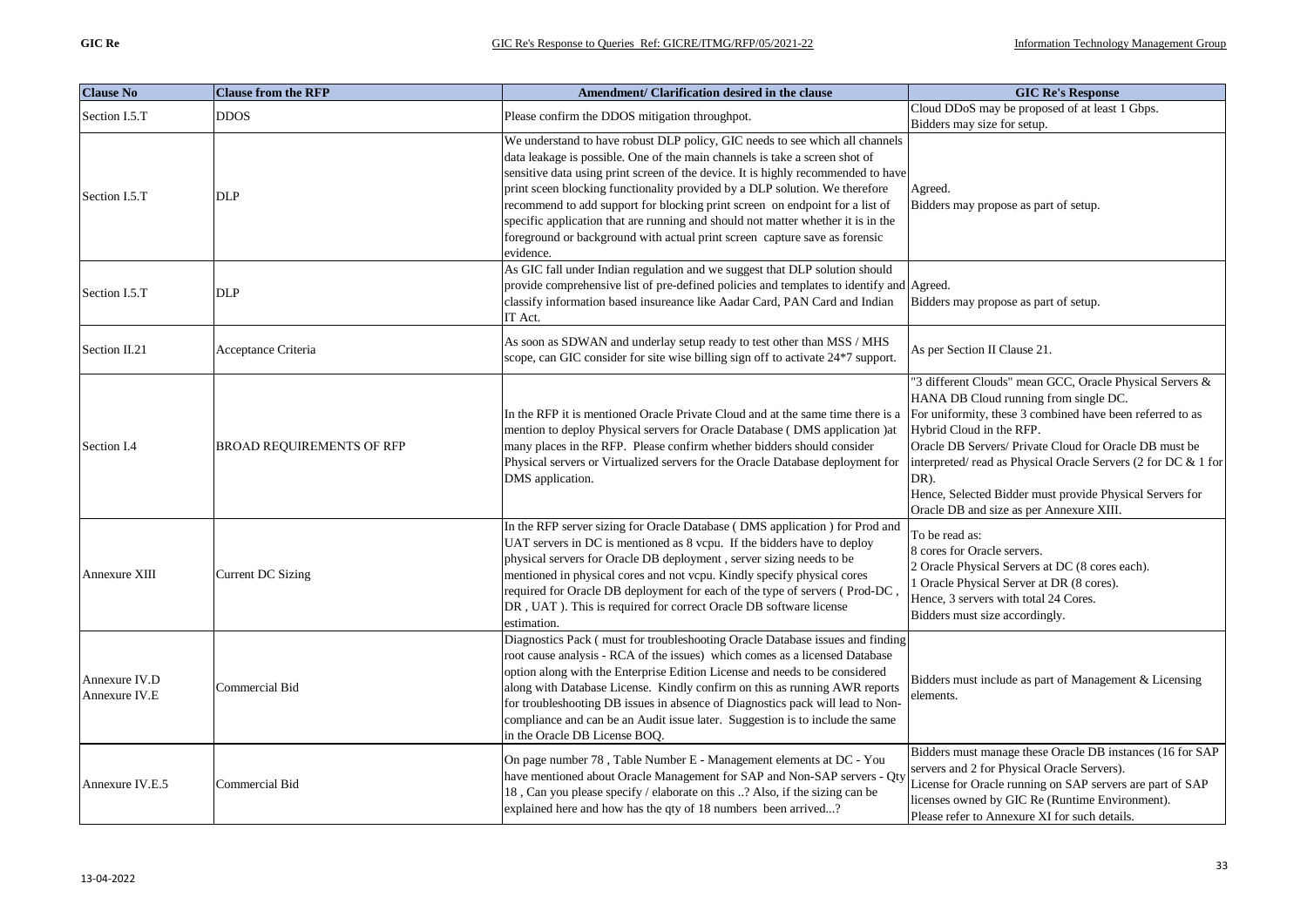|               | <b>Clause No</b> | <b>Clause from the RFP</b> | Amendment/ Clarification desired in the clause                                                                                          | <b>GIC Re's Response</b>                             |
|---------------|------------------|----------------------------|-----------------------------------------------------------------------------------------------------------------------------------------|------------------------------------------------------|
|               |                  | Licenses                   | Also, there is a mention of SPLA licensing model to be considered while                                                                 |                                                      |
|               |                  |                            | quoting for Oracle Database Licenses. Let me bring to your notice that Oracle Bidders must SPLA model of licensing for components which |                                                      |
|               |                  |                            | doesn't have SPLA licensing policy/model in place and this deal will be treated support the same.                                       |                                                      |
| Section I.5.E |                  |                            | as Specified end user deal wherein the bidder will procure and deploy the                                                               | For other components, Bidders may propose as per OEM |
|               |                  |                            | Oracle licenses in his Data Center (dedicated physical servers) and the end                                                             | prescribed licensing model.                          |
|               |                  |                            | user of these Licenses will be GIC RE.                                                                                                  |                                                      |
|               |                  |                            |                                                                                                                                         |                                                      |

| Queries with references to RFP & Section/ Clauses/ Annexures in RFP |                                                                                                                                                                                                                                                                                                                                                                     |                                                                                                                                                                                                                                                                                                                                                                                                                                                                                                                                                                                    |                            |  |
|---------------------------------------------------------------------|---------------------------------------------------------------------------------------------------------------------------------------------------------------------------------------------------------------------------------------------------------------------------------------------------------------------------------------------------------------------|------------------------------------------------------------------------------------------------------------------------------------------------------------------------------------------------------------------------------------------------------------------------------------------------------------------------------------------------------------------------------------------------------------------------------------------------------------------------------------------------------------------------------------------------------------------------------------|----------------------------|--|
| <b>Clause No</b>                                                    | <b>Clause from the RFP</b>                                                                                                                                                                                                                                                                                                                                          | Amendment/ Clarification desired in the clause                                                                                                                                                                                                                                                                                                                                                                                                                                                                                                                                     | <b>GIC Re's Response</b>   |  |
| Section I.4.c                                                       | 4. BROAD REQUIREMENTS OF RFP<br>The proposed solution shall connect all GIC Re's<br>domestic branches over Dual MPLS & Dual ILL links<br>with SD-WAN solution. Bandwidth details mentioned<br>in Annexure XII.                                                                                                                                                      | As SD-Wan solution is going to be deployed between Branches and DC (Hub<br>location) And the traffic will be routed over both the medium (Mpls, IIL) So<br>instead of considering both the medium in Dual we could consider it as single-<br>single Link for Mpls.                                                                                                                                                                                                                                                                                                                 | As per Corrigendum to RFP. |  |
| Section I.4.i.                                                      | IPSEC & Firewall i) The Selected Bidder shall provide<br>IPSEC Site-to-site VPN for GIC Re's foreign office<br>locations at London, and Kuala-Lumpur. The Selected<br>Bidder must enable connection to these locations by<br>making necessary changes at both end Firewalls for the<br>site-to-site VPN configuration as required.                                  | Please confirm the Selected bidder has to provide the new firewall in the<br>foreign location or configuration needs to be done on existing GIC-Re's<br>firewalls. Also confirm the throughput of the firewall and the IPSec throughput<br>in it.                                                                                                                                                                                                                                                                                                                                  | As per Scope of Work.      |  |
| Section I.5.A                                                       | A. Cloud Infrastructure Design:<br>The Selected Bidder shall migrate GIC Re's complete<br>setup from existing Service Provider's premises to their<br>own DC and DR premises. All necessary installations<br>and configurations are to be done by the Selected<br>Bidder and the bidder must propose a solution strategy<br>to migrate within a specified downtime. | Request you to please share the complete landscape along with data size which<br>needs to migrate from existing site to new sites.                                                                                                                                                                                                                                                                                                                                                                                                                                                 | As per Annexure XIII.      |  |
| Section I.4.v                                                       | v) The Selected Bidder shall provide the complete<br>Hosting & Managed Services for Government<br>Community Cloud (GCC), SAP HANA Certified Cloud<br>and Private Cloud for Oracle DB. The proposed Setup<br>must be a Hybrid Cloud environment comprising of<br>these 3 components on Pay -as you-Go Model                                                          | What is the minimum billing periodicity envisaged in the pay-as-you-go model?<br>For example OS licenses may be allowed to be billed for a minimum of a month<br>as per SPLA agreements but there could be certain other service providers who<br>have preferential agreement with ISVs / OEMs to be able to bill for shorter<br>durations thus giving them an advantage over all other bidders. Request to<br>normalize billing / subscription cycles to 1 month for components like<br>licensing, links and other dedicated bought out components / private cloud<br>components. | As per RFP.                |  |
| Section I.5.A                                                       | 5. SCOPE OF WORK - The Applications for Business<br>Partners in the public domain must be hosted in DMZ<br>and database MZ with WAF.                                                                                                                                                                                                                                | Assuming All security component will be provided from same Cloud Infra.<br>Please Clarify.                                                                                                                                                                                                                                                                                                                                                                                                                                                                                         | As per Scope of Work.      |  |

## **Queries with references to RFP & Section/ Clauses/ Annexures in RFP**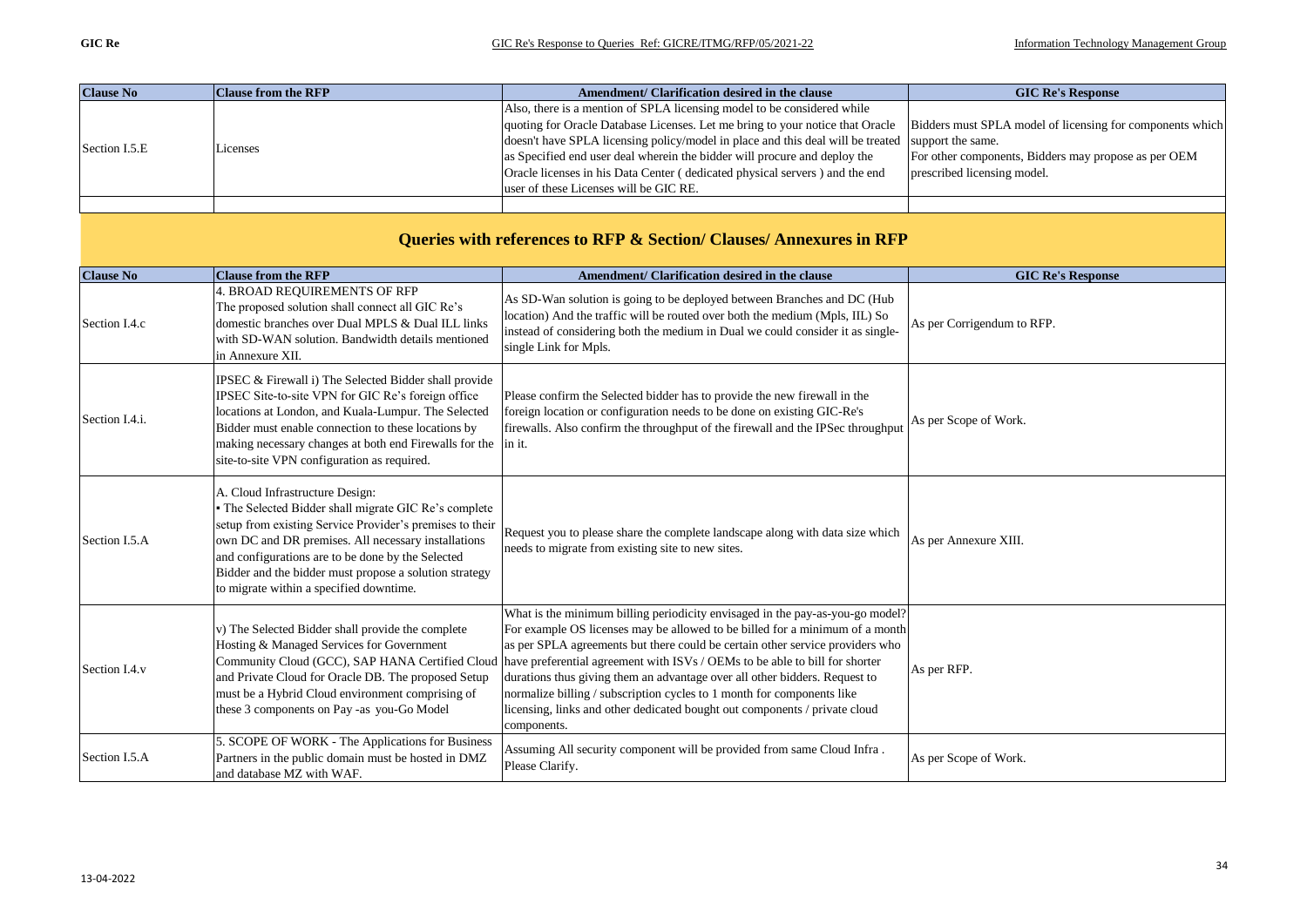| <b>Clause No</b> | <b>Clause from the RFP</b>                                                                                                                                                                                                                                                                                                                    | Amendment/ Clarification desired in the clause                                                                                                                                                                                                                                                                                                                                                                  | <b>GIC Re's Response</b> |
|------------------|-----------------------------------------------------------------------------------------------------------------------------------------------------------------------------------------------------------------------------------------------------------------------------------------------------------------------------------------------|-----------------------------------------------------------------------------------------------------------------------------------------------------------------------------------------------------------------------------------------------------------------------------------------------------------------------------------------------------------------------------------------------------------------|--------------------------|
| Section I.5.A    | 5. SCOPE OF WORK The Cloud services shall be<br>done monthly/quarterly irrespective of Fixed, On-<br>Selected Bidder to provide unit wise Rate Card for all<br>Cloud service components (Compute, Storage, RAM,<br>VMs, Backup, Security, etc.) for this purpose.                                                                             | available on pay as per usage model. The billing shall be Billing for GCC can be provided on pay per usage model, As GCC will be a<br>public cloud dedicated<br>Demand or mixed model of the Cloud Service Provider. for other departement as well. Where as SAP HANA Private Cloud and Oracle As per RFP.<br>Private Cloud will be<br>dedicated only for GCC and it will have a fixed billing per month model. |                          |
| Section I.5.F    | Compliances<br>Selected Bidder shall adhere to the standards/audit<br>requirements/regulation published                                                                                                                                                                                                                                       | Customer shall define the compliance reference point for an audit.<br>Is there any specific ask framework like ISO27K1, GDPR, HIPPA, HITRUST<br>etc.                                                                                                                                                                                                                                                            | As per Scope of Work.    |
| Section I.5.F    | · Selected Bidder shall also assist GIC Re in fulfilling<br>the requirements of the NCCC Project by CERT In.<br>This project involves setting up Honeypot sensors (2U<br>Rack space) in GIC Re's Cloud Infrastructure,<br>collecting SIEM logs from GIC Re's network and<br>sending it to CERT-In through the public domain (4<br>public IPs) | The bidder has to provsion the Space, Power and Colling for Honeypot<br>solution, also please confirm is there any integartion is require to connect the<br>bidders cloud.                                                                                                                                                                                                                                      | As per Scope of Work.    |
| Section I.5.I    | · Selected Bidder is required to provision additional<br>VMs/compute/storage/network when the<br>corresponding component utilization exceeds 80% in<br>any Server/ VM/ Network.                                                                                                                                                               | If the load is increased bidder has to provision the additional resources and GIC<br>will pay for the additaional users on pay per consumption model.                                                                                                                                                                                                                                                           | As per Scope of Work.    |
| Section I.5.F    | Selected Bidder shall also assist GIC Re in fulfilling the<br>requirements of the NCCC Project by CERT In. This<br>project involves setting up Honeypot sensors (2U Rack<br>space) in GIC Re's Cloud Infrastructure, collecting<br>SIEM logs from GIC Re's network and sending it to<br>CERT-In through the public domain (4 public IPs).     | Kindly share more details about this requirement                                                                                                                                                                                                                                                                                                                                                                | As per Scope of Work.    |
| Section I.5.I    | Selected Bidder shall provide all administrative support<br>for user registration, User ID creation, maintaining user<br>profiles, granting user access, authorization, user<br>password support, domain creation, domain<br>management, OU & Group creation & maintenance,<br>etc., for Active Directory & DNS services.                     | Request you to please share the total number of users count for to bidder has to<br>manged the active directory setup / daomain controller.                                                                                                                                                                                                                                                                     | As per Annexure XII.     |
| Section I.5.J    | The Selected Bidder shall provide Trouble Ticketing via<br>online portal/interface (tools). All such tickets shall be<br>visible and manageable from the monitoring tool/<br>dashboard."                                                                                                                                                      | ITSM related features and Tickets and Monitoring related details will be<br>deployed on the respective tools and its dashboard. Please clarify.                                                                                                                                                                                                                                                                 | As per Scope of Work.    |
| Section I.5.J    | Self Service Management/ Provisioning                                                                                                                                                                                                                                                                                                         | Kindly elaborate on the self-service requirement, Since Basic Monitoring and<br>Dashboard would be available to GIC                                                                                                                                                                                                                                                                                             | As per Scope of Work.    |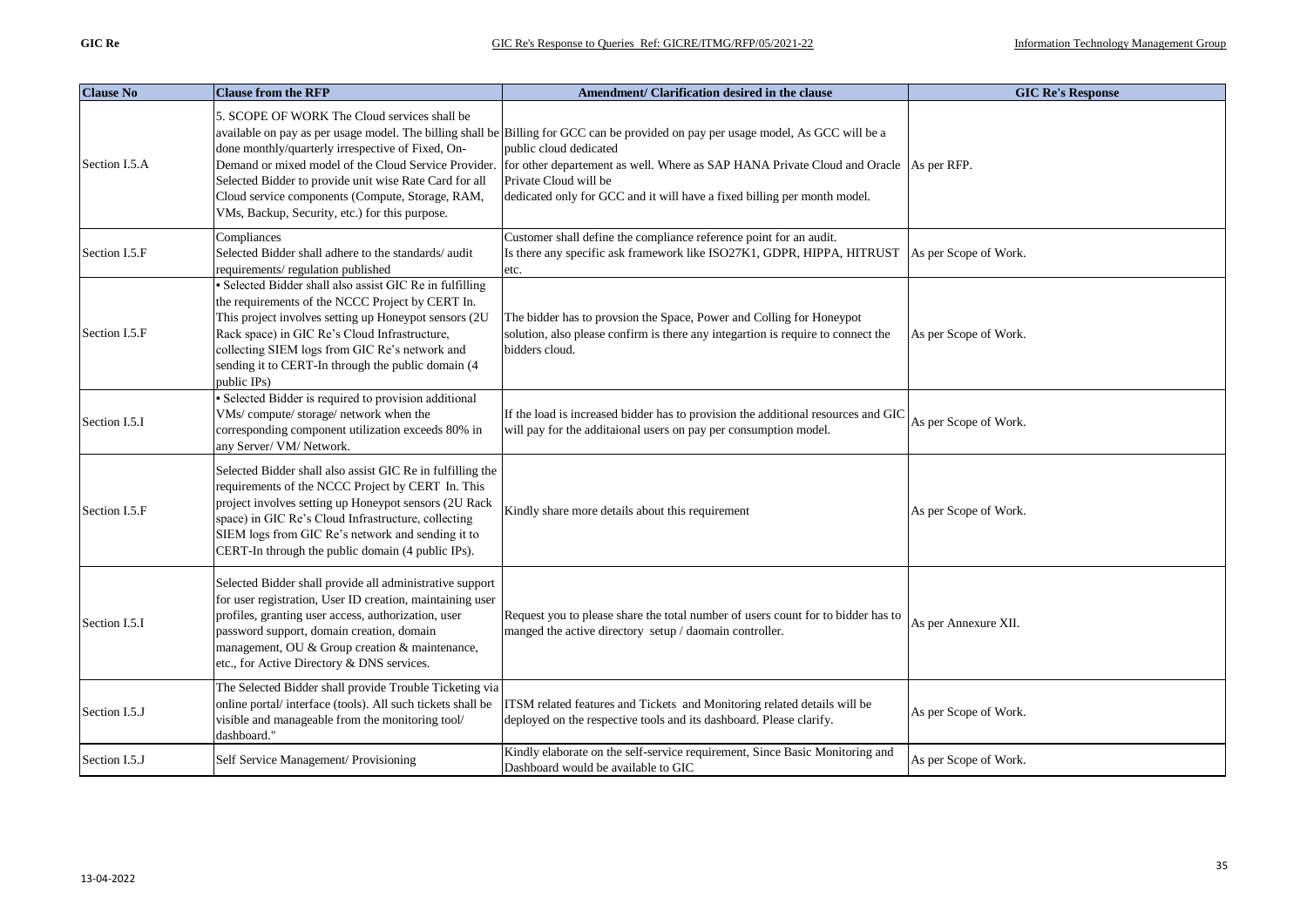| <b>Clause No</b>     | <b>Clause from the RFP</b>                                                                                                                                                                                                                                                                                                                                                                                                                       | Amendment/ Clarification desired in the clause                                                                                                                                                                                                            | <b>GIC Re's Response</b>                                                             |
|----------------------|--------------------------------------------------------------------------------------------------------------------------------------------------------------------------------------------------------------------------------------------------------------------------------------------------------------------------------------------------------------------------------------------------------------------------------------------------|-----------------------------------------------------------------------------------------------------------------------------------------------------------------------------------------------------------------------------------------------------------|--------------------------------------------------------------------------------------|
| Section I.5.J        | Self Service management/ provisioning focuses on<br>capabilities required to assign services to users, allocate<br>resources, and services and the monitoring and<br>management of these resources                                                                                                                                                                                                                                               | Are these limited to compute and storage resources or extends to security and<br>WAN solutions too?                                                                                                                                                       | As per Scope of Work.                                                                |
| Section I.5.L        | L. User Administration (PIM/PAM)<br>The Selected Bidder shall implement Privilege Identity<br>and Access Management (PIM/PAM) that properly<br>separates users by their identified roles and<br>responsibilities, thereby establishing least privilege<br>principles and ensuring that users have only those<br>permissions necessary to perform their assigned tasks.<br>Only admins designated by GIC Re are to be given<br>privileged access. | Bidder can consider the 25 Users Admin license of PIM /PAM, please confirm. As per Scope of Work.                                                                                                                                                         |                                                                                      |
| Section I.5.N.N.2    | 9. The Selected Bidder shall ensure that VMs & Servers<br>receive OS patching, health checking, Systematic<br>Attack Detection, and backup functions.                                                                                                                                                                                                                                                                                            | Is centralised web based tool requried for OS patch/package management,<br>security patch compliance reporting, real-time monitoring including OS node<br>metrics, High Availability cluster metrics and SAP HANA and Application<br>metrics?             | As per Scope of Work.                                                                |
| Section I.5.N.N.5    | Network End Points                                                                                                                                                                                                                                                                                                                                                                                                                               | Please confirm the Inside and Oustside Endpoints.                                                                                                                                                                                                         | As per Annexure XII.                                                                 |
| Section I.5.O.O.1.17 | <b>Managed Services</b><br>The Selected Bidder shall make provisions, if required,<br>to shift the backup to GIC Re's required location on<br>HDD/ USB in retrievable form.                                                                                                                                                                                                                                                                      | Please provision seperate line item in commercial for Data migration as one<br>time cost.                                                                                                                                                                 | As per Annexure IV.                                                                  |
| Section I.5.O.O.1    | <b>Backup Policy</b>                                                                                                                                                                                                                                                                                                                                                                                                                             | Transaction/ Archive logs Every 1 Hour for Production, 3 Hours for Others 1<br>Week                                                                                                                                                                       | As per Scope of Work.                                                                |
| Section I.5.O.O.10   | There shall be a Long-Term Storage option of enforcing<br>WORM (Write Once, Read Many) policy for sections<br>of data that requires the same.                                                                                                                                                                                                                                                                                                    | Kindly share the baseline capacity, daily incremental data generated and<br>retention policy planned over the contract period for the data expected to be<br>stored in this WORM storage                                                                  | As per Scope of Work.                                                                |
| Section I.5.O.O.1    | Backup & Restoration                                                                                                                                                                                                                                                                                                                                                                                                                             | Backup Services is being asked with Backup & restoration but unable to see<br>backup software compliance for SAP Hana & Oracle, GCC Data & VM<br>Backup. Restoration policy is not defined if we need to show case restoration<br>as per required policy. | As per Scope of Work.<br>Detailed Backup policy will be shared with Selected Bidder. |
| Section I.5.O.O.3.5  | Windows OS<br>Automated scripts                                                                                                                                                                                                                                                                                                                                                                                                                  | Request you to give more clarity on the Automated Scripts part.                                                                                                                                                                                           | As per Scope of Work.                                                                |
| Section I.5.O.O.6.5  | The Selected Bidder shall provide consistent near-zero<br>latency performance between 2.5-7.5 milliseconds at<br>any scale.                                                                                                                                                                                                                                                                                                                      | Kindly specify which components are these latencies measured between                                                                                                                                                                                      | As per Scope of Work.                                                                |
| Section I.5.P.P.5.12 | The solution must be able to perform application-level<br>recovery scalable to site level recovery based on the<br>impact of the disaster.                                                                                                                                                                                                                                                                                                       | Please share the HA architecture currently in place and the applications<br>behaviour in case of fail-overs (HA / DR)                                                                                                                                     | As per Scope of Work.                                                                |
| Section I.5.Q.Q.2.1  | SD-WAN Core Components - Overlay Network<br>Each CPE must be capable of dynamically establishing<br>fully meshed encrypted overlay paths to every other<br>CPE, across multiple different WAN services: MPLS,<br>Internet Leased Line, etc                                                                                                                                                                                                       | What is the throughput require for SDWAN, Please confirm                                                                                                                                                                                                  | As per Annexure XII.                                                                 |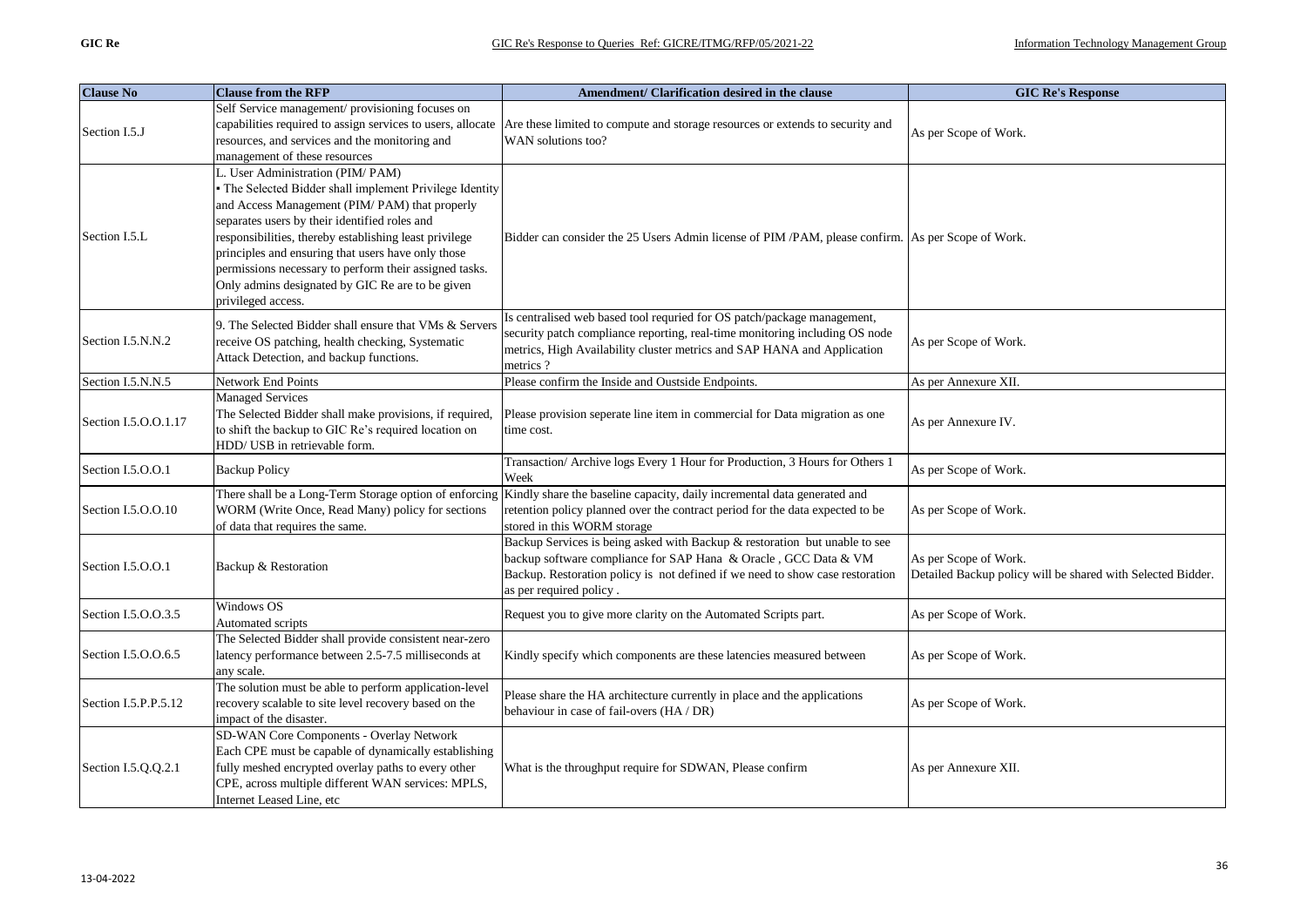| <b>Clause No</b>    | <b>Clause from the RFP</b>                                                                                                                                                                                                                                                                                                                                                                                                                                                                                                                                                                                                                                                                                                                                   | Amendment/ Clarification desired in the clause                                                                                                                                                                           | <b>GIC Re's Response</b>                                                            |
|---------------------|--------------------------------------------------------------------------------------------------------------------------------------------------------------------------------------------------------------------------------------------------------------------------------------------------------------------------------------------------------------------------------------------------------------------------------------------------------------------------------------------------------------------------------------------------------------------------------------------------------------------------------------------------------------------------------------------------------------------------------------------------------------|--------------------------------------------------------------------------------------------------------------------------------------------------------------------------------------------------------------------------|-------------------------------------------------------------------------------------|
| Section I.5.O.O.1.1 | The Selected Bidder shall design the underlaying<br>network with Dual MPLS HUB-&-SPOKE Model, with<br>DC and DR Sites as Hubs and GIC Re Branches as<br>Spokes. All these Spoke locations must communicate<br>with each other and with DC & DR via different Private<br>VLANs. Furthermore, the Selected Bidder must provide<br>Dual ILL connectivity for local internet break-out at<br>each branch of GIC Re. The application traffic shall<br>flow through the dual MPLS links and web/internet<br>traffic shall flow through the dual ILLs at each location.<br>The SD-WAN solution shall be an overlay/<br>orchestration layer on this and manage the entire<br>network architecture. The Bandwidth details per branch<br>are mentioned in Annexure XII | Q1 : Do you required Dual MPLS underlay in Active-Active mode or Active-<br>Passive mode, please confirm<br>Q2 : Do you required Dual Internet underlay in Active-Active mode or Active-<br>Passive mode, please confirm | As per Scope of Work.                                                               |
| Section I.5.Q.Q.3.8 | CPEs must be able to identify and classify applications,<br>including application encrypted traffic.Identification<br>and classification of all application (both current and<br>future) types must be supported by the solution.                                                                                                                                                                                                                                                                                                                                                                                                                                                                                                                            | Hope this is applicable for traffic coming from LAN, once the traffic is<br>encrypted and put it on WAN, it can't be decrypted.                                                                                          | As per Scope of Work.<br>SSL certificates, if required, will be provided by GIC Re. |
| Section I.5.R.R.1.7 | Selected Bidder to assist GIC Re team for deployment<br>of SSL/Wildcard Certificates for Application/IdP<br>URLs.                                                                                                                                                                                                                                                                                                                                                                                                                                                                                                                                                                                                                                            | Kindly help us to understand " Selected Bidder to assist GIC Re team for<br>deployment of SSL/Wildcard Certificates for Application/IdP URLs."                                                                           | As per Scope of Work.                                                               |
| Section I.5.T       | SOC Managed Security Services (MSS) & Security<br>Operations Centre (SOC)                                                                                                                                                                                                                                                                                                                                                                                                                                                                                                                                                                                                                                                                                    | Need more clarity on the SOC solution / SOC Third Party                                                                                                                                                                  | As per Scope of Work.                                                               |
| Section I.5.T       | <b>SOC</b>                                                                                                                                                                                                                                                                                                                                                                                                                                                                                                                                                                                                                                                                                                                                                   | How many reports would you like the solution to generate on an automated<br>basis?<br>Please provide details on the types of reports you require from the solution.                                                      | As per Scope of Work.                                                               |
| Section I.5.T       | <b>SOC</b>                                                                                                                                                                                                                                                                                                                                                                                                                                                                                                                                                                                                                                                                                                                                                   | Will reports that are automatically generated be delivered to a number of people<br>via email? If so, please specify the estimated number of users receiving reports.                                                    | As per Scope of Work.                                                               |
| Section I.5.T       | <b>SOC</b>                                                                                                                                                                                                                                                                                                                                                                                                                                                                                                                                                                                                                                                                                                                                                   | If you are planning on monitoring in-house custom applications, please provide<br>details of what threats or use cases you would like the system to monitor the<br>applications for.                                     | As per Scope of Work.                                                               |
| Section I.5.T.T.1   | The Selected Bidder shall implement and manage<br>complete end-to-end security solutions, as part of SOC<br>as a service, for GIC Re's environment. The solution<br>and its components must cover GIC Re's Network,<br>VMs, Servers, systems, and endpoints at every branch/<br>spoke location.                                                                                                                                                                                                                                                                                                                                                                                                                                                              | Please share a list of spoke locations and inventory that needs to be covered for<br>these security solutions at all such locations.<br>We presume, local hands and feet support / FMS would be provided byyour<br>team. | As per Scope of Work.                                                               |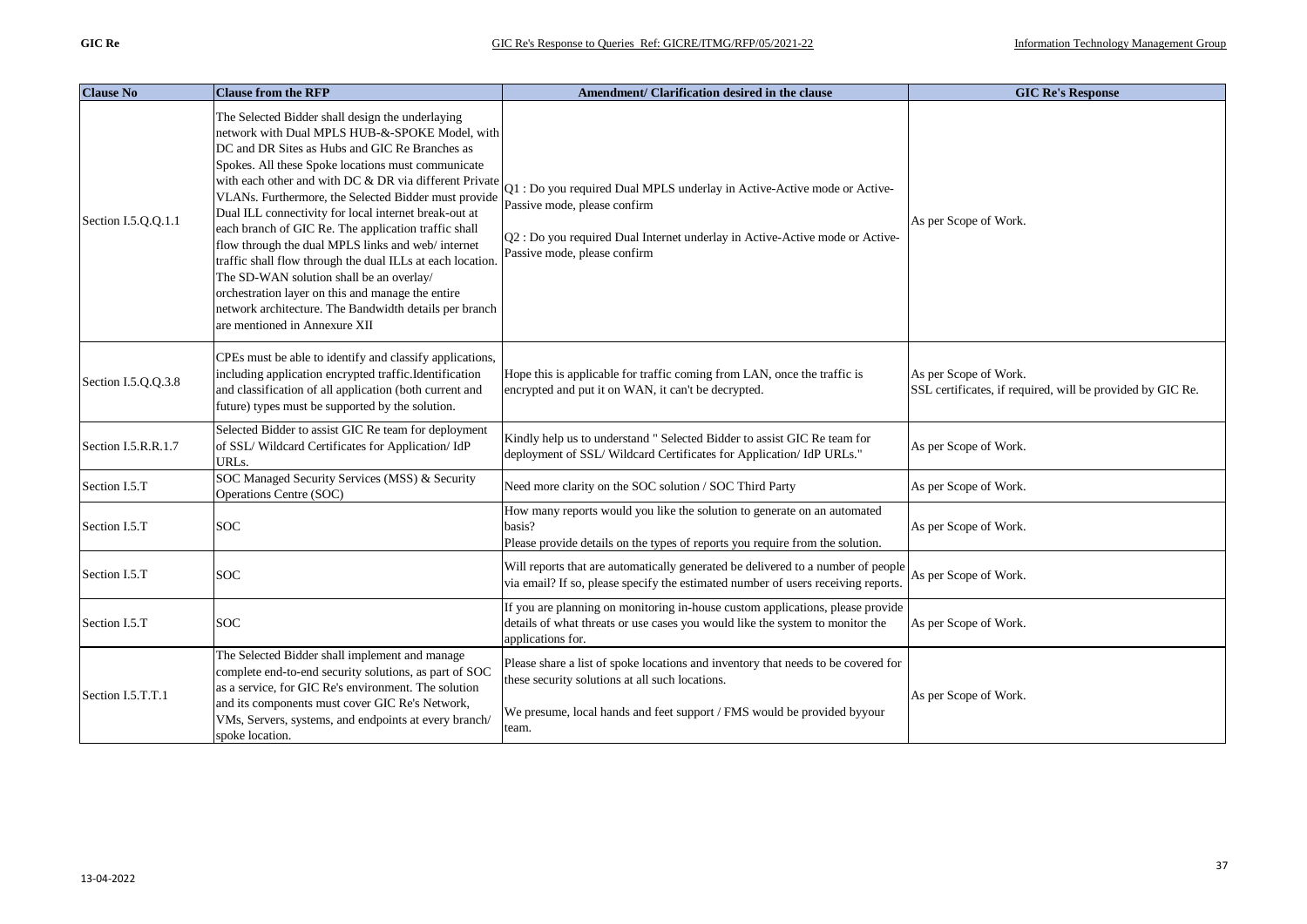| <b>Clause No</b>    | <b>Clause from the RFP</b>                                                                                                                                                                                                                                                                                                                                                                                                                                                                                                                                                                                            | Amendment/ Clarification desired in the clause                                                                                                                                                                                                                                                                                                                                                                                                                                                                                                                                                                                            | <b>GIC Re's Response</b>            |
|---------------------|-----------------------------------------------------------------------------------------------------------------------------------------------------------------------------------------------------------------------------------------------------------------------------------------------------------------------------------------------------------------------------------------------------------------------------------------------------------------------------------------------------------------------------------------------------------------------------------------------------------------------|-------------------------------------------------------------------------------------------------------------------------------------------------------------------------------------------------------------------------------------------------------------------------------------------------------------------------------------------------------------------------------------------------------------------------------------------------------------------------------------------------------------------------------------------------------------------------------------------------------------------------------------------|-------------------------------------|
| Section I.5.T.T.1.9 | <b>SOC</b><br>SOC as a Service shall cover all GIC Re systems,<br>servers, VMs, etc. at DC & DR and all endpoints at GIO<br>Re Branch/ spoke locations. The Selected Bidder shall<br>monitor and manage all SOC components (as mentioned<br>in Table T.4) and cover below aspects (but not limited<br>to): o Correlation and security monitoring o Analytics o<br>Alerting o Dashboards o Compliance o Log Retention o<br>Incident response o Threat Intelligence o User and<br>Entity Behaviour Analytics (UEBA) o Artificial<br>Intelligence & Machine Learning (AI & ML) o Real<br>time Threat Hunting & detection | For the purposes of contextual alerting and reporting intelligence, do you have a<br>named list of all networks in your environment and all assets you plan on<br>monitoring?<br>Do you currently have a log management server(s) deployed providing alerts or<br>reports?<br>If so, please specify how many and what it is used for.<br>Would you like to integrate any of the existing log management solutions with<br>the HP ArcSight environment?<br>Please list or provide examples of the types of alerts you would like to receive<br>from the product and what method of deliver you'd prefer (i.e. syslog, SMTP,<br>SMS, SNMP). | As per Scope of Work.               |
| Section I.5.T.T.5.1 | <b>SIEM</b>                                                                                                                                                                                                                                                                                                                                                                                                                                                                                                                                                                                                           | If you answered the previous question, how many times per day does event load<br>PEAK beyond the sustained average?                                                                                                                                                                                                                                                                                                                                                                                                                                                                                                                       | As per Scope of Work                |
| Section I.5.T.T.5.1 | <b>SIEM</b>                                                                                                                                                                                                                                                                                                                                                                                                                                                                                                                                                                                                           | Do you plan on pulling logs directly from workstations? If so, what is the<br>reason?                                                                                                                                                                                                                                                                                                                                                                                                                                                                                                                                                     | As per Scope of Work                |
| Section I.5.U.U.1.1 | Migration Pre-Requisites The Selected Bidder shall<br>support end-to-end migration from existing<br>environment to the new environment                                                                                                                                                                                                                                                                                                                                                                                                                                                                                | Kindly confirm total data size for migration including Database/Logs/Flat files<br>in (GB/TB) (Ex: 600GB OR 1TB)<br>Existing Servers and infra details of Oracle?<br>Existing hypervisor name and version, edition if any?<br>Existing Physical to virtual CPU ratio ?<br>Please confirm the existing SAP Implementation partner and also confirm the<br>scope of partner.<br>Existing servers maker and model?<br>1) Please share the SAP Landscape details.<br>2) Which SAP<br>Module are implemented kindly confirm. 3) Also share the SAP count of<br>instanse according to the SAP landscape.                                        | As per RFP.                         |
| Section I.5.T.T.5   | General Query                                                                                                                                                                                                                                                                                                                                                                                                                                                                                                                                                                                                         | GIC is having ADFS to integrate with proxy for Authentication or please let us<br>know if any other mechanism to be integrated                                                                                                                                                                                                                                                                                                                                                                                                                                                                                                            | As per Scope of Work.               |
| Annexure III.A.1    | Experience in DC services                                                                                                                                                                                                                                                                                                                                                                                                                                                                                                                                                                                             | What information is required by customer to be provided for this rating?                                                                                                                                                                                                                                                                                                                                                                                                                                                                                                                                                                  | As mentioned in RFP.                |
| Annexure IV.E.1.12  | Management of Middleware, load balancer and other<br>tools/software                                                                                                                                                                                                                                                                                                                                                                                                                                                                                                                                                   | Specify the type and number of Middleware required to be managed                                                                                                                                                                                                                                                                                                                                                                                                                                                                                                                                                                          | As mentioned in RFP.                |
| Annexure IV.F       | SD WAN with ILL, P2P, MPLS                                                                                                                                                                                                                                                                                                                                                                                                                                                                                                                                                                                            | Pls confirm if understanding is correct on DC & DR bandwidth required with<br>replication Bandwidth Internet Bandwidth at DC - 100 Mbps Internet<br>Bandwidth at DR - 50 Mbps<br>Replication Bandwidth between DC & DR with Two ISP -80 Mbp s                                                                                                                                                                                                                                                                                                                                                                                             | As mentioned in Corrigendum to RFP. |
| Annexure XII        | NETWORK BANDWIDTH & ENDPOINT DETAILS                                                                                                                                                                                                                                                                                                                                                                                                                                                                                                                                                                                  | Last miles needs from different route inside building (subject to GIC gets<br>permission from landlord and path available)                                                                                                                                                                                                                                                                                                                                                                                                                                                                                                                | As per Scope of Work.               |
| Annexure XV         | Storage should be sized as per Annexures XIII & XIV.<br>If there is any overhead, then selected bidder shall size<br>accordingly to meet the minimum requirement in the<br>RFP.                                                                                                                                                                                                                                                                                                                                                                                                                                       | What is meant by Overhead, Does it refer to stg Performance. As per our<br>offering we would be considering Storage as a service to GCC & HANA Grid.                                                                                                                                                                                                                                                                                                                                                                                                                                                                                      | As mentioned in RFP.                |
| Annexure XV         | The solution must offer provision to analyse amount of<br>data transferred among each VMs.                                                                                                                                                                                                                                                                                                                                                                                                                                                                                                                            | What is the use case of Monitoring this? Since traffic Between VM's are<br>consider as LAN Traffic                                                                                                                                                                                                                                                                                                                                                                                                                                                                                                                                        | As mentioned in RFP.                |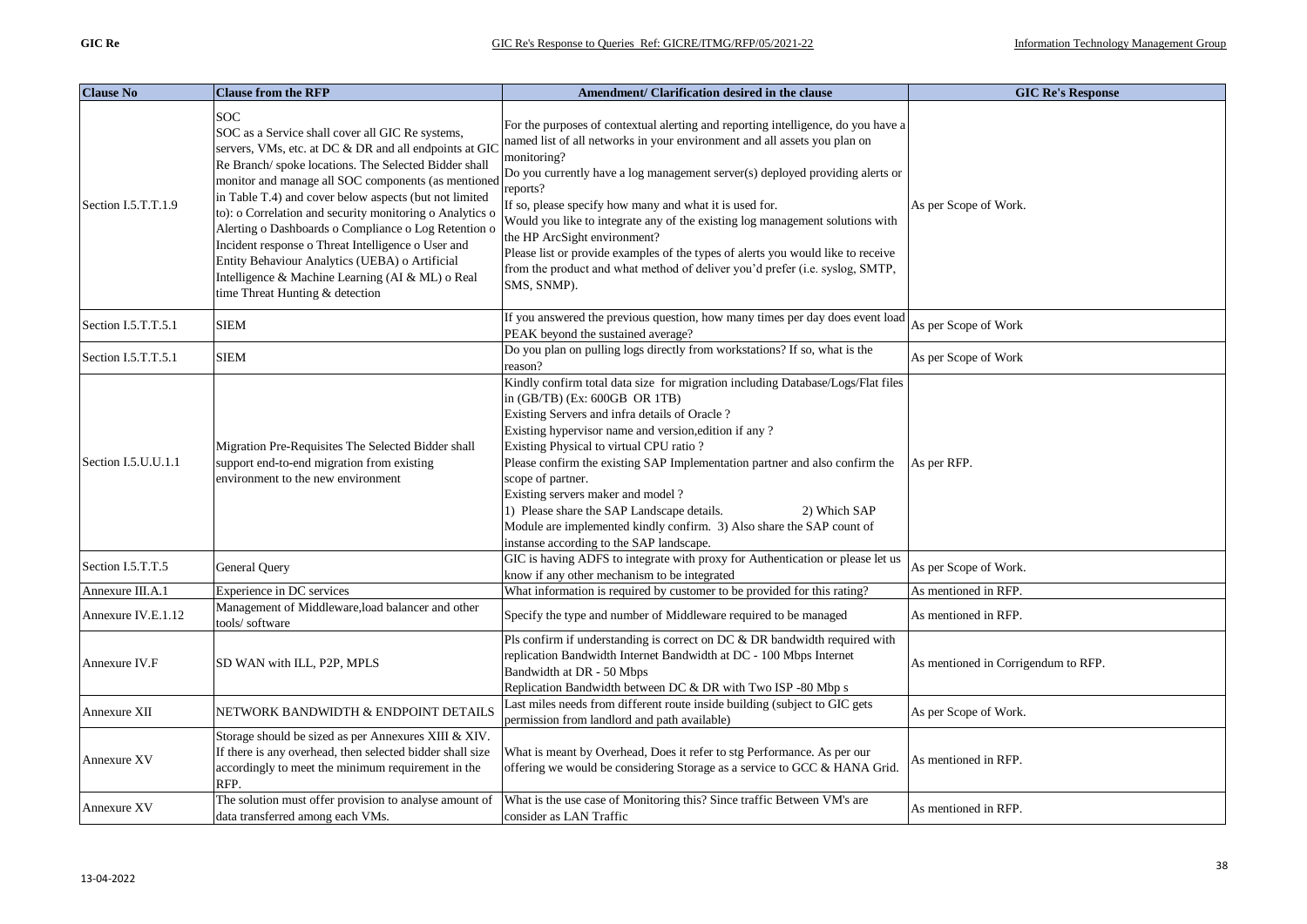| <b>Clause No</b>    | <b>Clause from the RFP</b>                                  | Amendment/ Clarification desired in the clause                                                                                                   | <b>GIC Re's Response</b> |
|---------------------|-------------------------------------------------------------|--------------------------------------------------------------------------------------------------------------------------------------------------|--------------------------|
|                     | The Solution must be able to dynamically allocate           |                                                                                                                                                  |                          |
| Annexure XV.E.4     | and balance computing capacity across collections of        | Kindly elaborate the same                                                                                                                        | As mentioned in RFP.     |
|                     | hardware resources of one physical box aggregated into      |                                                                                                                                                  |                          |
|                     | one unified resource pool.                                  |                                                                                                                                                  |                          |
|                     | The Solution must have an end-to-end case management        | If we don't support natively, we need to write the custom connectors. We need                                                                    |                          |
| Annexure XV.G.6.iii | feature and must be able to integrate to Selected           | to know Service Desk tool being used by bidder to check integration                                                                              | As mentioned in RFP.     |
|                     | Bidder's service desk tool to initiate and close a service/ | posibility". Pls confirm the same.                                                                                                               |                          |
|                     | incident ticket in bidirectional mode.                      |                                                                                                                                                  |                          |
|                     | The Solution must have the capability to integrate          |                                                                                                                                                  |                          |
|                     | with the following:                                         |                                                                                                                                                  |                          |
|                     | o Cloud Proxy                                               | We would appreciate your help to understand what "Other SOC components"                                                                          |                          |
| Annexure XV.J.4     | o M365                                                      | will include. This will enable us to provide solution and pricing in accordance                                                                  | As per Scope of Work.    |
|                     | o Active Directory                                          | to the clause.                                                                                                                                   |                          |
|                     | o SIEM                                                      |                                                                                                                                                  |                          |
| Annexure XV.O       | o Other SOC components"                                     |                                                                                                                                                  |                          |
|                     | SD-WAN                                                      | Please confirm the required SD-WAN Throughput<br>Apart from the List of VM/Application details provided in RFP, will there be                    | As mentioned in RFP.     |
| Annexure XIII       | <b>Infrastructure Details</b>                               | any VM/applications retained on-prem/other DC/third-party Cloud?                                                                                 | As mentioned in RFP.     |
|                     |                                                             | Kindly specific IOPS Details, If required for any specific Instance/Application                                                                  |                          |
|                     |                                                             | Detail of current storage and Protocol configured Block size if any need refer                                                                   |                          |
|                     |                                                             | for any specific instance, server, application, DB                                                                                               |                          |
|                     | Storage                                                     | Kindly Specific Throughput required                                                                                                              |                          |
| Annexure XIII       |                                                             |                                                                                                                                                  | As mentioned in RFP.     |
|                     |                                                             | YoY Growth Expected for Oracle/SAP/GCC Environment                                                                                               |                          |
|                     |                                                             |                                                                                                                                                  |                          |
|                     |                                                             | Kindly share the current SAN Architecture                                                                                                        |                          |
|                     |                                                             | Does the customer require this feature for Security Service as well. Need                                                                        |                          |
| Section I.5.J       | Self Service Management/ Provisioning                       | Clarity                                                                                                                                          | As mentioned in RFP.     |
|                     |                                                             |                                                                                                                                                  |                          |
|                     |                                                             | <b>Queries with No Changes in RFP</b>                                                                                                            |                          |
| <b>Clause No</b>    | <b>Clause from the RFP</b>                                  | Amendment/ Clarification desired in the clause                                                                                                   | <b>GIC Re's Response</b> |
|                     | 4.a) Government Community Cloud (GCC): All                  |                                                                                                                                                  |                          |
|                     | application VMs must be hosted on the GCC and               |                                                                                                                                                  |                          |
|                     | managed by the Selected Bidder. List of current VMs         | Request GIC to consider VPC (Virtual Private cloud) instead of GCC to ensure                                                                     |                          |
|                     | provided in Annexure XIII. The Selected Bidder shall        | full hyperscale functionality of cloud and to ensure fair participation without                                                                  |                          |
| Section I.4.a       | migrate the listed VMs from current DC to proposed          | any blockers for the same. With GSS AWS cloud platform which is the leading                                                                      | No Change in RFP.        |
|                     | DC and then setup a DR site as per the Annexure. GIC        | cloud platform is unable to participate in this RFP to provide our cloud                                                                         |                          |
|                     | Re must be able to Scale Up/ Down the VMs, compute,         | platform.                                                                                                                                        |                          |
|                     | storage, etc. on a Pay-as-you-Go Model for this Cloud.      |                                                                                                                                                  |                          |
|                     |                                                             |                                                                                                                                                  |                          |
| Section I.4.a       | All application VMs must be hosted on the GCC and           | Requesting to please change the clouse and replace the GCC with Meity                                                                            | No Change in RFP.        |
|                     | managed by the Selected Bidder.                             | Empanneled Public Cloud by considering flaxibility on Scaleup and Down.<br>Please clarify if in place of Dedicated GCC we can propose VPC on GCC |                          |
| Section I.5.B       | 5. B) Deployment of VMs on GCC                              | compliant (as per approved CSP MEITY list) environment?                                                                                          | No Change in RFP.        |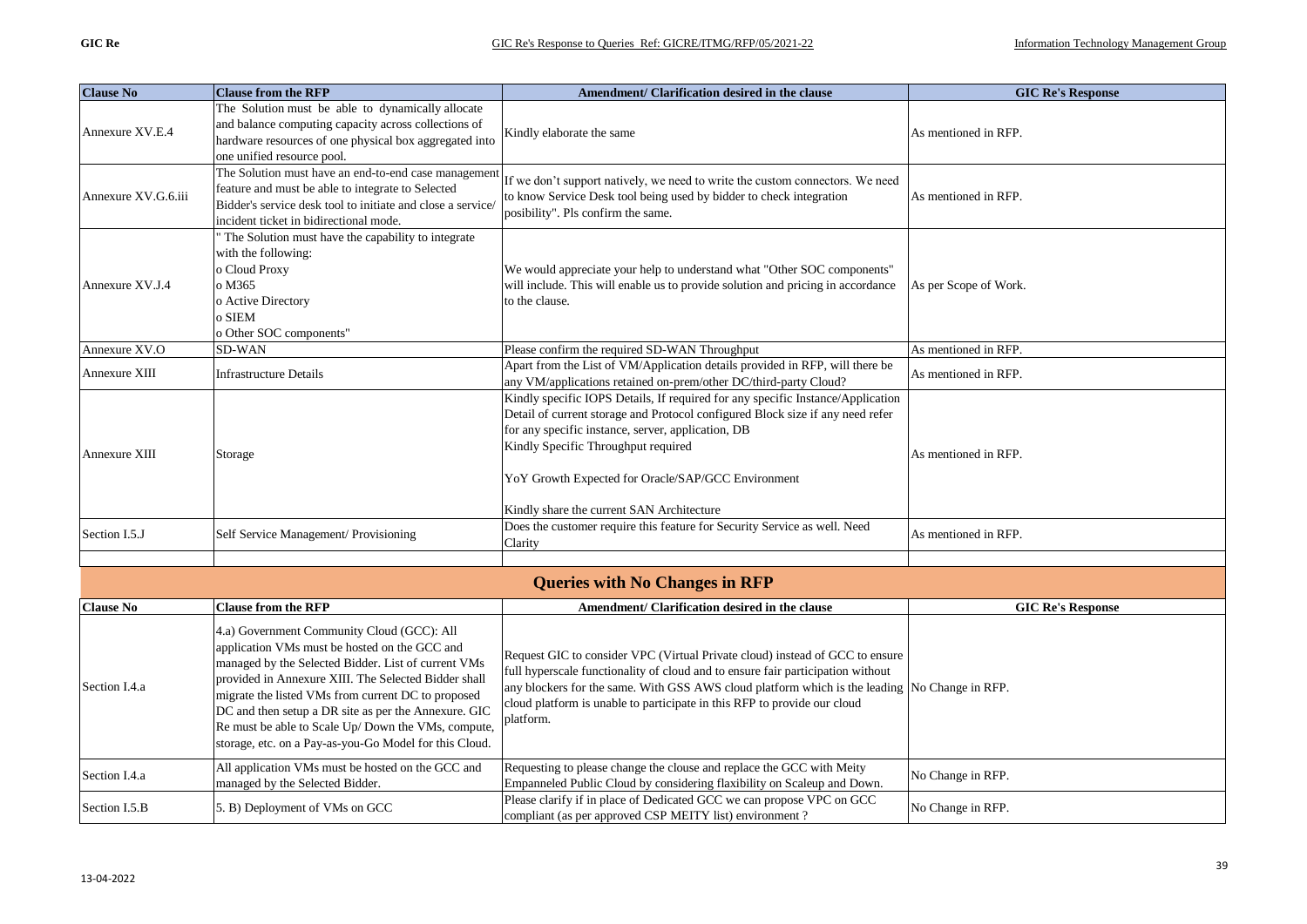| <b>Clause No</b>    | <b>Clause from the RFP</b>                                                                                                                                                                                                                                                                                                                                                                                                | Amendment/ Clarification desired in the clause                                                                                                                                                                                                      | <b>GIC Re's Response</b> |
|---------------------|---------------------------------------------------------------------------------------------------------------------------------------------------------------------------------------------------------------------------------------------------------------------------------------------------------------------------------------------------------------------------------------------------------------------------|-----------------------------------------------------------------------------------------------------------------------------------------------------------------------------------------------------------------------------------------------------|--------------------------|
| Section I.5.C       | Selected Bidder shall provide dual MPLS connectivity<br>from each of GIC Re's domestic branches to DC and<br>DR (Hub-and-spoke Model). Traffic will be shared<br>among the dual links through SD-WAN services. DC &<br>DR will be Hub locations and GIC Re domestic<br>Branches will be spoke locations. All application traffic<br>should flow through these MPLS links                                                  | What would be the compellng reason for change in the MPLS provider, would<br>it be ok if the current provider and deployment remain as is and we liaison with No Change in RFP.<br>them rather than replace them in totality.                       |                          |
| Section I.5.L       | The Selected Bidder shall implement multi-factor<br>authentication (MFA) for the root account, as well as<br>any Privileged Identity and Access Management<br>accounts associated with it for cloud portal.                                                                                                                                                                                                               | Requesting to change the clause and limit the MFA for root accounts only, not<br>for Cloud Portal.                                                                                                                                                  | No Change in RFP.        |
| Section I.5.K       | When the Selected Bidder (with prior approval of GIC<br>Re) scales down the infrastructure services, Selected<br>Bidder is responsible for deleting or otherwise securing<br>GIC Re's Content/ application/ data prior to VM<br>deletion and in case deleted, shall ensure that the data<br>cannot be forensically recovered. Prior to such VM<br>deletion, a VM/ data backup must be taken and retained<br>for 10 years. | Requesting GIC Re to remove this clause . As a Meity empanelled CSP, we are<br>bound to adhere the guideline provided by Meity and audited by STQC.                                                                                                 | No Change in RFP.        |
| Section I.5.P.P.2.2 | Recovery Time Object (RTO)<br>The Recovery Time Objective (RTO) shall be less than<br>or equal to 60 minutes(1 Hour) to enable business<br>operations & The Recovery Point Objective (RPO)<br>should be less than or equal to 15 minutes.                                                                                                                                                                                 | Request you to amend the clause as:<br>The<br>Recovery Time Objective (RTO) shall be less than or equal to 120 minutes(2<br>Hour) to enable business operations & The Recovery Point Objective (RPO)<br>should be less than or equal to 30 minutes. | No Change in RFP.        |
| Section I.5.P.P.2.2 | The Recovery Time Objective (RTO) shall be less than<br>or equal to 60 minutes (1 Hour) to enable business<br>operations & The Recovery Point Objective (RPO)<br>should be less than or equal to 15 minutes.                                                                                                                                                                                                              | Requesting to amend the clause and change the RPO and RTO according to the<br>application Classification.                                                                                                                                           | No Change in RFP.        |
| Section I.5.P.P.2.2 | The Recovery Time Objective (RTO) shall be less than<br>or equal to 60 minutes (1 Hour) to enable business<br>operations & The Recovery Point Objective (RPO)<br>should be less than or equal to 15 minutes.                                                                                                                                                                                                              | RTO should be 4 hrs and RPO should be 30min for SLA.                                                                                                                                                                                                | No Change in RFP.        |
| Section I.5.O.O.1.1 | "Q. SD-WAN with MPLS, ILL & P2P -<br>Implementation & Management<br>Q.1. Network Architecture - MPLS, ILL & SD-WAN<br>1. The Selected Bidder shall design the underlaying<br>network with Dual MPLS HUB-&-SPOKE Model, with<br>DC and DR Sites as Hubs and GIC Re Branches as<br>Spokes. All these Spoke locations must communicate<br>with each other and with DC & DR via different Private<br>VLANs."                  | Will the branch sites communicate directly between themselves? If yes, please<br>change the topology tp any-to-any as hub & spoke topology will route all<br>branch to branch traffic through DC or DR.                                             | No Change in RFP.        |
| Section I.5.Q.Q.1.5 | Application visibility and Analytics                                                                                                                                                                                                                                                                                                                                                                                      | Can this feature be optional as it will increase the cost of the SDWAN solution<br>being premium feature.                                                                                                                                           | No Change in RFP.        |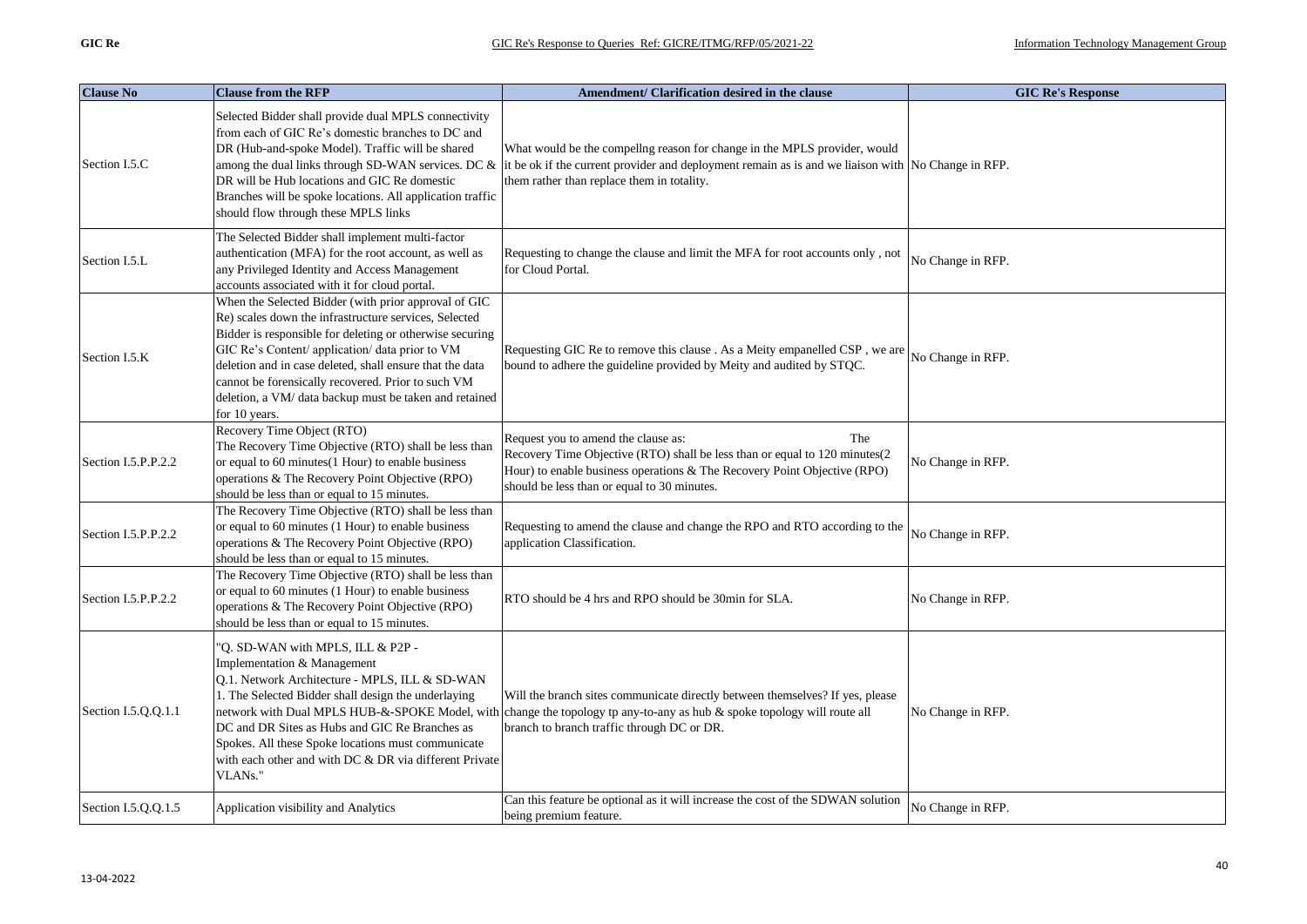| <b>Clause No</b>         | <b>Clause from the RFP</b>                                                                                                                                                                                                                                                                                                                                             | Amendment/ Clarification desired in the clause                                                                                                                                                                                                                                                                                                                                                                                                                                                                                                       | <b>GIC Re's Response</b>                                                                            |
|--------------------------|------------------------------------------------------------------------------------------------------------------------------------------------------------------------------------------------------------------------------------------------------------------------------------------------------------------------------------------------------------------------|------------------------------------------------------------------------------------------------------------------------------------------------------------------------------------------------------------------------------------------------------------------------------------------------------------------------------------------------------------------------------------------------------------------------------------------------------------------------------------------------------------------------------------------------------|-----------------------------------------------------------------------------------------------------|
| Section I.5.Q.Q.2.1      | Each CPE must be capable of dynamically establishing<br>fully meshed encrypted overlay paths every other CPE,<br>across multiple different WAN services: MPLS, Internet being premium feature.<br>Leased Line, etc.                                                                                                                                                    | Can this feature be optional as it will increase the cost of the SDWAN solution                                                                                                                                                                                                                                                                                                                                                                                                                                                                      | No Change in RFP.                                                                                   |
| Section I.5.Q.Q.5.7      | The centralized management solution shall have NMS<br>capabilities and must support network wide visibility<br>for all the CPEs, networks and GIC Re endpoints. The<br>NMS should be configured to monitor all the links<br>terminated on the CPEs irrespective of the type of link<br>(internet leased line, MPLS, etc).                                              | Please remove GIC Re endpoints.<br>Request you to change this clause to<br>"The centralized management solution shall have NMS capabilities and must<br>support network wide visibility for all the CPEs, networks. The NMS should be<br>configured to monitor all the links terminated on the CPEs irrespective of the<br>type of link (internet leased line, MPLS, etc)."<br>Endpoints visibility is possible when SDWAN solution will integrate AAA<br>solution.<br>Tender should ask for AAA solution should require for end-user visibility and | No Change in RFP.<br>Bidders must provide whatever tools are necessary to fulfill<br>Scope of Work. |
|                          |                                                                                                                                                                                                                                                                                                                                                                        | AAA should be implemented in current GIC setup for end user/device<br>connectivity.                                                                                                                                                                                                                                                                                                                                                                                                                                                                  |                                                                                                     |
| Section I.5.Q.Q.10.2.vii | The Selected Bidder shall ensure that major security<br>features (including those mentioned above) against<br>attacks as mentioned below are implemented in their<br>network:<br>Protection against all kinds of attacks including DDOS<br>attacks, SYN attacks, smurf attacks etc.<br>Protection against all kinds of spoofing like VPN<br>spoofing/ IP spoofing etc. | Please remove this point.<br>Protection against all kinds of attacks including DDOS attacks, SYN attacks,<br>smurf attacks etc. will be achieve through security device integration with<br>SDWAN solution.                                                                                                                                                                                                                                                                                                                                          | No Change in RFP.                                                                                   |
| Section I.5.Q.Q.13.6     | All network equipment shall support Packet Filtering,<br>TCP spoofing, IPv4 & IPv6 both and other industry<br>standard protocols and security features (as mentioned<br>above).                                                                                                                                                                                        | Please remove TCP Spoofing.                                                                                                                                                                                                                                                                                                                                                                                                                                                                                                                          | No Change in RFP.                                                                                   |
| Section I.6              | "Emergency/Very High/ Critical - Resolution time - 1<br>hour<br>High - Resolution time - 90 minutes<br>Medium - Resolution time - 4 hours<br>Low - Resolution time - 8 hours"                                                                                                                                                                                          | "Requst to revise it as follows as current resolution time is too aggressive and<br>may not be able to achieve practically.<br>Emergency/Very High/ Critical - Resolution time - 2 hour<br>High - Resolution time - 4 minutes<br>Medium - Resolution time - 6 hours<br>Low - Resolution time - 8 hours'                                                                                                                                                                                                                                              | No Change in RFP.                                                                                   |
| Section I.6              | The Severity, Response & Resolution Time will be<br>monitored as per the Proposed Service Level Matrix<br>given below:                                                                                                                                                                                                                                                 | As the SLA is very stringent and not possible to achieve for Non HA VMs.<br>Hence requesting to please change the SAL as per market standard.                                                                                                                                                                                                                                                                                                                                                                                                        | No Change in RFP.                                                                                   |
| Section I.7              | <b>Important Dates</b><br>2022 at 1.00 PM                                                                                                                                                                                                                                                                                                                              | Last Date for Submission of e-Tender Bids - 22nd April Request you to kindly extend the Submission Date of Tender by 16 May 2022.                                                                                                                                                                                                                                                                                                                                                                                                                    | No Change in RFP.                                                                                   |
| Section II.5.d           | d) A purchase preference of 100% of the project will be<br>awarded to any MSE bidder quoting within price band<br>of $L1+15$ (fifteen) percent by bringing down their price<br>to L1 price.                                                                                                                                                                            | Please relax this clause as the L1 should be decided on Technical and<br>commercial merit. And it should be uniform to all bidders.                                                                                                                                                                                                                                                                                                                                                                                                                  | No Change in RFP.                                                                                   |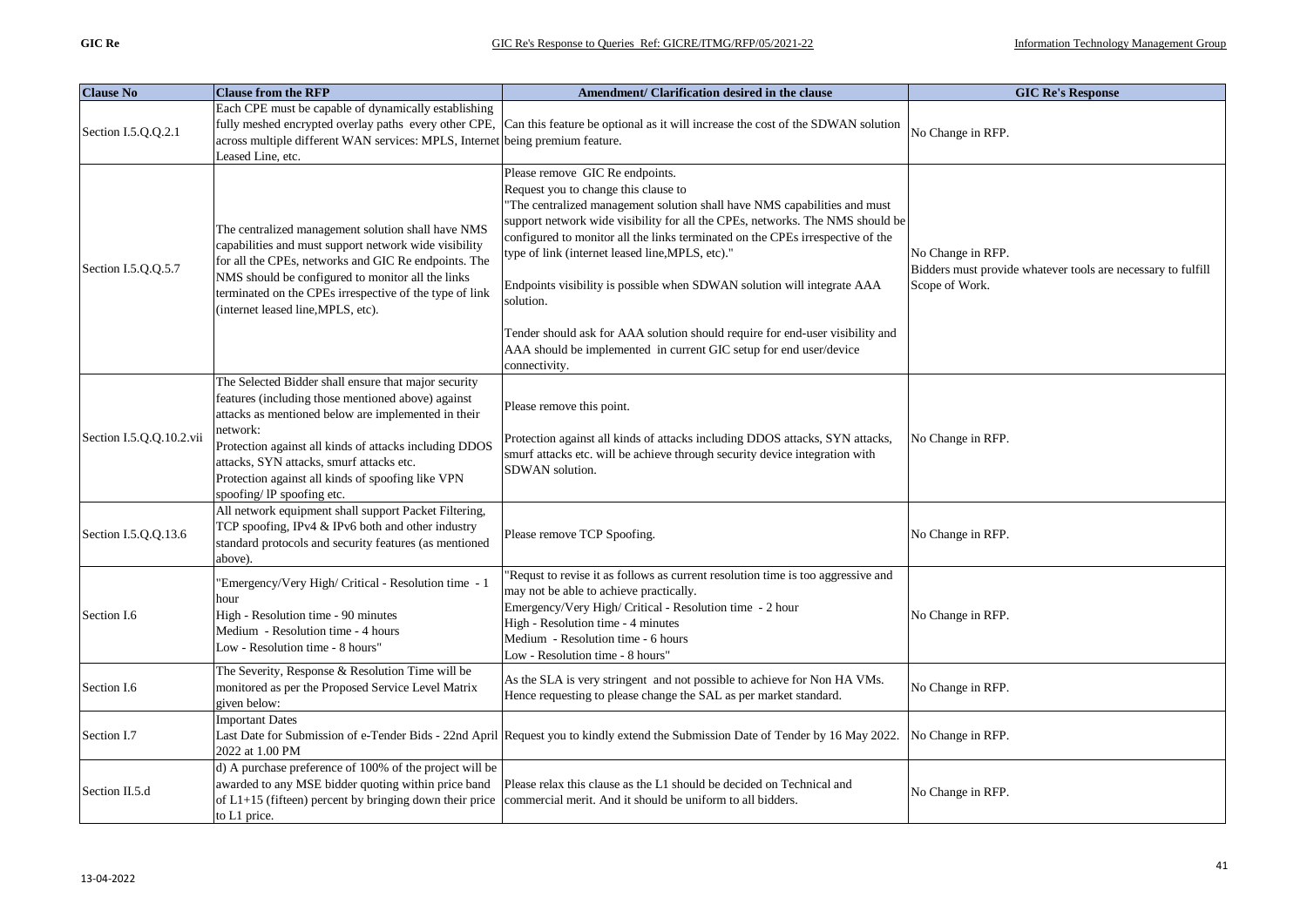| <b>Clause No</b> | <b>Clause from the RFP</b>                                                                                                                                                                                                                                  | Amendment/ Clarification desired in the clause                                                                                                                                                   | <b>GIC Re's Response</b> |
|------------------|-------------------------------------------------------------------------------------------------------------------------------------------------------------------------------------------------------------------------------------------------------------|--------------------------------------------------------------------------------------------------------------------------------------------------------------------------------------------------|--------------------------|
| Section II.10    | 10. Bid Validity Period                                                                                                                                                                                                                                     | Bid Validity should be reduced from 90 to 30 days due to Dollar fluctuations.                                                                                                                    | No Change in RFP.        |
| Section II.19.f  | GIC Re reserves the right to -<br>• Add, modify, relax, or waive any of the conditions<br>stipulated in this RFP whenever deemed necessary.<br>To reissue the RFP<br>Cancel/ withdraw the RFP process at any stage<br>without assigning any reasons thereof | Post award of rfp any change will be subject to mutual agreement with bidder                                                                                                                     | No Change in RFP.        |
| Section II.21    | 21. SCHEDULE & PAYMENT TERMS - DC & DR<br>sites within 16 weeks                                                                                                                                                                                             | Currently there is delay of hardware delivery across all OEM due to chip<br>shortage. Delivery of hardware vary from 12 weeks to 25 week. Kindly<br>provide relaxation of the delivery timelines | No Change in RFP.        |
| Section II.21    | 21. Schedule & Payment Term                                                                                                                                                                                                                                 | Delivery timeline from OEMs are crossing 7-10 months, so 16 weeks with in<br>PO acceptance is not practically possible.                                                                          | No Change in RFP.        |
| Section II.23    | TERMINATION OF CONTRACT                                                                                                                                                                                                                                     | Customer shall state the reason (to be mutually agreed by both the parties) and<br>annual recurring charges shall be recovered                                                                   | No Change in RFP.        |
| Section II.21.c  | Recurring charges would be paid at the end of each<br>quarter, on receipt of invoice, thereafter for the duration<br>of the Contract Period                                                                                                                 | Request GIC to change the payment terms to Quarterly in advance for<br>Recurring charges                                                                                                         | No Change in RFP.        |
| Section II.23    | GIC Re shall have the unilateral right to terminate any<br>agreement/contract(s) formed between GIC Re and the<br>successful Bidder(s) as per "Termination Clause" of<br>annexed Service Level agreement.                                                   | Please make termination for both cause & convenience mutual                                                                                                                                      | No Change in RFP.        |
| Section II.34    | <b>CONTRACT VARIATIONS</b>                                                                                                                                                                                                                                  | Any variation to the contract must be subject to mutual agreement between the<br>parties.                                                                                                        | No Change in RFP.        |
| Section I.5      | Connectivity                                                                                                                                                                                                                                                | Kindly note that the Connectivity for on Premises has to be taken care by TSP<br>and it will not be under CSP scope, Internet required at DC site will be under<br>CSP scope.                    | No Change in RFP.        |
| Section II.39    | <b>CANCELLATION OF TENDER PROCESS</b>                                                                                                                                                                                                                       | Customer shall state the reason and com                                                                                                                                                          | No Change in RFP.        |
| Annexure II.6.b  | 6.b) The Bidder should have at least 1 operational<br>Government Community Cloud client from Central/<br>State/ PSU departments during the time of bid<br>submission.                                                                                       | Please confirm that can this be read as GCC compliant Provider environment.                                                                                                                      | No Change in RFP.        |
| Annexure II.6.c  | 6.c) The Bidder must have experience of providing DC<br>or DR Managed or co-<br>hosting facility in their data center for at least 2 clients<br>from any Central Govt/ State Govt/ Semi-Govt/ PSU<br>organization.                                          | Please clarify if same can be in Data Centre/Regions or specific GCC<br>environment.                                                                                                             | No Change in RFP.        |
| Annexure II.9    | 9) The proposed DC $\&$ DR sites must be certified for<br>below: 1. ISO 27001<br>2. ISO 20000-1<br>3. IS 1893:1984                                                                                                                                          | Is it only ISO 27001 or compliance to multiple other Global standard<br>compliances can also be considered in place of IS 1893:1984                                                              | No Change in RFP.        |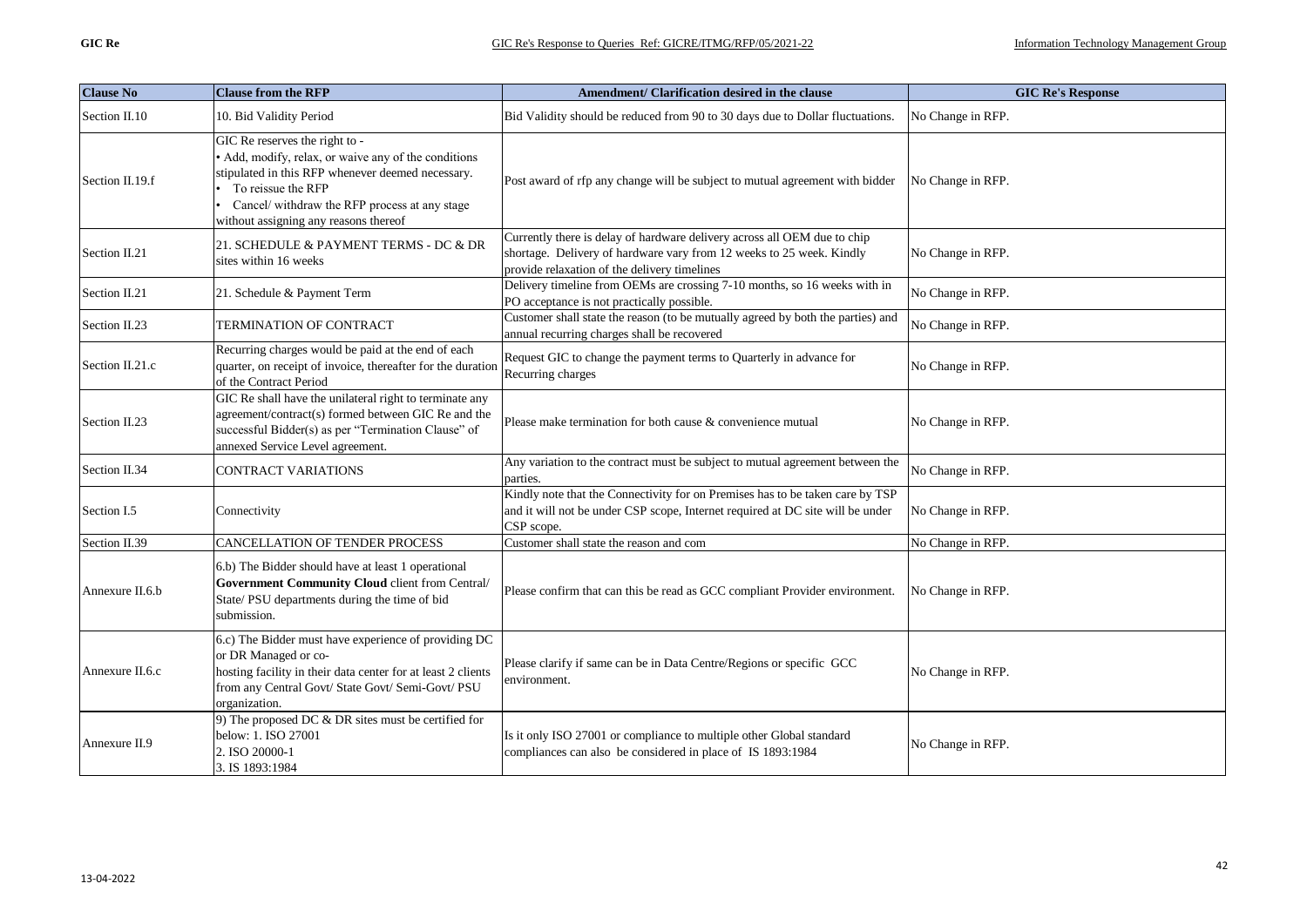| <b>Clause No</b> | <b>Clause from the RFP</b>                                                                                                                                                                                                                                                                                                                                                          | Amendment/ Clarification desired in the clause                                                                                                                                                                                                                                                                                                                                                                                                                                                                                                                                                                                                                                                                                                                                                                                                                                                                                                                                                                                                                                                                                                                                                                                                                                                                                                                                            | <b>GIC Re's Response</b> |
|------------------|-------------------------------------------------------------------------------------------------------------------------------------------------------------------------------------------------------------------------------------------------------------------------------------------------------------------------------------------------------------------------------------|-------------------------------------------------------------------------------------------------------------------------------------------------------------------------------------------------------------------------------------------------------------------------------------------------------------------------------------------------------------------------------------------------------------------------------------------------------------------------------------------------------------------------------------------------------------------------------------------------------------------------------------------------------------------------------------------------------------------------------------------------------------------------------------------------------------------------------------------------------------------------------------------------------------------------------------------------------------------------------------------------------------------------------------------------------------------------------------------------------------------------------------------------------------------------------------------------------------------------------------------------------------------------------------------------------------------------------------------------------------------------------------------|--------------------------|
| Annexure II.10   | 10) The proposed DC & DR sites must be owned by the<br>bidder. No Partnership/ Consortium bidding is allowed.<br>In the case of leased premises, the unexpired lease<br>period must be available for at least another 7 years<br>from the date of the RFP.                                                                                                                          | Cloud/Hypervisor services are owned by different companies while Manged<br>Services etc are provided via Partner eco system in that case can any one be the No Change in RFP.<br>Prime Bidder                                                                                                                                                                                                                                                                                                                                                                                                                                                                                                                                                                                                                                                                                                                                                                                                                                                                                                                                                                                                                                                                                                                                                                                             |                          |
| Annexure II.7.a  | 7 a) The Bidder's Data Center must have at least 3<br>customers hosting SAP primary or DR landscapes.                                                                                                                                                                                                                                                                               | As Govt/PSU customer's footprint in India is not very much in Cloud Data<br>Center so kindly consider Corporate exp as well for the Data Centre for 7 a) as<br>'The Bidder's Data Center must have at least 02 customers hosting SAP<br>primary or DR landscapes from                                                                                                                                                                                                                                                                                                                                                                                                                                                                                                                                                                                                                                                                                                                                                                                                                                                                                                                                                                                                                                                                                                                     | No Change in RFP.        |
| Annexure II.10   | 10. The proposed DC & DR sites must be owned by the<br>bidder. No Partnership/ Consortium bidding is allowed.                                                                                                                                                                                                                                                                       | Please allow the Consortium for this RFP.                                                                                                                                                                                                                                                                                                                                                                                                                                                                                                                                                                                                                                                                                                                                                                                                                                                                                                                                                                                                                                                                                                                                                                                                                                                                                                                                                 | No Change in RFP.        |
| Annexure II.12   | 12. The Bidder must be empaneled with MEITY for<br>GCC. The Bidder shall provide documents of evaluation<br>by MEITY/ audit by STQC, and the bidder should be<br>certified for hosting Government Community Cloud<br>(GCC).                                                                                                                                                         | Meity list of empaneled Vendors is due under renewal for 2022 and the new list<br>will be proposed in financial Year April - 2022. The renewal of the MEity<br>empanelment will have a new list released which will have a completely new<br>spec and classification on technology which needs to be considered availing<br>latest technology developments. There are possibility of some of the service<br>providers in the empanel list to be reconsiderd and new applications are going<br>to be added which will be with better tech features and better infrastructure.<br>The current GCC - "Government Community Cloud" available under MEity is<br>3+ years old technology setup by existing empanel vendors and on base Tier II<br>to Tier III data-center hosted cloud setup. We have applied at MEity<br>empanelment for GCC on India's 1st and Only Tier uptime IV Datacenter Park<br>for Design and Facility certified, with a world class Datacenter which is world<br>2nd largest infrastructure hosting the cloud infra. The empanelment is expected<br>in couple of months and have submitted the 100% compliance which is going<br>to be valid for 2022- onwards with a new list getting released.<br>So request you to provide relaxation for this clause, to be able to submit the<br>relavant documents before going live if the contract is awarded to such bidder. | No Change in RFP.        |
| Annexure II.6    | 6. b) The Bidder should have at least 1 operational<br>Government Community Cloud client from Central/<br>State/ PSU departments during the time of bid<br>submission. c) The Bidder must have experience of<br>providing DC or DR Managed or co-hosting facility in<br>their data center for at least 2 clients from any Central<br>Govt/ State Govt/ Semi-Govt/ PSU organization. | Request to include Private Cloud in addition to Government Community Cloud<br>and also include private organizations as part of the criteria and update the<br>clause as follows:<br>6. b) The Bidder should have at least 1 operational Government Community<br>Cloud/Private Cloud client from Central/ State/ PSU departments/ Private<br>Organizations during the time of bid submission. c) The Bidder must have<br>experience of providing DC or DR Managed or co-hosting facility in their data<br>center for at least 2 clients from any Central Govt/ State Govt/ Semi-Govt/ PSU<br>organization/Private Organizations.                                                                                                                                                                                                                                                                                                                                                                                                                                                                                                                                                                                                                                                                                                                                                          | No Change in RFP.        |
| Annexure II.9    | 9. IS 1893:1984                                                                                                                                                                                                                                                                                                                                                                     | Yotta NM1 DC facility is located in Safe Seismic zone III. Request you to<br>consider TVRA report as a supporting document to meet this criteria                                                                                                                                                                                                                                                                                                                                                                                                                                                                                                                                                                                                                                                                                                                                                                                                                                                                                                                                                                                                                                                                                                                                                                                                                                          | No Change in RFP.        |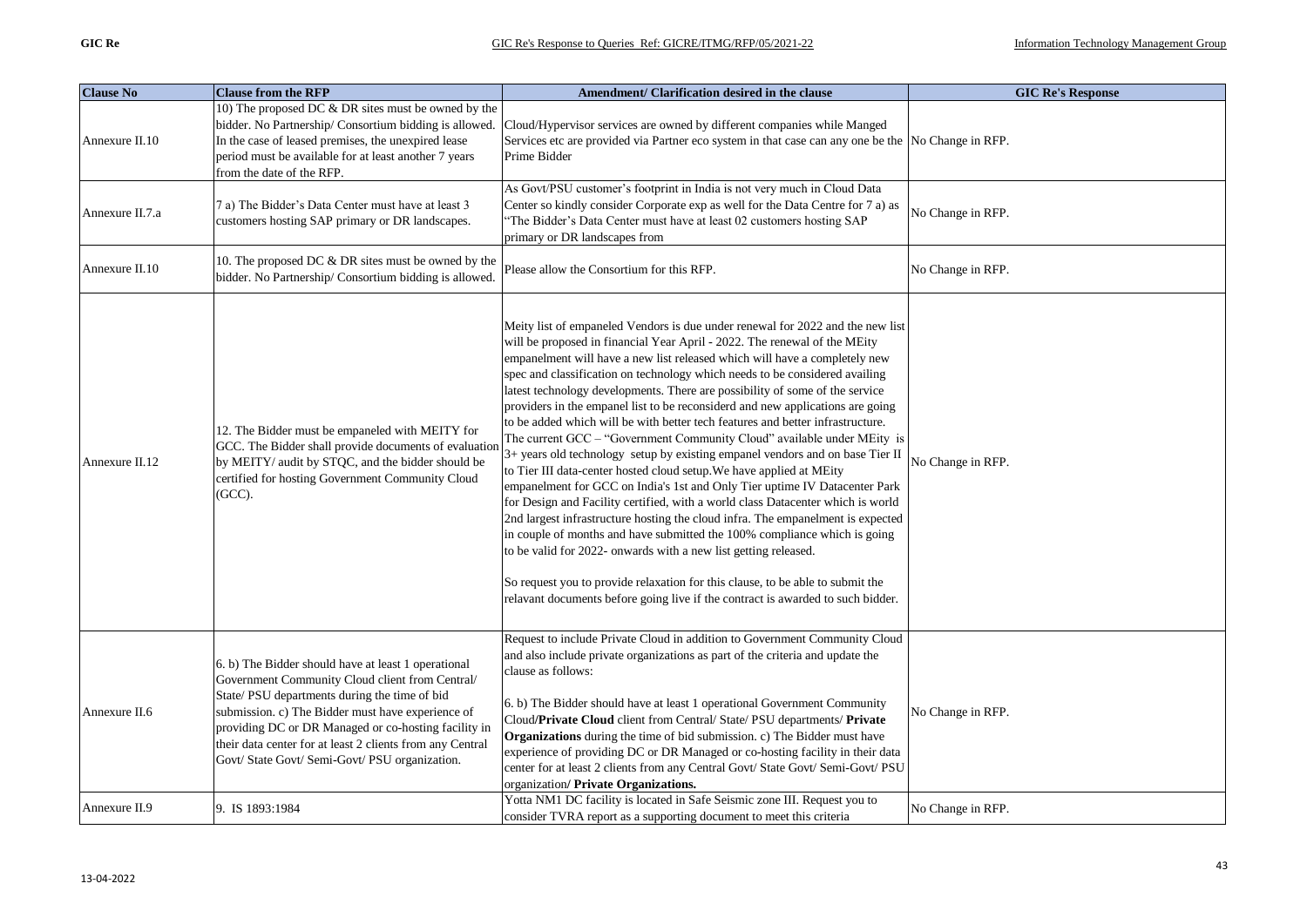| <b>Clause No</b> | <b>Clause from the RFP</b>                                                                                                                                                                                                                                                                                           | Amendment/ Clarification desired in the clause                                                                                                                                                                                                                                                     | <b>GIC Re's Response</b> |
|------------------|----------------------------------------------------------------------------------------------------------------------------------------------------------------------------------------------------------------------------------------------------------------------------------------------------------------------|----------------------------------------------------------------------------------------------------------------------------------------------------------------------------------------------------------------------------------------------------------------------------------------------------|--------------------------|
| Annexure II.2    | The Bidder should have had an average annual turnover<br>of Rs. 50 Crores in the last three financial years i.e.,<br>2018-19, 2019-20 & 2020-21 from Data center<br>services. This must be the individual company turnover<br>and not that of any group of companies.                                                | The Bidder should have had an average annual turnover of Rs. 250 Crores in<br>the last three financial years i.e., 2018-19, 2019-20 & 2020-21 from Data<br>center services. This must be the individual company turnover and not that of<br>any group of companies.                                | No Change in RFP.        |
| Annexure II.3    | The Bidder should have positive Net Worth as per the<br>last audited financial report.                                                                                                                                                                                                                               | The Bidder should have positive Net Worth of 50Cr. as per the last audited<br>financial report.                                                                                                                                                                                                    | No Change in RFP.        |
| Annexure II      | is required to run SAP workload                                                                                                                                                                                                                                                                                      | No inclusion of Certifications in the GIC Re RFP which Please include the following criteria as it is key for this RFP: SAP HANA<br>Operations, Cloud and Infrastructure Operations.                                                                                                               | No Change in RFP.        |
| Annexure II.12   | 12) The Bidder must be empaneled with MEITY for<br>GCC. The Bidder shall provide documents of evaluation<br>by MEITY/ audit by STQC, and the bidder should be<br>certified for hosting Government Community Cloud<br>$(GCC)$ .                                                                                       | Please clarify if among the Meity Empaneled CSP's Basic Cloud Services<br>offering with approved Data Center Locations for Public Cloud, VPC and GCC<br>deployment models at these locations but not having physical dedicated GCC<br>environment, can we still qualify under same considerations. | No Change in RFP.        |
| Annexure II.12   | 12) The Bidder must be empaneled with MEITY for<br>GCC. The Bidder shall provide documents of evaluation<br>by MEITY/ audit by STQC, and the bidder should be<br>certified for hosting Government Community Cloud<br>$(GCC)$ .                                                                                       | Please clarify we are among the Meity Empanel CSP's Basic Cloud Services<br>offering with approved Data Centre Locations for Public Cloud, VPC and GCC<br>deployment models at these locations however not having physical dedicated<br>GCC environment, can we qualify under same considerations. | No Change in RFP.        |
| Annexure II.11   | 11. Location of the facility and setup (Primary Data<br>Center and Disaster Site):<br>a) Primary Data Center setup location for Managed<br>Hosting facility should be in Mumbai/ Navi Mumbai<br>only.<br>b) Disaster Recovery Site should be in a different<br>seismic zone other than the Data Center within India. | Kindly relax the geography of DC and DR, it should not be specific/ restricted<br>to any such locations. Rather, anywhere in India in lower and different seismic<br>zone.                                                                                                                         | No Change in RFP.        |
| Annexure XV.A.15 | The solution should support VM based replication. All<br>licenses to enable the same must be part of overall<br>solution.                                                                                                                                                                                            | As these replication tools are additional licenses. This should be explicitly<br>called in the commercial BOQ                                                                                                                                                                                      | No Change in RFP.        |
| Annexure XV.A.16 | The solution must support back up of all Virtual<br>machines, so that the same can be recovered in case of<br>data loss, all licenses to enable the same must be part of<br>overall solution.                                                                                                                        | As these replication tools are additional licenses. This should be explicitly<br>called in the commercial BOQ.                                                                                                                                                                                     | No Change in RFP.        |
| Annexure IV.A.7  | <b>OTC</b> Migration costs                                                                                                                                                                                                                                                                                           | Request you to please remove this from evaluation of L1 bidders for existing<br>Service provider because if they will have undue advantage of the same                                                                                                                                             | No Change in RFP.        |
| Annexure IV      | Commercial sheet                                                                                                                                                                                                                                                                                                     | As we offer standard VM flavour configuration (fixed vCPU, RAM, storage,<br>OS & management for VM) bundled in VM commercials itself. Therefore, kind No Change in RFP.<br>update your commercial sheet based on the VM sizing required.                                                           |                          |
| Annexure IV      | The columns for Unit Price from Tables B to I will be<br>used by GIC Re as rate card for commissioning/<br>addition or decommissioning/removal of components<br>for future needs                                                                                                                                     | Since the price of license etc keeps on increasing every year, request GIC that<br>the prices inputted under "Unit Price" should not be considered as rate card                                                                                                                                    | No Change in RFP.        |
| Annexure V.8     | Clause 8:- TERM OF THE CONTRACT                                                                                                                                                                                                                                                                                      | opon completion of the term of Contract Feriou, the Agreement shan be<br>automatically terminated. However, the Parties shall have an option to mutually No Change in RFP.                                                                                                                         |                          |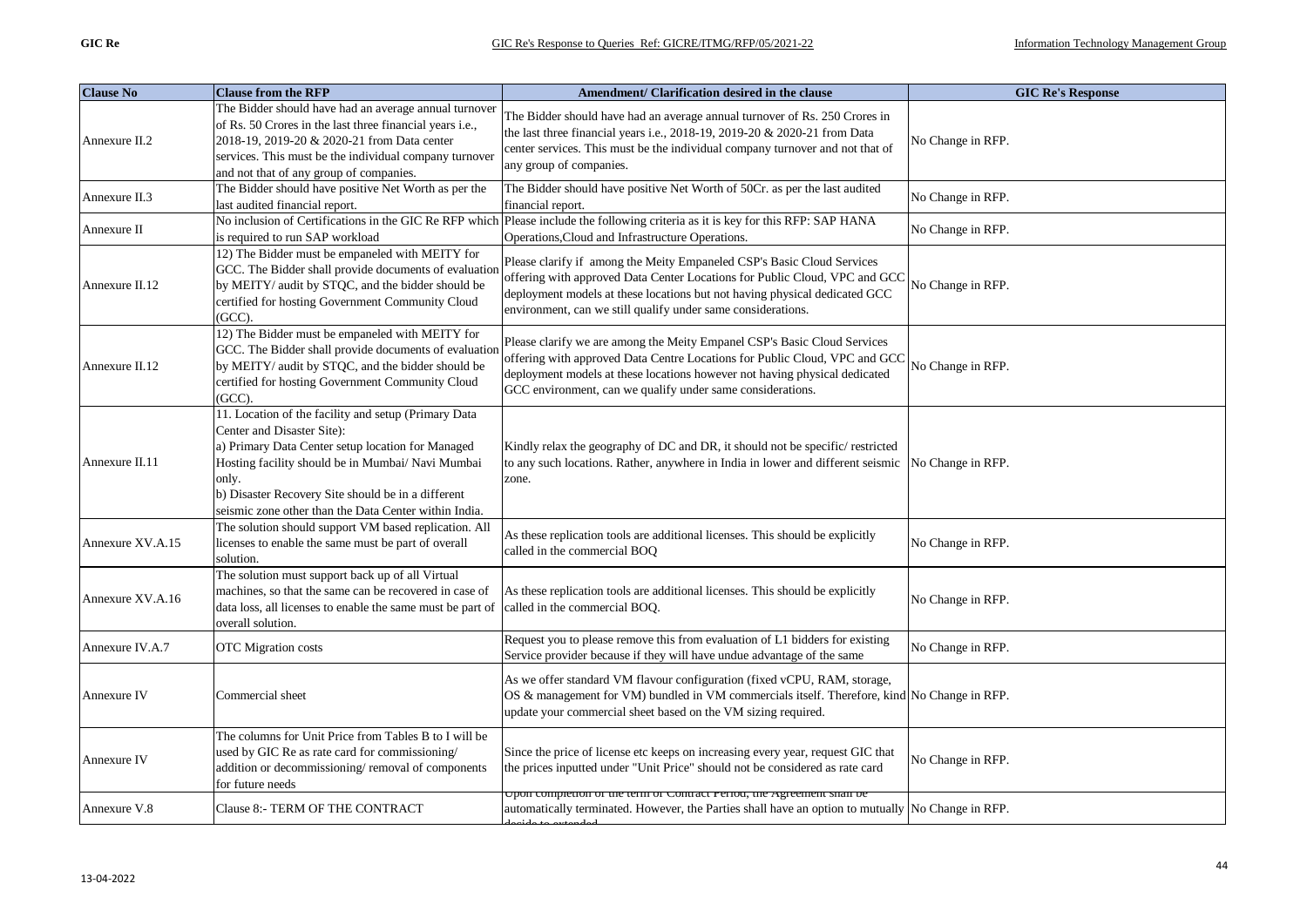| <b>Clause No</b>     | <b>Clause from the RFP</b>                                                                                                                                                                                                                                                          | Amendment/ Clarification desired in the clause                                                                                                                                                                                                                                                                                                                                                                                                                                                                                                                                                                                                                                                                                                                                                                                                                                                                                                                                                                                                                                                                                                                                                                                                                                                                                                                                               | <b>GIC Re's Response</b> |
|----------------------|-------------------------------------------------------------------------------------------------------------------------------------------------------------------------------------------------------------------------------------------------------------------------------------|----------------------------------------------------------------------------------------------------------------------------------------------------------------------------------------------------------------------------------------------------------------------------------------------------------------------------------------------------------------------------------------------------------------------------------------------------------------------------------------------------------------------------------------------------------------------------------------------------------------------------------------------------------------------------------------------------------------------------------------------------------------------------------------------------------------------------------------------------------------------------------------------------------------------------------------------------------------------------------------------------------------------------------------------------------------------------------------------------------------------------------------------------------------------------------------------------------------------------------------------------------------------------------------------------------------------------------------------------------------------------------------------|--------------------------|
| Annexure V.19.c      | Point 19 c. Terms & Extension                                                                                                                                                                                                                                                       | In the event of extension of Service, The parites agree and understand that the<br>revised rates as decided by the parties shall be made applicable for the extended No Change in RFP.<br>term.                                                                                                                                                                                                                                                                                                                                                                                                                                                                                                                                                                                                                                                                                                                                                                                                                                                                                                                                                                                                                                                                                                                                                                                              |                          |
| Annexure VIII        | 17. INDEMNITY & Annexure VIII Deed of Indemnity                                                                                                                                                                                                                                     | All the grounds mentioned in the deed of indemnity under which bidder shall<br>be liable to indemnify is too broad and exposes bidder to a great extent, we seek<br>modification of this clause to narrow the scope of indemnity to make it<br>reasonable.                                                                                                                                                                                                                                                                                                                                                                                                                                                                                                                                                                                                                                                                                                                                                                                                                                                                                                                                                                                                                                                                                                                                   | No Change in RFP.        |
| Annexure V.19.b      | Further GIC Re reserves the right to grant any extension<br>to the term above mentioned and shall notify in writing<br>to the Selected Bidder, at least 30 days before the<br>expiration of the Term hereof, whether it will grant the<br>Selected Bidder an extension of the term. | Extension of contract needs to be mutually agreed between GIC & Bidder                                                                                                                                                                                                                                                                                                                                                                                                                                                                                                                                                                                                                                                                                                                                                                                                                                                                                                                                                                                                                                                                                                                                                                                                                                                                                                                       | No Change in RFP.        |
| Annexure V.19.c      | In the event of extension of Service, GIC Re will<br>continue payment for this extended period as per the<br>terms and condition already agreed in this Agreement                                                                                                                   | Price applicable in case of extension of contract post 5 years will be mutually<br>discussed & agreed between GIC & Bidder                                                                                                                                                                                                                                                                                                                                                                                                                                                                                                                                                                                                                                                                                                                                                                                                                                                                                                                                                                                                                                                                                                                                                                                                                                                                   | No Change in RFP.        |
| Annexure V.24        | <b>LIQUIDATED DAMAGES</b>                                                                                                                                                                                                                                                           | Request GIC to limit the total monthly penalty to 5% of respective component<br>MRC for which SLA is not met                                                                                                                                                                                                                                                                                                                                                                                                                                                                                                                                                                                                                                                                                                                                                                                                                                                                                                                                                                                                                                                                                                                                                                                                                                                                                 | No Change in RFP.        |
| Annexure V.24        | <b>Liquidated Damages</b>                                                                                                                                                                                                                                                           | As an essential part of the Agreement, the liquidated damages payable under<br>the SLA(s) shall be the credits stated in any applicable SLA(s) which are GIC's<br>sole and exclusive remedy for Selective Bidder's failure to meet those<br>guarantees for which credits are provided; and the parties agree that the credits<br>are not a penalty, are fair and reasonable and represent a reasonable estimate of<br>loss that may reasonably be anticipated from any breach. The maximum<br>credit(s) for failures to meet any applicable SLA(s) for any calendar month<br>shall not exceed 50% of the then current monthly recurring Fee for the<br>Services. GIC is not entitled to a credit if GIC is in breach of the Agreement at<br>the time of the occurrence of the event giving rise to the credit, until such time<br>as GIC has remedied the breach. No credit shall be due if the credit would not<br>have accrued but for GIC's action or omission.<br>$A > = 99.995\%$ No Credits<br>A in between 99.994% to 99.000% 2 days equivalent service credit for the<br>Service period affected calculated on a proratebasis.<br>A in between 98.999% to 98.000% 7 days equivalent service credit for the<br>Service period affected calculated on a prorate basis.<br>A is < 98% 15days equivalent service credit for the Service period affected<br>calculated on a prorate basis | No Change in RFP.        |
| <b>ANNEXURE V.24</b> | LD/Hosting Service Unavailability Credit Calculation<br>Matrix for Incidents (IRs)                                                                                                                                                                                                  | Request to rewise the penealty percentage provide in RFP and Kindly reduce it<br>to 50%.                                                                                                                                                                                                                                                                                                                                                                                                                                                                                                                                                                                                                                                                                                                                                                                                                                                                                                                                                                                                                                                                                                                                                                                                                                                                                                     | No Change in RFP.        |
| Annexure V.27        | Clause 27. Payment Terms                                                                                                                                                                                                                                                            | OTC along with PO and recurring payment qtrly in advance                                                                                                                                                                                                                                                                                                                                                                                                                                                                                                                                                                                                                                                                                                                                                                                                                                                                                                                                                                                                                                                                                                                                                                                                                                                                                                                                     | No Change in RFP.        |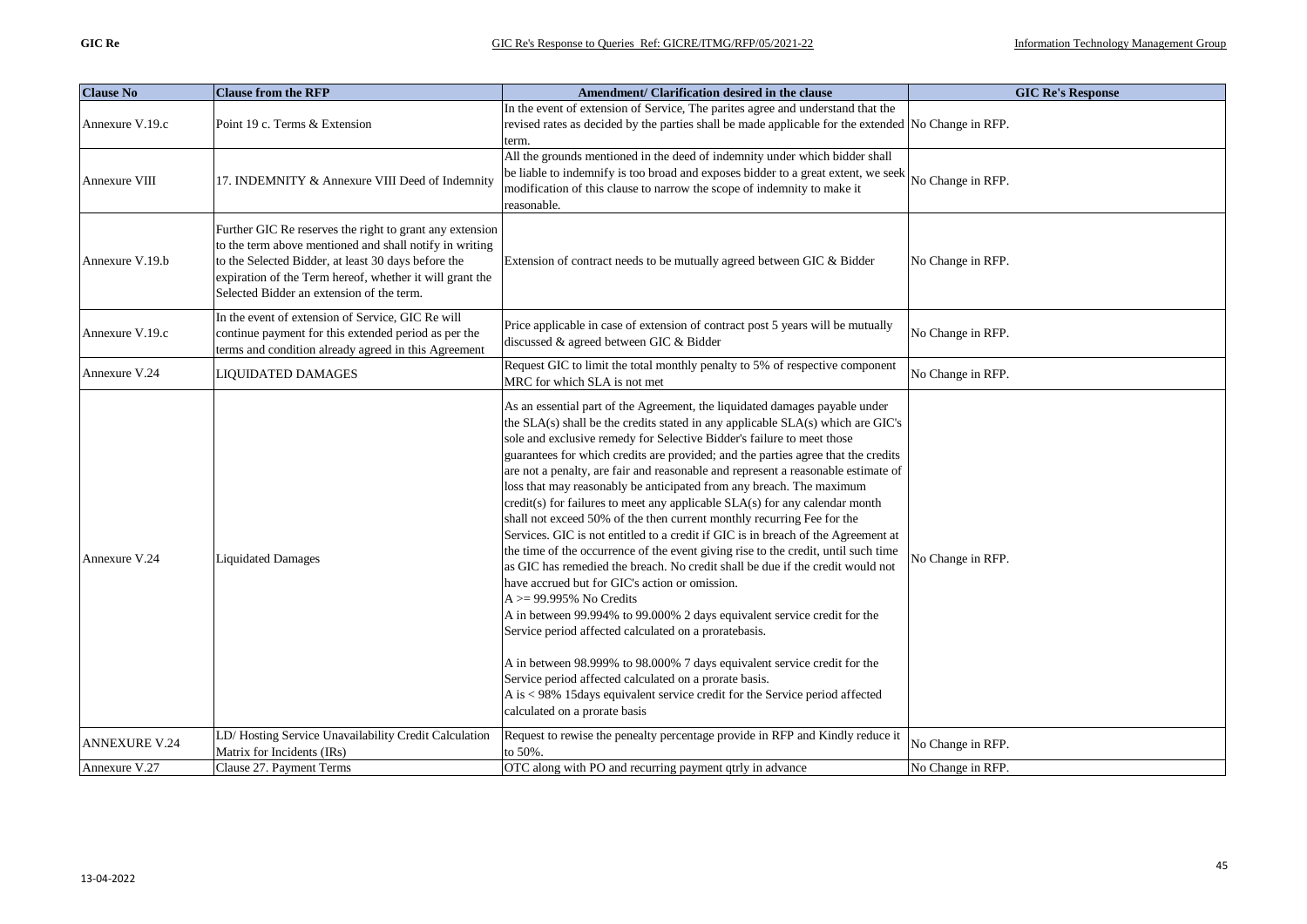| <b>Clause No</b> | <b>Clause from the RFP</b>                                                                                                                                                                                                                                                                                                                                                                                                                                                                                                                                              | Amendment/ Clarification desired in the clause                                                                                                                                                                                                                                                                                                                                                                                                                                                                                                                                                                            | <b>GIC Re's Response</b> |
|------------------|-------------------------------------------------------------------------------------------------------------------------------------------------------------------------------------------------------------------------------------------------------------------------------------------------------------------------------------------------------------------------------------------------------------------------------------------------------------------------------------------------------------------------------------------------------------------------|---------------------------------------------------------------------------------------------------------------------------------------------------------------------------------------------------------------------------------------------------------------------------------------------------------------------------------------------------------------------------------------------------------------------------------------------------------------------------------------------------------------------------------------------------------------------------------------------------------------------------|--------------------------|
| Annexure V.25    | RECOVERY OF LIQUIDATED DAMAGES:GIC Re<br>has the right to recover Liquidated Damages amount<br>from any dues that may be payable to the Successful<br>Bidder under any previous contract with GIC Re under<br>the right of set off.<br>Any such recovery of Liquidated Damages shall not in<br>any way relieve the Service Provider from any of its<br>obligations to complete the work or from any other<br>obligations and liabilities under this Agreement.                                                                                                          | Request to remove set off rights                                                                                                                                                                                                                                                                                                                                                                                                                                                                                                                                                                                          | No Change in RFP.        |
| Annexure V.26    | NON-ACCEPTANCE/ NON-EXECUTION OF<br><b>ORDER</b>                                                                                                                                                                                                                                                                                                                                                                                                                                                                                                                        | We seek removal of cost replacement clause.                                                                                                                                                                                                                                                                                                                                                                                                                                                                                                                                                                               | No Change in RFP.        |
| Annexure V.26    | In case the Successful Bidder refuses to accept/ execute<br>the order, GIC Re will procure the same from the<br>respective OEM as per terms & conditions and rate<br>accepted by OEM. The Successful Bidder shall bear the<br>difference in cost of the items/ products (GIC Re is<br>having all the rights to recover the difference/liquidated charges<br>damages amount from PBG as well as any amount<br>payable to the Bidder). If required, GIC Re may also act<br>against the Successful Bidder and blacklist them<br>without any correspondence in this regard. | Request GIC to limit the cost under this clause to maximum 1 year's recurring                                                                                                                                                                                                                                                                                                                                                                                                                                                                                                                                             | No Change in RFP.        |
| Annexure V.30    | <b>TERMINATION</b>                                                                                                                                                                                                                                                                                                                                                                                                                                                                                                                                                      | Request GIC to consider below points:-<br>1. Notice period in case of termination to be 90 days<br>2. Termination for Convenience is not agreeable. In case GIC terminates<br>contract then Early Termination Charges (ETC) equal to remaining contract<br>term will be applicable                                                                                                                                                                                                                                                                                                                                        | No Change in RFP.        |
| Annexure V.24    | <b>LIQUIDATED DAMAGES</b>                                                                                                                                                                                                                                                                                                                                                                                                                                                                                                                                               | Request to limit to 5% per Month MRC                                                                                                                                                                                                                                                                                                                                                                                                                                                                                                                                                                                      | No Change in RFP.        |
| Annexure V.33    | Clause 33. Limitation Of Liability                                                                                                                                                                                                                                                                                                                                                                                                                                                                                                                                      | OUR STANDARD CLAUSE FOR L0L: the maximum aggregate monetary<br>liability of either Party and any of its representatives in connection with the<br>Services or this Agreement under any theory of law shall not exceed the actual<br>damages incurred up to the greater of: (i) an amount equal to six times the Fees<br>payable by Customer for the Services in the first month of the Initial Term, or<br>(ii) the total amount paid by Customer to the Service Provider for the Services<br>that are the subject of the claim in the 12 months immediately preceding the<br>event(s) that first gave rise to the claim. | No Change in RFP.        |
| Annexure V.33.e  | Clause 33e. indemnification provisions in this<br>Agreement.                                                                                                                                                                                                                                                                                                                                                                                                                                                                                                            | Phrase to be Deleted                                                                                                                                                                                                                                                                                                                                                                                                                                                                                                                                                                                                      | No Change in RFP.        |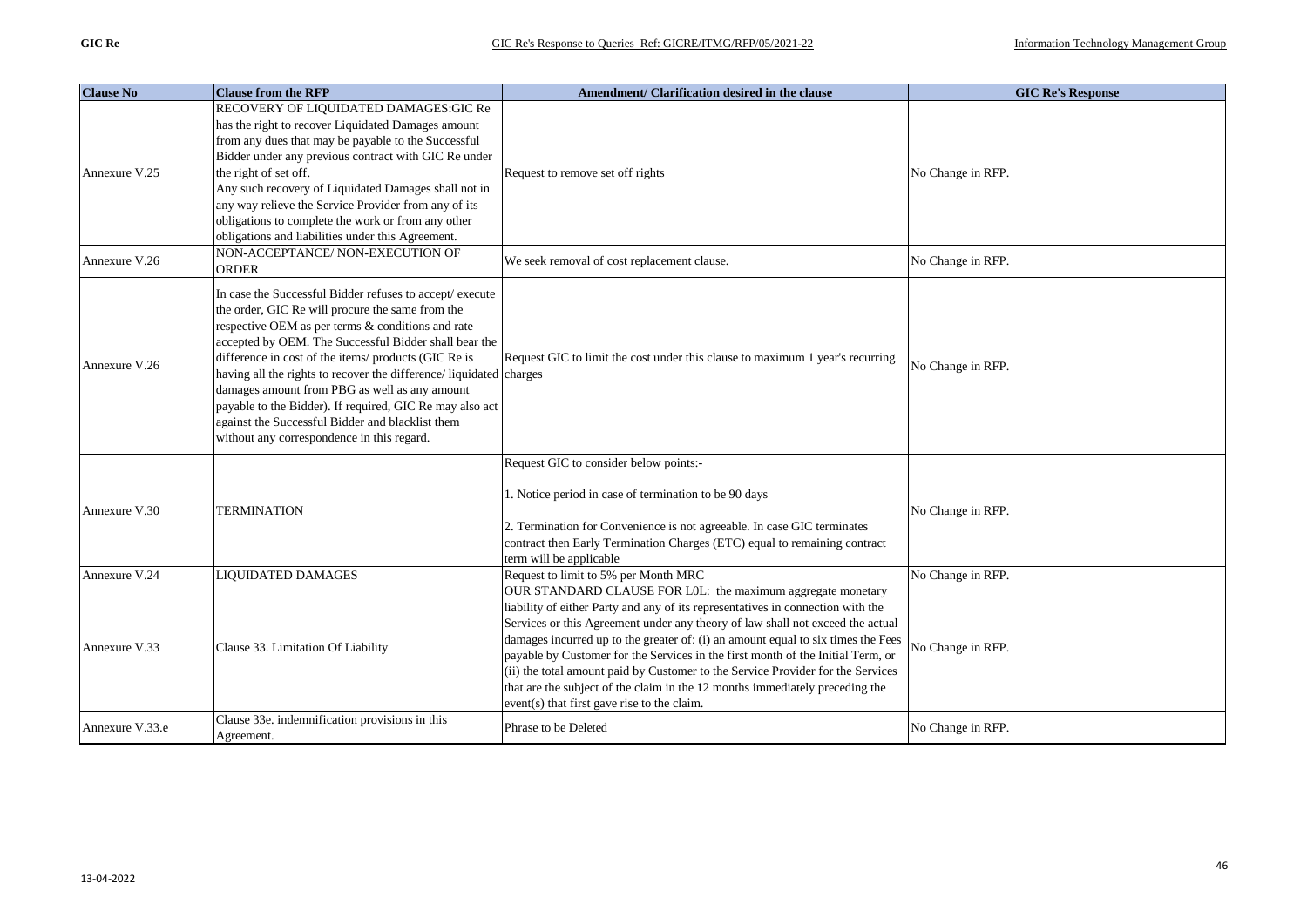| <b>Clause No</b>  | <b>Clause from the RFP</b>                                                | Amendment/ Clarification desired in the clause                                                            | <b>GIC Re's Response</b> |
|-------------------|---------------------------------------------------------------------------|-----------------------------------------------------------------------------------------------------------|--------------------------|
|                   | I/We certify that the facts mentioned in our response to                  | We suggest to modify the clause as mentioned below:                                                       |                          |
|                   | the RFP are true, complete, and correct to the best of                    |                                                                                                           |                          |
|                   | my/our knowledge and belief. It is also certified that we                 | "I/We certify that the facts mentioned in our response to the RFP are true,                               |                          |
|                   | are not blacklisted by any Government Department/ any                     | complete, and correct to the best of my/our knowledge and belief. It is also                              |                          |
| Annexure IX       | State Governments or any undertaking of the                               | certified that we are not blacklisted by any Government Department/ any State                             | No Change in RFP.        |
|                   | Government of India/State Governments nor any                             | Governments or any undertaking of the Government of India/State                                           |                          |
|                   | criminal case is registered/pending against us or our                     | Governments nor any criminal case is registered pending against us or our                                 |                          |
|                   | owner/partner anywhere in India. I/We have no                             | owner/partner which will materially affect the services under this RFP                                    |                          |
|                   | objection if enquiries are made about my work/clients<br>listed by me/us. | anywhere in India. I/We have no objection if enquiries are made about my<br>work/clients listed by me/us" |                          |
|                   |                                                                           |                                                                                                           |                          |
|                   |                                                                           | As mentioned in SDWAN requirement - both MPLS and ILL should be used                                      |                          |
|                   |                                                                           | for SDWAN traffic and internet for local internet breakout.                                               |                          |
|                   |                                                                           |                                                                                                           |                          |
|                   |                                                                           | As best SDWAN deployment practices separate Internet should be provided for                               |                          |
| Annexure XII      | Network Bandwidth & Endpoint Details                                      | hosting servers at IDC, SDWAN traffic can choke the link bandwidth which                                  | No Change in RFP.        |
|                   |                                                                           | can effect the bandwidth for hosting servers. Since SDWAN and Firewall will                               |                          |
|                   |                                                                           | have to use the same ILL in parallel.                                                                     |                          |
|                   |                                                                           | Bidder's suggestion is to have separate ILL for server hosting and for SDWAN                              |                          |
|                   |                                                                           |                                                                                                           |                          |
|                   |                                                                           | Can GIC consider additional time for SDWAN HW procurement due to global                                   |                          |
| Annexure XII      | NETWORK BANDWIDTH & ENDPOINT DETAILS                                      | chip shortage (20 weeks approx for deployment on top of the procurement                                   | No Change in RFP.        |
|                   |                                                                           | time)<br>Only RHEL OS option has been mentioned in the below table.                                       |                          |
|                   | ANNEXURE XIV  PROPOSED SAP HANA DB                                        | 1. SAP HANA Cloud/ Grid DC                                                                                |                          |
| Annexure XIV      | CLOUD SIZING                                                              | 2. SAP HANA Cloud/ Grid DR                                                                                | No Change in RFP.        |
|                   |                                                                           | Requesting please include SLES for SAP Applications OS option also.                                       |                          |
|                   |                                                                           | Please condiser deplyment of SAP App and DB from SAP Grid for better                                      | No Change in RFP.        |
| Annexure XIV      | Annexure XIV Sizing                                                       | performance and for better SAPs Sizng.                                                                    |                          |
|                   |                                                                           | Different vendors have different licensing policy. We do provide U.E.B.A with                             |                          |
|                   | The U.E.B.A must be offered out of the box at no                          | additional license which will be part of overall BOQ. So we can achieve GIC                               |                          |
| Annexure XV.G.3.i | additional cost or license.                                               | Re functional requirement, pls change statement to - "The U.E.B.A must be                                 | No Change in RFP.        |
|                   |                                                                           | offered out of the box or if any additional license is required then it must be                           |                          |
|                   |                                                                           | included in submitted proposal."                                                                          |                          |
|                   |                                                                           | Is this a requirement of customer or it is just for compliance. If yes, please put                        |                          |
| Annexure XV.G.3   | User & Entity Behavioural Analytics (UEBA)                                | this requirement in the commercial sheet. As this requirement is considered                               | No Change in RFP.        |
|                   |                                                                           | additional to SIEM and SOAR. There should be a separate commercial line                                   |                          |
|                   | The Solution must be capable to support the following                     | item.                                                                                                     |                          |
|                   | use cases:                                                                | Licensing models for on-premise and Cloud platforms are very different. It is                             |                          |
|                   | o Network (web only)                                                      | difficult to propose a solution or licensing model for fuuture. We ould request                           |                          |
| Annexure XV.J.3   | o Discover (Data in motion for web only)                                  | your provide us your understanding of the clause "Cloud (any current or future No Change in RFP.          |                          |
|                   | o Endpoints                                                               | SaaS applications, without any additional licenses)" and it would highly                                  |                          |
|                   | o Cloud (any current or future SaaS applications,                         | appreciated if this clause is removed.                                                                    |                          |
|                   | without any additional licenses)"                                         |                                                                                                           |                          |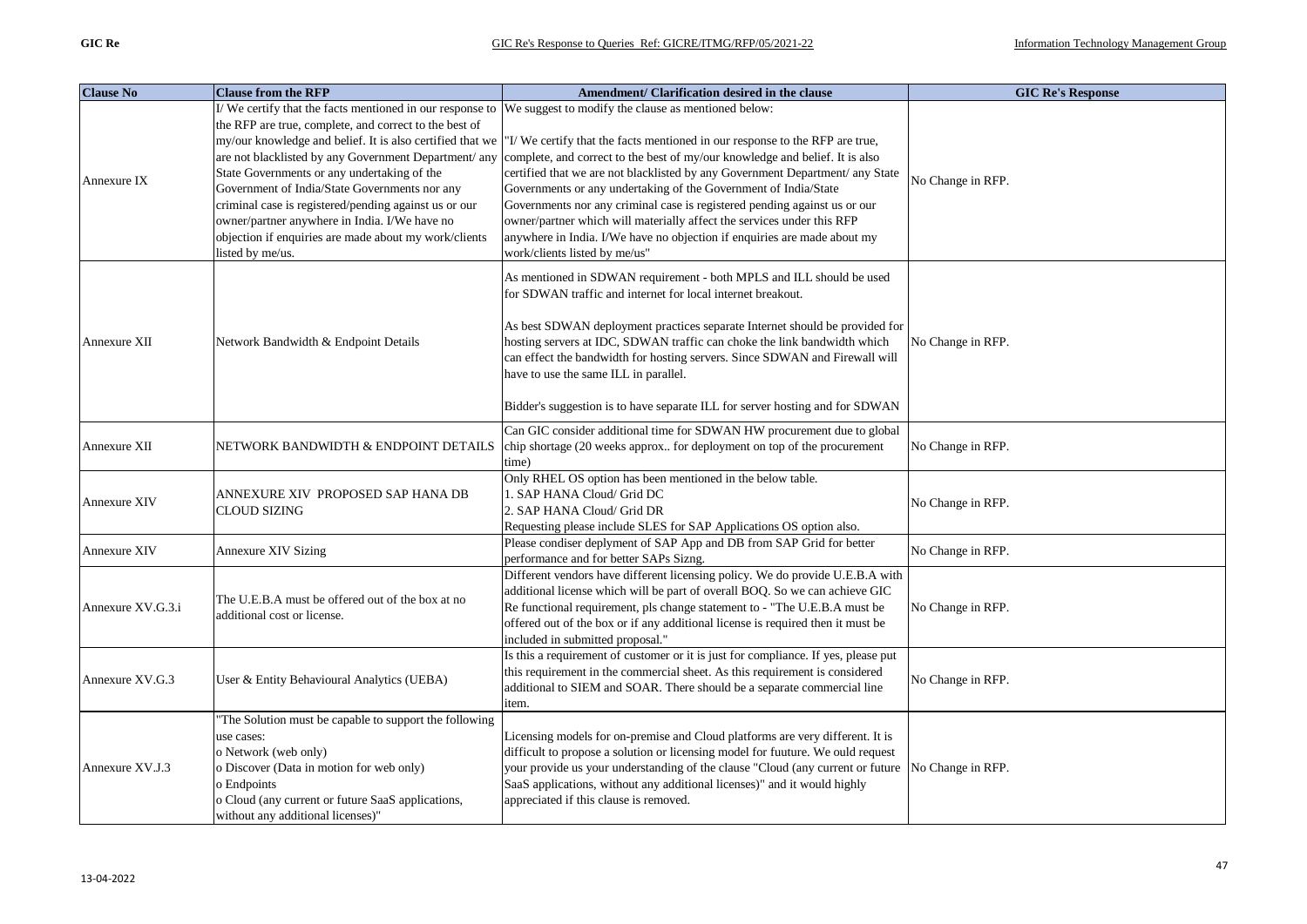| <b>Clause No</b>    | <b>Clause from the RFP</b>                                                                                                                                                               | Amendment/ Clarification desired in the clause                                                                                                                                                                     | <b>GIC Re's Response</b>                             |
|---------------------|------------------------------------------------------------------------------------------------------------------------------------------------------------------------------------------|--------------------------------------------------------------------------------------------------------------------------------------------------------------------------------------------------------------------|------------------------------------------------------|
| Annexure XV.K.28    | The Solution must be able to provide a detailed report                                                                                                                                   | Since samples are detected in real-time and reported by EDR the last scan is not                                                                                                                                   | Necessary for Audit compliance.<br>No Change in RFP. |
|                     | of individual client/endpoints and must                                                                                                                                                  | relevant.                                                                                                                                                                                                          |                                                      |
|                     | contain the following information, at minimum: o                                                                                                                                         | We request you to update the clause as follows:                                                                                                                                                                    |                                                      |
|                     | Hostname                                                                                                                                                                                 | "The Solution must be able to provide a detailed report of individual client/                                                                                                                                      |                                                      |
|                     | o Last Scan                                                                                                                                                                              | endpoints and must contain the following information, at minimum:                                                                                                                                                  |                                                      |
|                     | o Any pending scan request                                                                                                                                                               | o Hostname                                                                                                                                                                                                         |                                                      |
|                     | o IP Address                                                                                                                                                                             | o Any pending scan request                                                                                                                                                                                         |                                                      |
|                     | o Username logged in                                                                                                                                                                     | o IP Address                                                                                                                                                                                                       |                                                      |
|                     | o Agent installed date                                                                                                                                                                   | o Username logged in"                                                                                                                                                                                              |                                                      |
| Annexure XV.M.7.iii | Logs must also show real-time per user statistics which<br>score, bandwidth usage, sent/received packets & source being premium feature.<br>IP of user, destination country detail, etc. | must include sent/ received bytes, no. of sessions, threat Can this feature be optional as it will increase the cost of the SDWAN solution                                                                         | No Change in RFP.                                    |
| Annexure V.33       | LIMITATION OF THE SELECTED BIDDER'S<br>LIABILITY TOWARDS GIC RE                                                                                                                          | Please remove the exclusion grounds from the liability cap, we seek a universal<br>liability cap which applies to all sorts of liability $\&$ should be capped the<br>charges received by bidder in last 12 months | No Change in RFP.                                    |